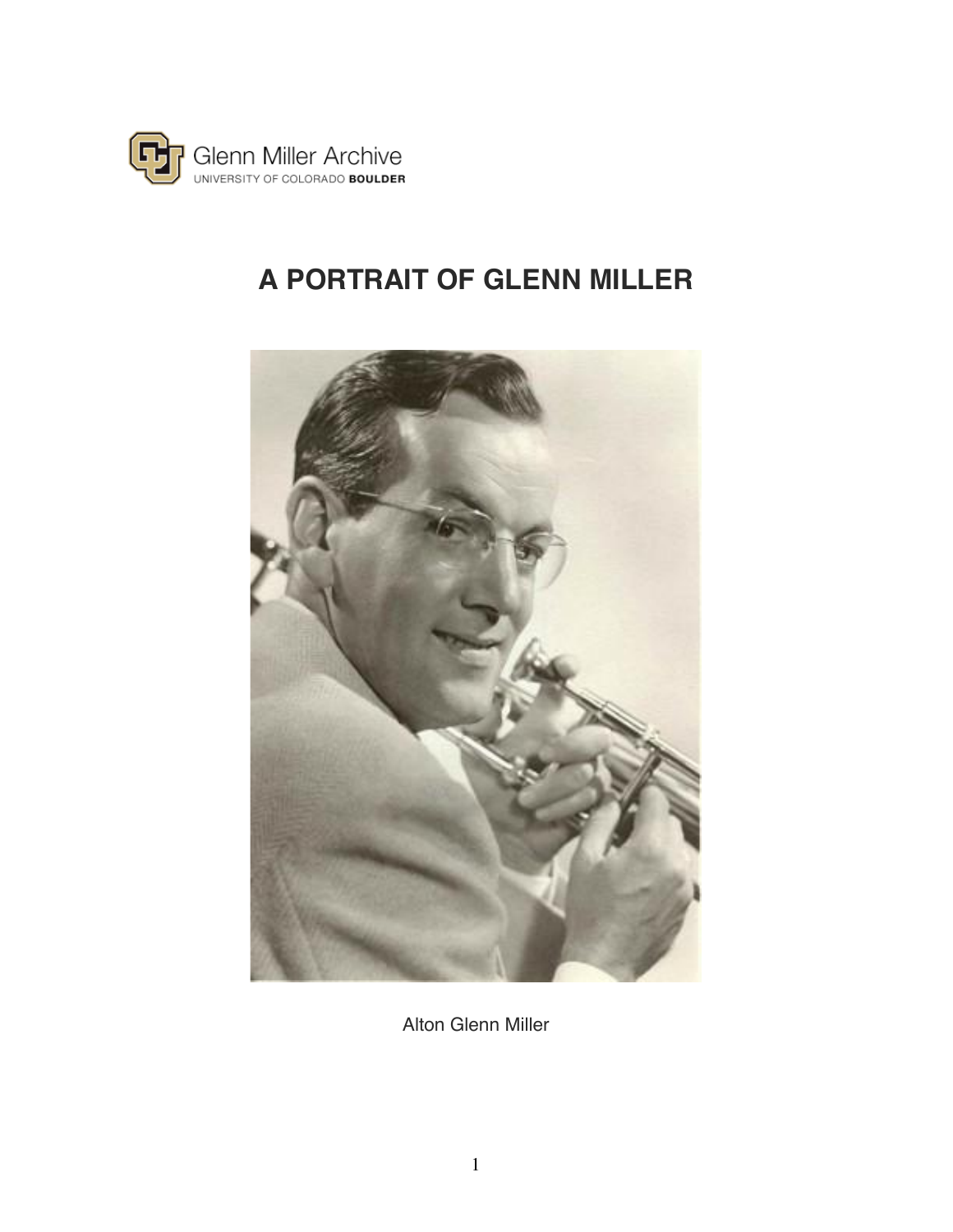#### **Alton Glenn Miller, 1904-1944**

Composed and edited by Dennis M. Spragg, with commentary in part from the GMA George T. Simon (1912-2001) Collection and Papers, Edward F. Polic Papers and Christopher Way Collection.

#### **Foreword**

By Harry Lillis "Bing" Crosby (1904-1977)

"As the years go by, I am increasingly grateful that I was a tiny part of the era of the great swing bands. This was the golden age of popular music for me. They were all great, but I have to think that the Glenn Miller band was the greatest. Unlike so many of the others, Glenn was not a virtuoso instrumental soloist. And so instead of his horn he did it with great personnel and innovative harmonic experiments producing a sound that was his and his alone. Glenn employed a harmonization that was new and vastly different. If I even attempted a description of what he did, I would be immediately adrift. I think it was the way he voiced his instruments. It was just beautiful. And when you heard the sound, it was recognizable and memorable. It was just Glenn Miller. Glenn as a person was just as memorable. He was a very good personal friend, from the early days on, ever since he performed on some of the records I made with the Dorsey Brothers Orchestra during the early stages of my career. During World War II we were united for the last time, when I sang in London with his great AAF Orchestra. About the best thing I can remember about Glenn, personally, was his innate taste and class. He loved good things, musically, and in his personal life. Although he came from Colorado, I believe his taste in clothes and life-style was definitely Ivy League. A most attractive man, and, of course, tremendously gifted. I have no doubt, had he lived, he would have been a tremendous force in the popular music in the years to come, not that he wasn't already. It is unfortunate that he isn't with us here today."

Bing Crosby wrote a letter of recommendation for Glenn Miller to the United States Navy in 1942 when Miller applied for a commission as an officer. Miller would ultimately join the United States Army and be assigned to the Army Air Forces. George T. Simon's biography and Bing's comments about Glenn Miller are included in the forward of the 1974 book "Glenn Miller and his Orchestra," by George T. Simon (Thomas W. Crowell, New York). The book, manuscript and research notes are among the GMA George T. Simon Collection and Papers.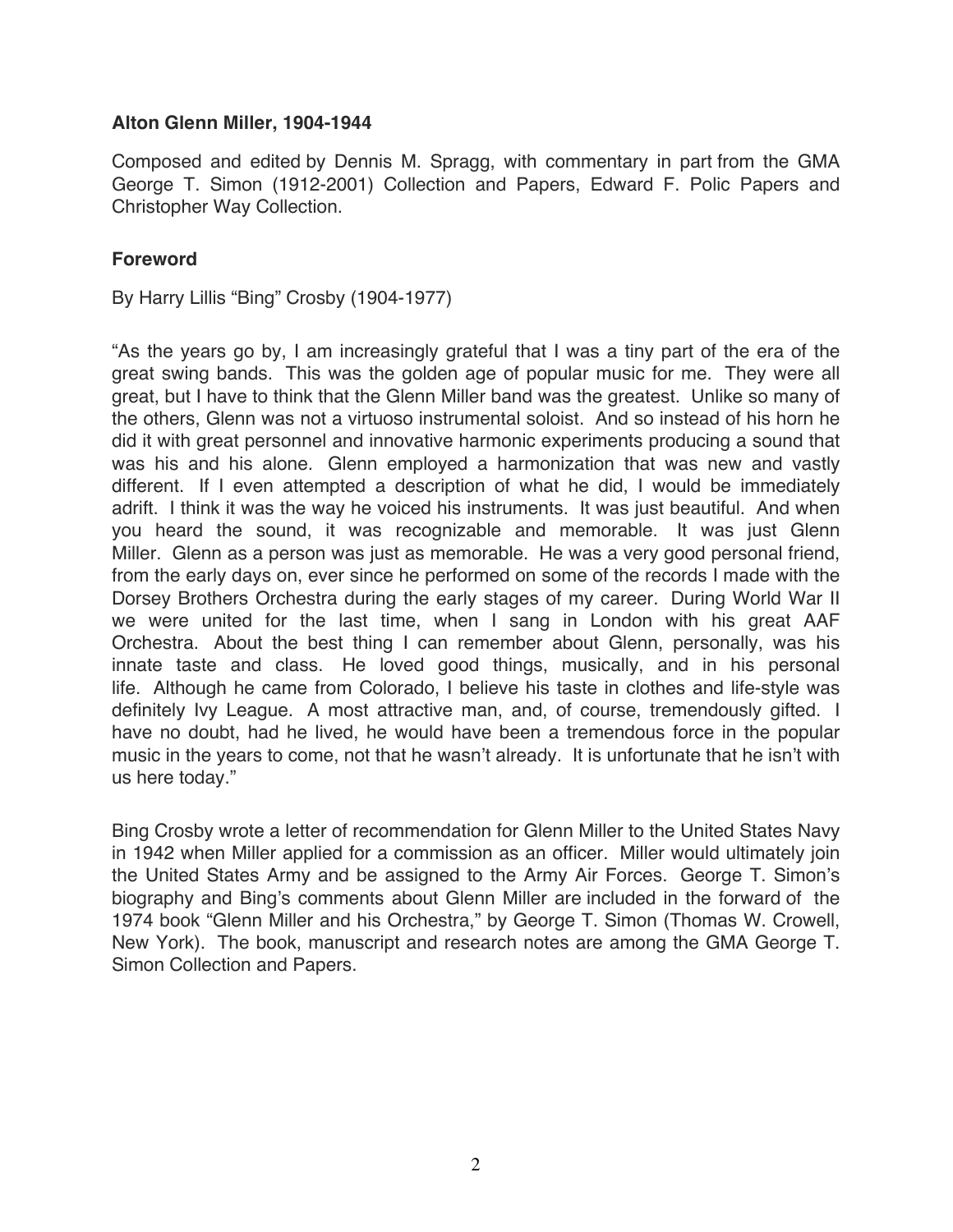

Bing Crosby and Maj. Glenn Miller, London, August 31, 1944

#### **Introduction**

Late one cold and wet evening in an attic room of an old house in Bedford, England, fifty miles north of London, Major Glenn Miller was visiting with two of his bandsmen, arranger Jerry gray and bassist Trigger Alpert. They had been talking about Glenn's civilian band, in which these two sergeants had played such important roles. And they were talking about the new days, the "now" days in which they were playing for the Allied troops in England, and the "to come" days when the band would fly over to the Continent and entertain the troops and then return to America, where Glenn would settle on his California ranch and the band would work hard for six months out of the year and relax for the other six and everybody would make plenty of money and be very happy. Major Miller returned later that evening to the Mount Royal Hotel in London, where he was billeted. He spoke with his executive officer, Lt. Don Haynes, who had been Glenn's personal manager during their civilian careers.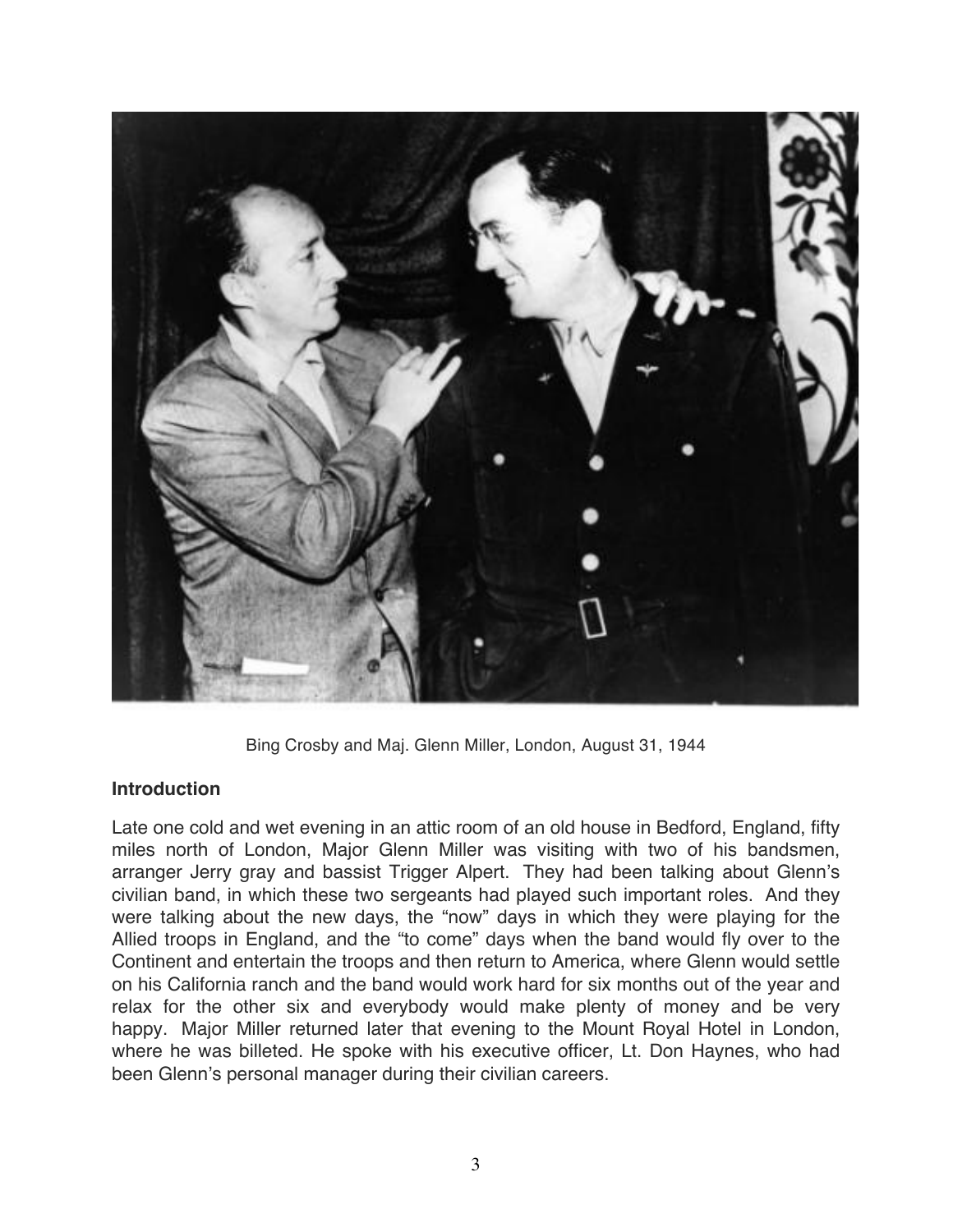They, too, talked about the future; more specifically, about the immediate plans for moving their sixty-two soldier aggregation to Paris, and who was going to do what. Originally, Haynes had been slated to fly to Paris ahead of the group to find accommodations for the men. But Glenn had been growing so impatient, what with Army red tape constantly postponing the move, that he finally told Haynes that he himself would fly over and make the arrangements and Haynes would come over with the band a few days later. The weather was miserable the day Glenn was supposed to fly (on authorized, scheduled transport) and the day after. The third day, Friday, December 15, 1944, Glenn accepted a ride with Lt. Col. Norman Baessell. The plane was a single-engine C-64 Norseman. The pilot was Flight Officer John R. S. Morgan. The weather was wet, foggy and cold. The lightly equipped plane could not fly above the weather nor could it fly in the weather. Therefore, it would be forced to fly below the weather, close to the English Channel's choppy surface. As the aircraft was about to depart, Miller yelled to Baessell (over the noise of the idling engine) "where the hell are the parachutes?" "What's the matter, Miller," retorted the gung-ho, extroverted colonel to the obviously apprehensive major, "do you want to live forever?"

# **The Early Years**

"I couldn't stand the name Alton. I can still hear my mother calling for me across the field, 'Al-ton', it was never 'Awl-ton.' I just hated the sound of that name. That's why I've always used Glenn instead." That is how Alton Glenn Miller, born March 1, 1904 at 601 South 16thStreet in Clarinda, a very small town tucked in the southwest corner of Iowa, would explain why the country's number one band was not Alton Miller's. Miller was the second born child of Lewis Elmer Miller and Mattie Lou (Cavender) Miller. His older brother was Dr. Elmer Deane Miller (1901-1971). His younger siblings were John Herbert Miller (1913-1987) and Emma Irene (Miller) Wolfe (1916-1999). At the age of five, Glenn's family moved to Tryon, Nebraska. His father worked in nearby North Platte. In 1913 the family moved to Grant City, Missouri. In 1918, the family moved to Fort Morgan, Colorado. Glenn played football in high school, played trombone and had unimpressive grades, except for Math and Latin. Upon his 1921 graduation, he had become so immersed in music that he skipped the ceremonies and traveled to Laramie, Wyoming for a band job that failed to materialize. His mother accepted his diploma from the principal, who commented "maybe you are the one who should get this anyway; you probably worked harder on it than he did."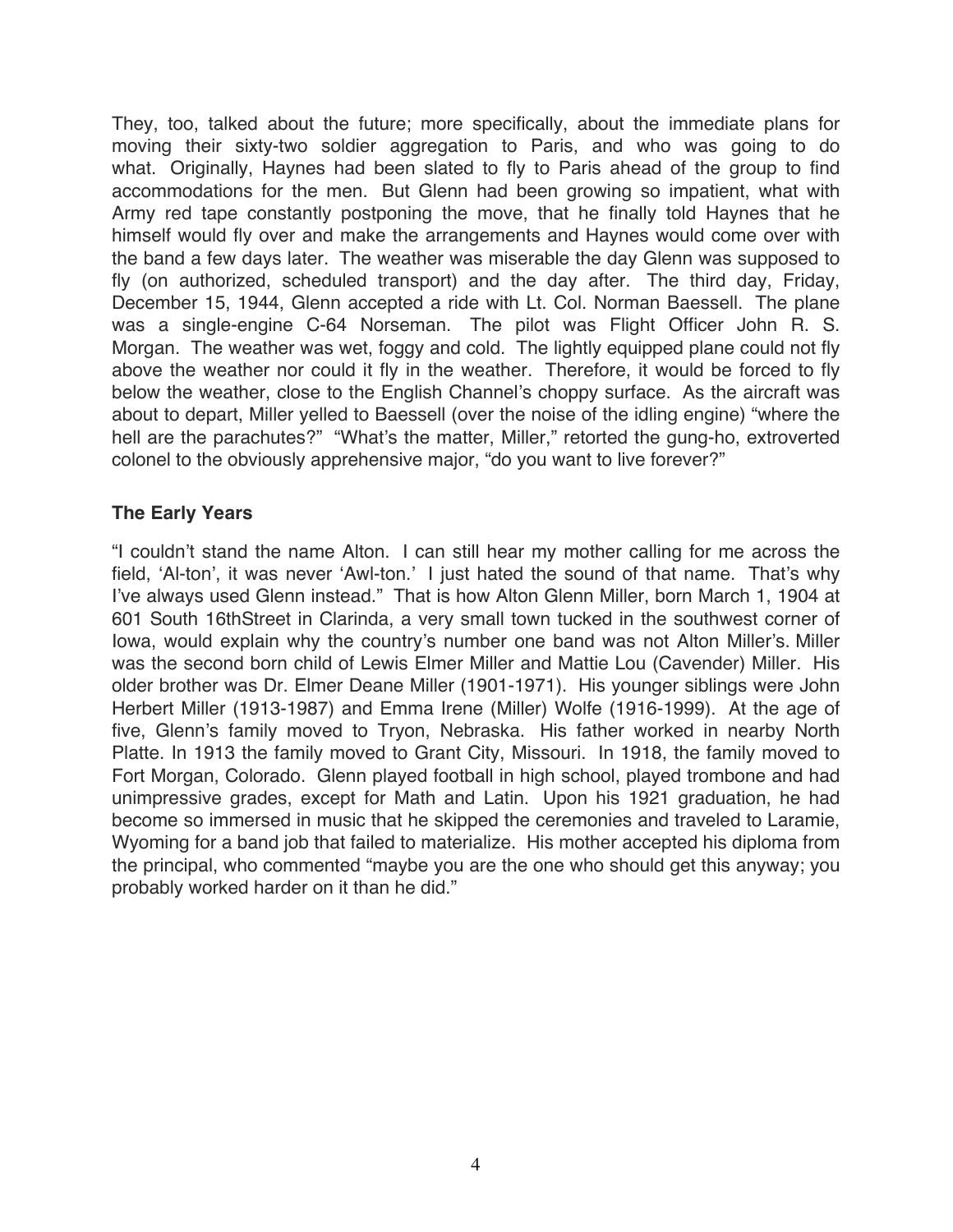Twenty months after high school graduation, Glenn matriculated to the University of Colorado, with an engagement as trombonist in the band of Boyd Senter in between. In Boulder, Glenn spent a great deal of time with a band led by Holly Moyer, a fellow student. Glenn learned much about style, grooming and presentation from Moyer, a World War I Navy veteran; lessons that he would put into practice with his own bands. Glenn would leave school to tour with the popular southwestern band of Jimmy Joy (Maloney); he returned but then dropped out for good, working with Moyer again, as well as Tommy Watkins, touring south to Mexico and west to California. Eventually he landed in Los Angeles and went to work for Max Fischer's band at the Forum Theatre. It was there that he would get the break that was to change his entire musical career and his entire life. He was hired by bandleader Ben Pollack. The Pollack band was one of the most influential and idolized bands of its day. The band was filled with young, jazz-oriented musicians, including Bix Beiderbecke and Benny Goodman, who became Glenn's roommate. Pollack hired Glenn Miller as much for his interest in arranging as to be a trombone player. The Pollack band would work primarily in Chicago, where it was a smash at the Blackhawk and recorded for Victor records. In March 1928, the Pollack band went east to New York where its success continued.

During this period, Glenn maintained a long-distance friendship with a woman that he had met and courted at the University of Colorado, Helen Dorothy Burger. Helen was of a pioneer and prominent Boulder family, whose relatives were among the first graduates of the infant University of Colorado. Her father was Boulder County Clerk, Fred W. Burger. Glenn learned that Helen was dating someone else and "practically engaged." He asked her to come to New York. She did. On October 6, 1928, they were married. Years later, one of Glenn's closest friends, Mike Nidorf, echoed the sentiments of practically everyone who was close to the couple, "the greatest thing that ever happened to

Glenn left Ben Pollack to settle in New York, working for recording studios, radio and with Broadway productions. He would gain invaluable experience with a wide range of musical influences, jazz and beyond, with important figures such as George Gershwin, where Glenn played in the orchestra and wrote parts for Gershwin's "Girl Crazy." Glenn played with jazz trumpeter and leader Red Nichols, in addition to his other work which included studio conductors Victor Young, Carl Fenton and Jacques Renard. In 1932, Glenn accepted an invitation from singer, Smith Ballew, to form a band and return to the road. Glenn Miller was Helen Miller."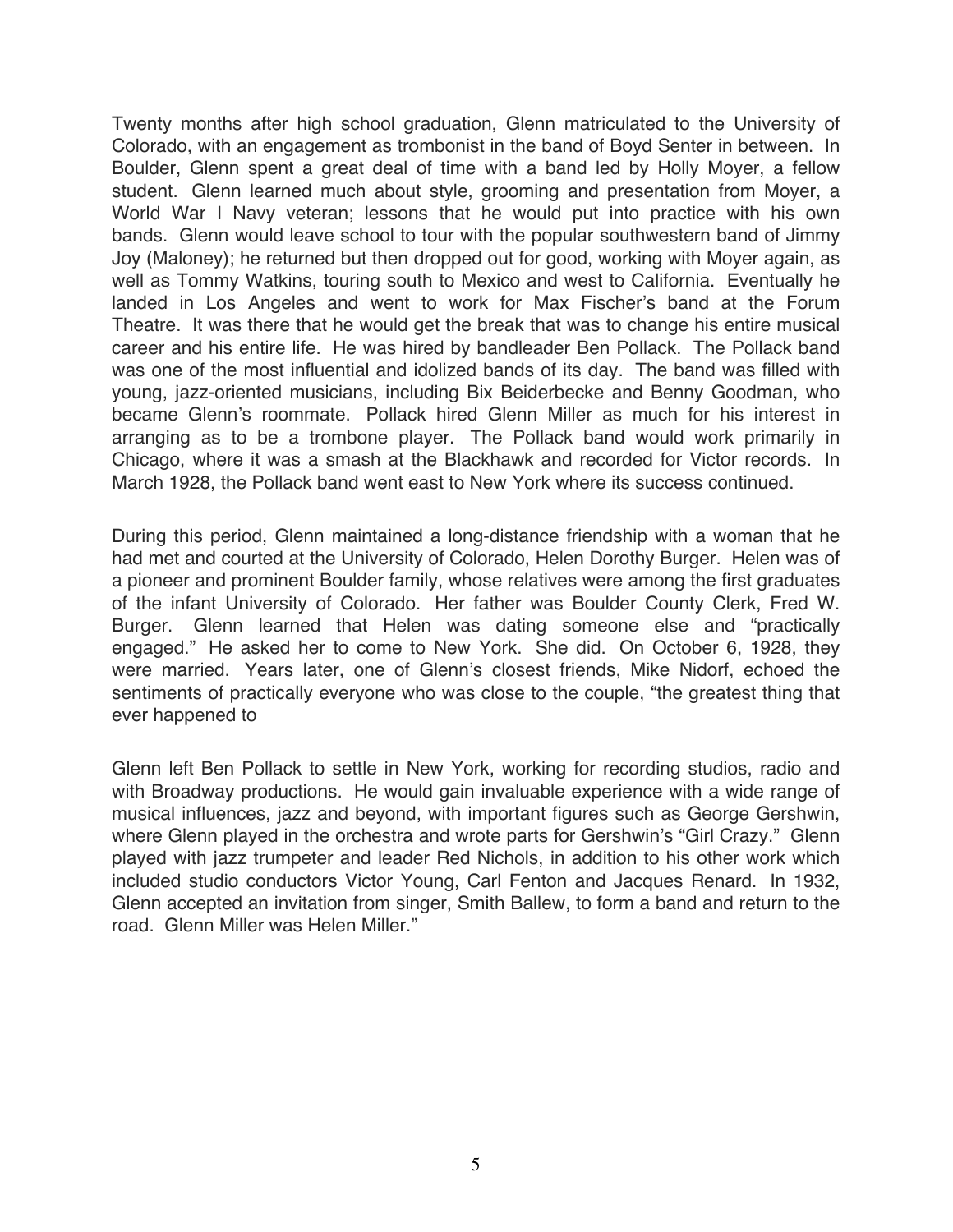

Helen Dorothy Burger, University of Colorado, 1923

The first musician contacted was Fort Worth, Texas native and drummer, Ray McKinley. Another musician that they hired was Bunny Berigan (trumpet). As he had with Ben Pollack, Glenn basically managed and rehearsed the band himself. In 1934, Miller joined the Dorsey Brothers band. Glenn recruited several members for the band during his final days with Smith Ballew in Denver. The "Colorado contingent" included Roc Hillman (guitar), Skeets Herfurt (sax), Don Matteson (trombone) and girl singer, Kay Weber. Glenn became music director for the ever-battling brothers Tommy and Jimmy. He soon tired of being caught in the middle.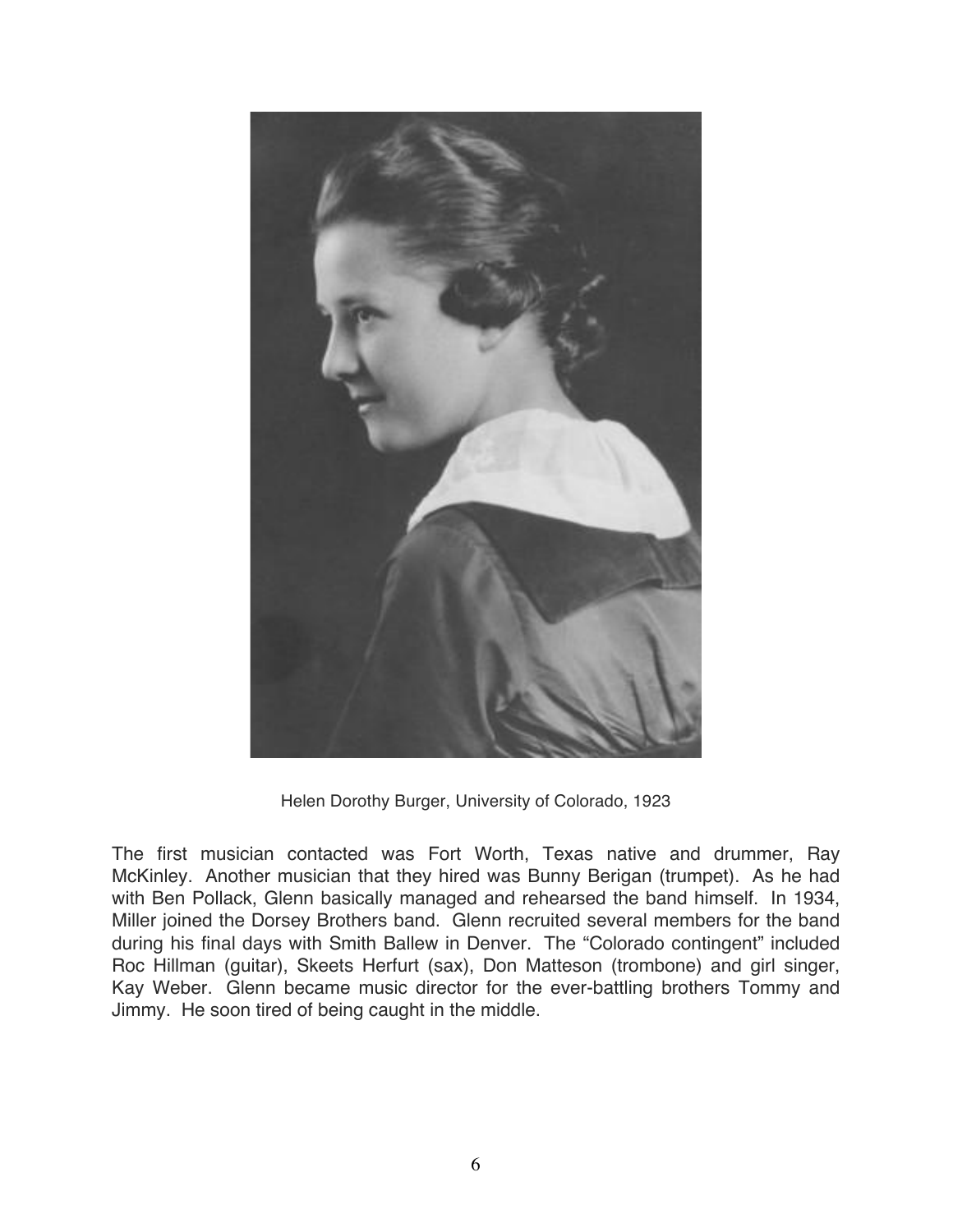

The Dorsey Brothers Orchestra, 1934

The above photo of the Dorsey Brothers Orchestra, 1934, includes, (standing, l-r), Bobby Van Epps, piano; Delmar Kaplan, bass; Tommy Dorsey, trombone-leader; Kay Weber, vocalist; Jimmy Dorsey, sax/clarinet; Glenn Miller, trombone-arranger; and Jack Stacey, alto sax; (kneeling, l-r) George Thow, trumpet; Roc Hillman, guitar; Don Mattison, trombone; Skeets Herfurt, tenor sax; and Ray McKinley, drums

Before the Dorseys broke up to form their own bands, Glenn accepted an offer from British bandleader Ray Noble. Miller would organize an American band for Noble because the musicians union would not allow Noble to bring his own musicians over to the United States. Noble would be joined by his legendary South African vocalist, Al Bowlly. Matched to their suave demeanor would be the top-flight band that Miller organized for them, and which would wax many memorable Victor recordings, which included future bandleaders Will Bradley (trombone), Charlie Spivak (trumpet) and Claude Thornhill (piano).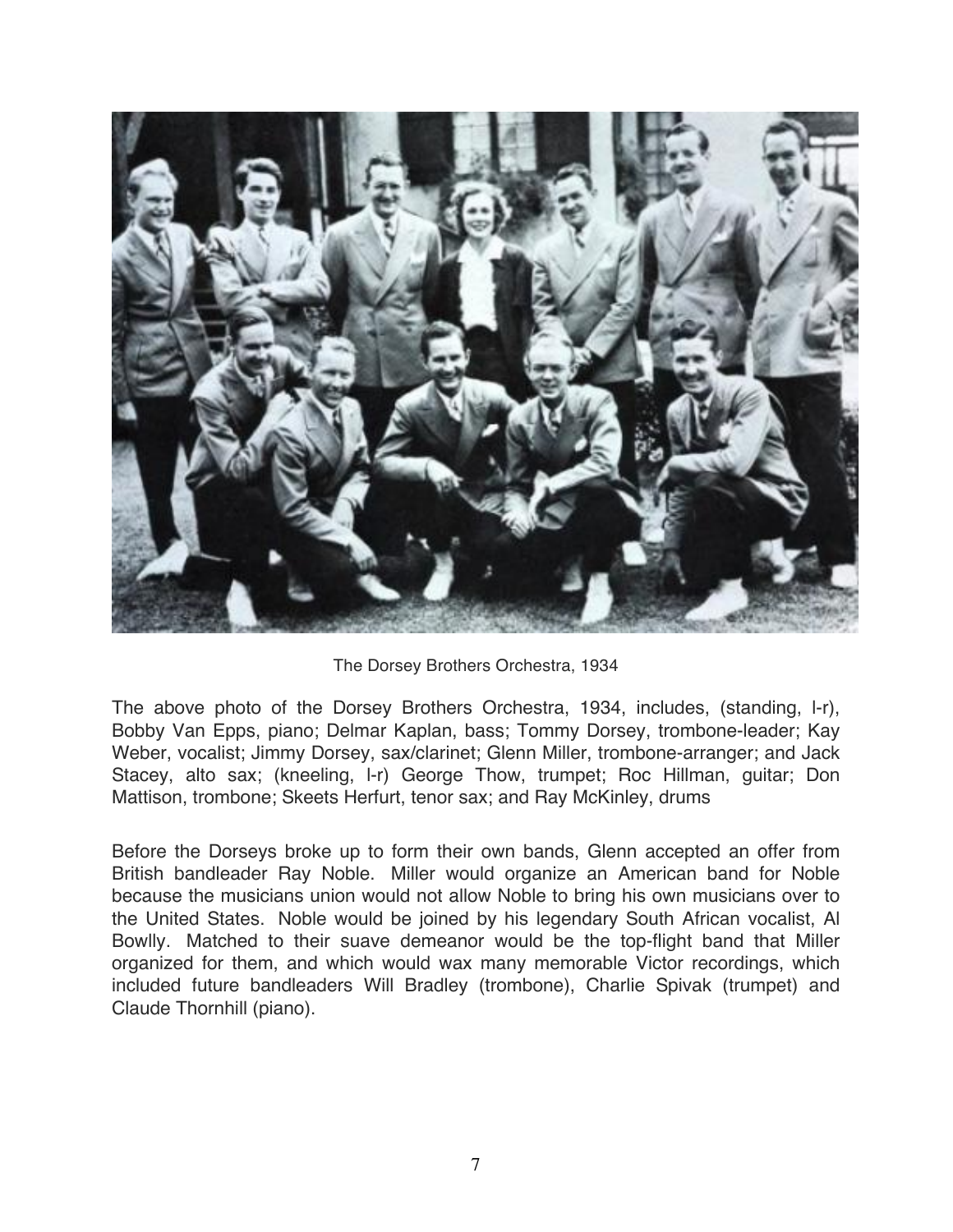As the Noble band was forming, on April 25, 1935, Glenn Miller recorded for the first time under his own name. The band for the Columbia recording session included Bunny Berigan, Eddie Miller (sax) and Johnny Mince (clarinet). The Noble band then had a successful start, playing at the Rainbow Room atop the RCA Building in Radio City. Glenn wrote a tune around this time that would eventually come to be titled "Moonlight Serenade." During 1936, Miller's relationship with Noble began to ebb. He led a walkout of musicians from the Noble band who would not agree to a pay cut. To mark time before starting his own band, he played record dates with the bands of Vincent Lopez, Freddy Rich and his old boss, Ben Pollack. In late 1936 and early 1937, Glenn began looking for musicians and discussing with Helen the risks and rewards of changing their lifestyle and forming a road band under Glenn Miller's name. They decided to take the risk!

Glenn Miller and his Orchestra began rehearsals in February 1937 and were soon recording for Decca records. The band played its first engagement on May 7 at the Terrace Room of the Hotel New Yorker, and cut several more records for the Brunswick label. Its first steady engagement was at the Raymor Ballroom in Boston, on Huntington Avenue near Symphony Hall. Among its musicians were Hal McIntyre (sax), who would play a key role in Miller's future, and girl singer, Kathleen Lane. The band traveled to the Roosevelt Hotel in New Orleans where it opened on June 17. Glenn was operating at a loss but gaining exposure. They moved on to the Adolphus Hotel in Dallas on August 27, and, by all accounts, the band hated to leave New Orleans. From Dallas, the band traveled to the Hotel Nicollet in Minneapolis. The financial situation did not improve. The band returned to Boston and the Raymor. In November, they recorded four more Brunswick records. However, the situation continued to deteriorate from a financial standpoint and on December 31, 1937, Miller gave the band notice in York, Pennsylvania. He had worked very hard, driving himself to a state of nervous exhaustion. He returned to New York, broke, depressed and not knowing what he was going to do or if he would ever lead a band again.

#### **The Breakthrough**

Glenn and Helen Miller realized that as an arranger and sideman, Glenn could make a comfortable, if unexciting, living. But they had contributed so much, emotionally and financially, to the band that they couldn't reconcile themselves to giving it up completely. They and close friends felt that Glenn could and would succeed. For the moment, he had to work and began to call up old friends. Glenn paid the rent by working with Tommy Dorsey on Dorsey's Raleigh cigarette program. At the same time, Miller began to plan for a second band that would be styled and staffed differently. He decided not to compete against his friends Benny Goodman and Tommy Dorsey with a "swing" band. He would form an essentially "sweet" band with a unique and identifiable sound but which could also play the swing that young people wanted to hear.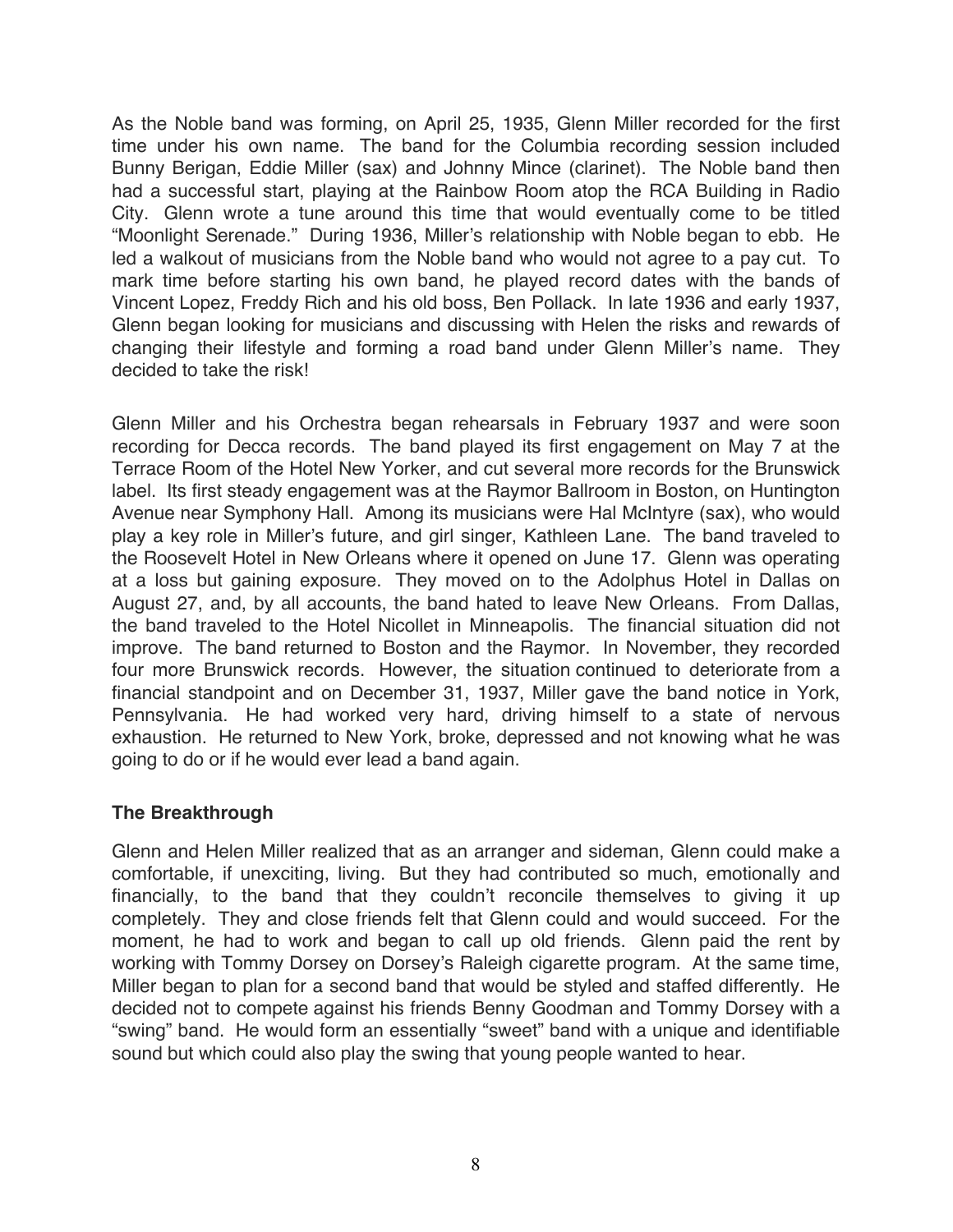During the mid-1930s, Glenn Miller had been a student of the famed instructor, Dr. Joseph Schillinger (1895-1943). Schillinger taught a basically mathematic method for music composition. His students included Miller, George Gershwin and pianist, Oscar Levant. Miller's notebooks and exercises with Dr. Schillinger are housed in the Miller Family Collection of the GMA. These notebooks are a priceless insight into the discipline and understanding that Miller developed as a student of Schillinger. All the lessons and music involved serious music of the classical era and the famous composers, mostly German. Miller had a mathematic mind; his best grades in school had been in math. His contemporary bandleader friends, Dorsey and Goodman, had dabbled in lessons with Schillinger but Miller was the serious and committed student. The Schillinger period of Miller's development as a serious arranger, composer and musician cannot be overstated. Armed with this perspective, Miller was prepared to take a balanced view of music ahead toward both his standard 16/18 piece "swing" band and ultimately to his large concert orchestra in the military.

The big band world had exploded by 1938. Benny Goodman would appear at Carnegie Hall and was neck-and-neck with Tommy Dorsey in popularity polls. Count Basie burst onto the scene and Artie Shaw was gaining popularity. Others, such as Jimmy Dorsey, Bob Crosby, Larry Clinton, Jimmie Lunceford, Duke Ellington and Chick Webb were also capturing the public's imagination. A new Miller band was entering the crowded field of swing bands such as these, as well as the sweet bands led by Hal Kemp, Kay Kyser, Sammy Kaye and Guy Lombardo, among dozens of others

Miller would find the backing to start over, with greater discipline, using a sound he had molded back in his Ray Noble days, a sound which would rely on precise musicianship from his band and his elegant arranging style. The so-called "clarinet lead" was a key element of the approach. He would bring back Hal McIntyre and hire old friend, John C. "Mac" ("Chummy") MacGregor (piano). A core group of young talent would come aboard for the second try, including Gordon "Tex" Beneke (sax/vocal), boy singer, Ray Eberle (brother of Jimmy Dorsey singe, Bob Eberly), Wilbur Schwartz (clarinet) and Paul Tanner (trombone). The first major engagement for the band was at the Paradise Restaurant in New York during June, 1938, where the band received important national exposure on NBC radio broadcasts, spotlighting the band as well as its vocalists Ray Eberle and Gail Reese.

In September of 1938, the band would make its first records for RCA Victor's Bluebird label. RCA Victor was the leading recording company. Miller acquired three key allies during this period, including RCA Victor recording chief, Eli Oberstein, and ballroom operator, Cy Shribman, of Boston. Miller's band was booked by Mike Nidorf of the Rockwell-O'Keefe agency. These three men all had great faith in Glenn's ideas and potential. Finally, Miller would have a fighting chance to be financed and get on a solid footing to have the time and exposure to become well known and competitive. Regular radio broadcasts continued from both Boston and New York venues.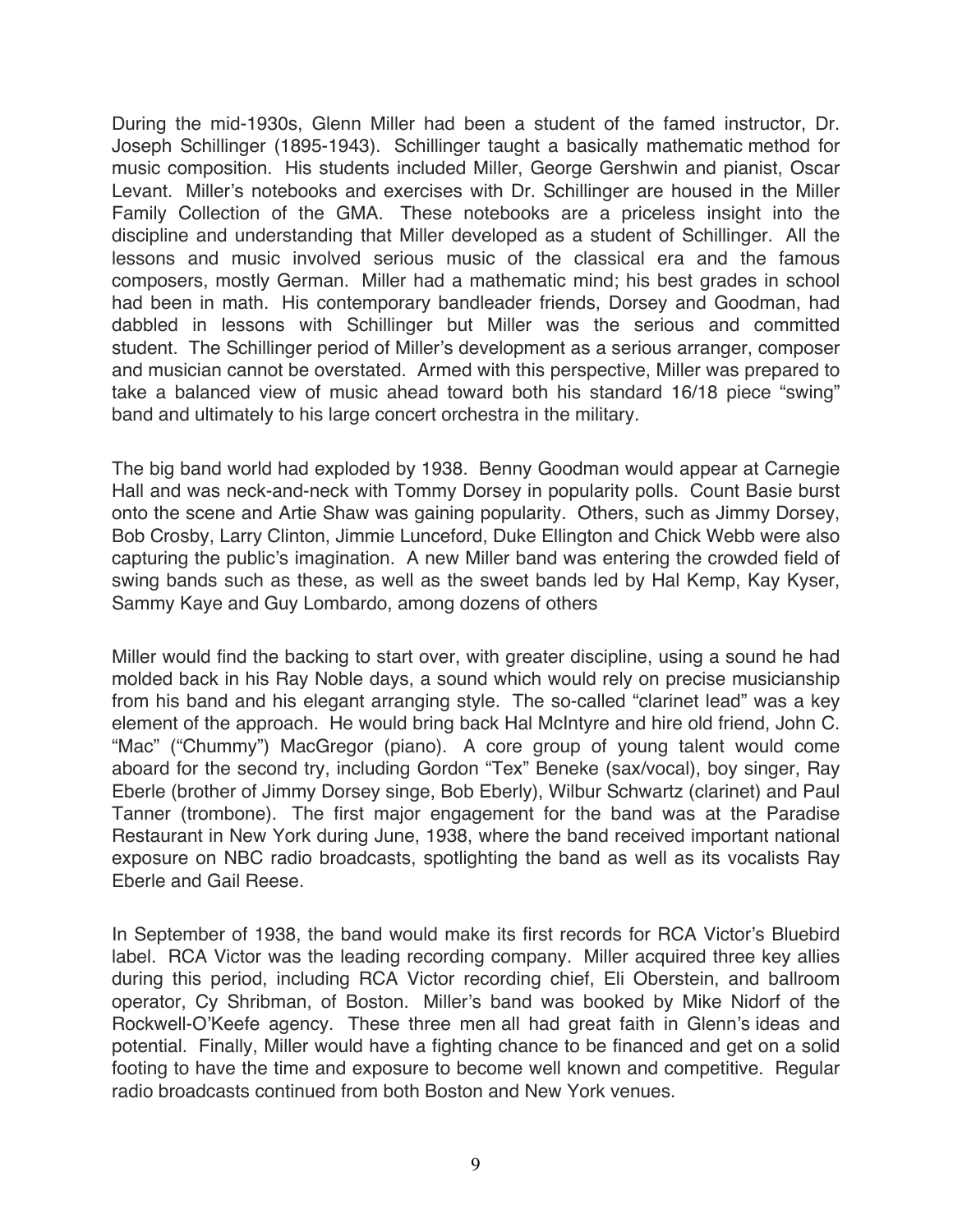Miller then found the girl singer he was looking for, Marion Hutton, one of the Hutton sisters. Marion had been working with her sister, Betty, and for bandleader, Vincent Lopez. Marion had a tremendous on-stage presence and enthusiasm, which greatly benefitted the Miller band.

The band started gaining a following among college students in the northeast from campus appearances. It caught the attention of Michael DeZutter, manager of the Glen Island Casino in New Rochelle, New York, a very influential potential venue. The band had also hired a talented young arranger named William "Bill" Finegan, whose innovative arrangements greatly added to Miller's own work. Further RCA Bluebird label recording sessions were scheduled and the band was booked by the confident DeZutter to play the entire summer season of 1939 at the Glen Island Casino, which carried substantial air time over NBC with it. Not to be outdone by this new "find", competitive ballroom operator Frank Dailey booked the Miller band into his Cedar Grove, New Jersey Meadowbrook ballroom for an engagement in March and April of 1939. The Miller band was about to take off and explode onto the national scene, which by 1939 was being dominated by the newly popular "King of the clarinet", Artie Shaw, and the reigning "King of Swing", Benny Goodman.

The kids at the Meadowbrook loved the Miller band and Frank Dailey picked up its option even before the end of the first week, extending the band's four week engagement to seven. RCA Victor, aware of the band's growing potential, offered it more recording dates. During April, 1939, it recorded a dozen sides, including the alltime Miller hits "Little Brown Jug", "Sunrise Serenade" and the Miller theme, "Moonlight Serenade." Before going into the Glen Island Casino, Miller hired Dale "Mickey" McMickle, a serious trumpet player who would solidify and strengthen Miller's trumpet section at a key moment. Another important addition was drummer, Maurice "Moe" Purtill, another mainstay who would join Miller as the band embarked on that fateful summer gig "along the waters of Long Island Sound."

Glenn Miller and his Orchestra opened at the Glen Island Casino on May 17, 1939. By the time they closed on August 24, 1939, they had become established as one of the leading bands in the United States if not among the top two or three. It was a remarkable feat! Never in the history of Glen Island Casino had any band been so successful. Glenn Miller had certainly arrived! How? Why? The answer was that the band was very solid, well organized, innovative, romantic and it could "swing" enough to excite the imagination of young people in the New York area and across the nation via the generous NBC air time.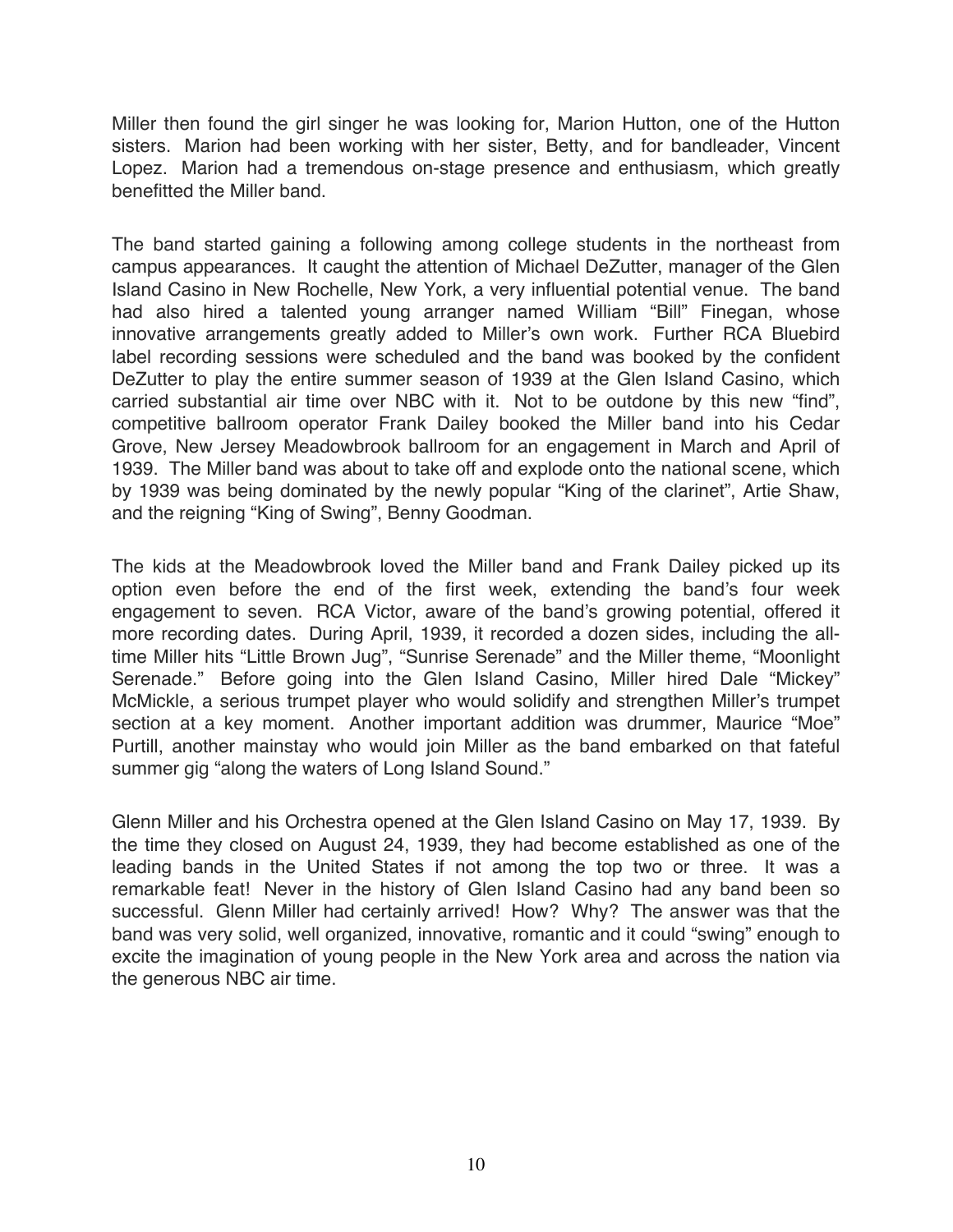

Glenn Miller, Rehearsal at the Glen Island Casino, 1939

Instrumental to the success of Glenn Miller during 1939 was the collaboration of the African-American composer and arranger, Eddie Durham, who wrote and arranged many famous and memorable key "swing" instrumentals for Miller's band, including probably "In the Mood", which was recorded for RCA Bluebird on August 1, 1939. Durham was employed by the famous and powerful black bandleader, Jimmie Lunceford, and Lunceford had agreed to Durham working for Glenn as well. The working relationship and friendship between Miller and Lunceford has been somewhat unappreciated by the jazz and popular music experts. Most have commented that Miller's band played and performed in a style that sometimes resembled Lunceford. There may have been a reason. Miller (RCA Victor-Bluebird) and Lunceford (Decca-Columbia) did duplicate some of the same tunes for their respective record labels to an interesting degree.

The RCA Bluebird records made during 1939 would hit the top of the charts and would, along with the frequent national radio exposure, help establish Miller among the leading bands. During July, 1939, Marion Hutton would collapse at Glen Island from exhaustion and be replaced briefly by young singer, Kay Starr. Hutton recovered, and the band returned to the Meadowbrook in November, 1939. On October 6, 1939, the band appeared at Carnegie Hall for an ASCAP Anniversary Concert and Broadcast, introduced by Paul Whiteman.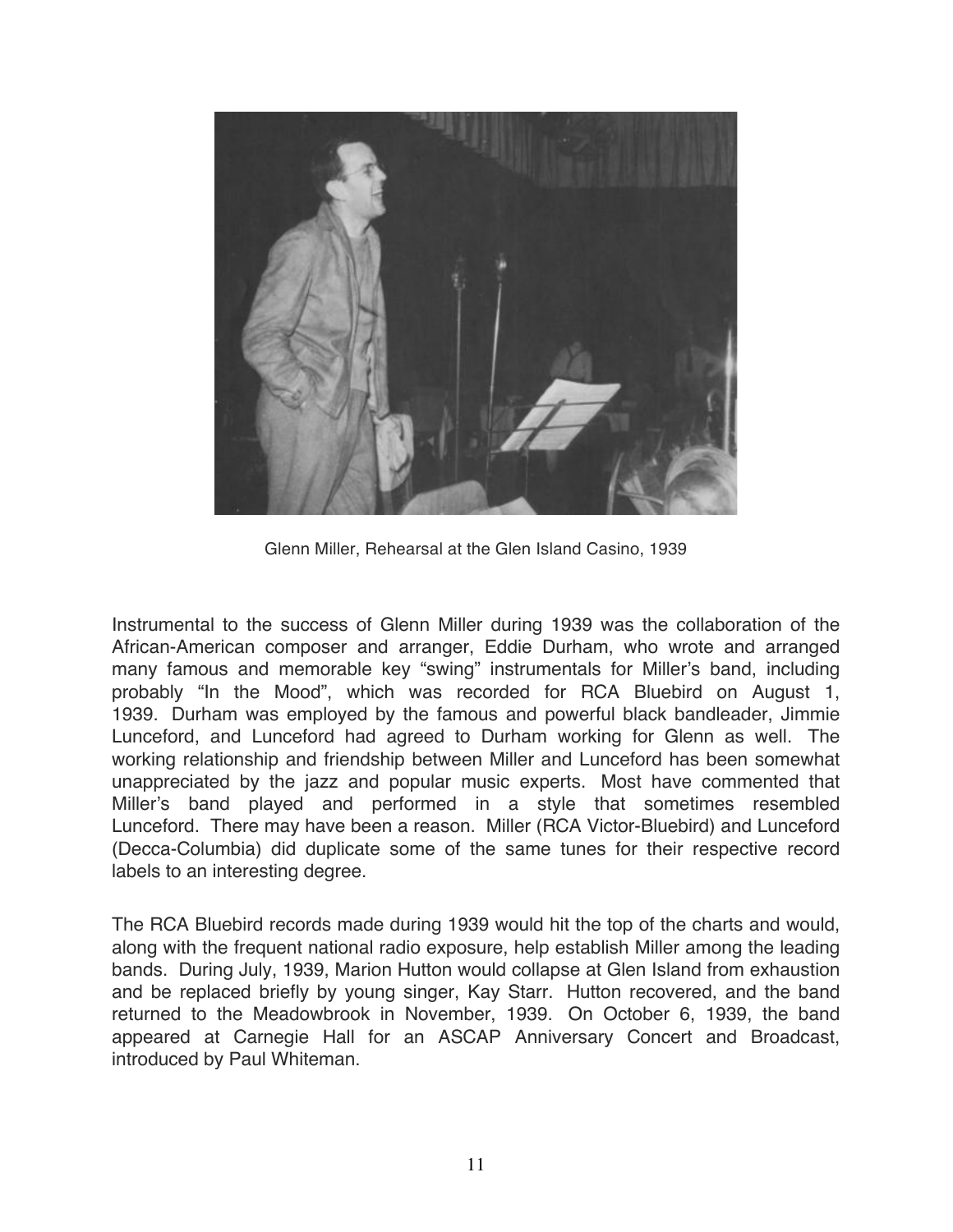

Jimmie Lunceford and Glenn Miller



The Four Ink Spots With Glenn Miller and his Orchestra, Paramount Theatre, New York, 1939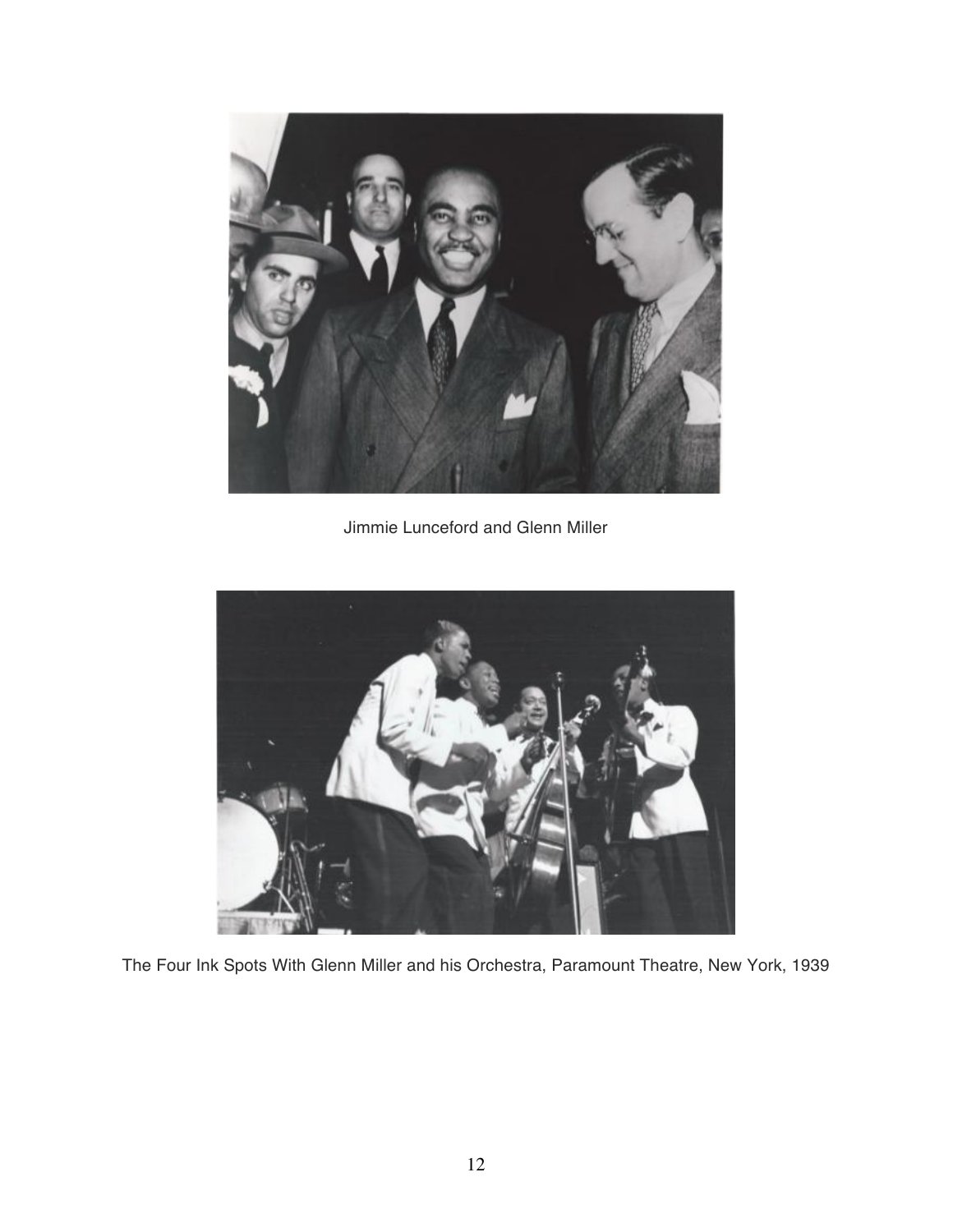That fall, the Miller band also appeared in its first engagement at New York's Paramount Theatre, a mecca for the young audience of the day. Jitterbugs had danced in the aisles to Benny Goodman in the 30s; they were ready to "dig" the newly popular Miller band and their hopes were not dashed. The Miller band appeared at the Paramount with the newly popular black vocal group, The Ink Spots. Miller took a chance as a white bandleader appearing with the group due to the social prejudices of the day. There was no need to worry. The pairing of the Miller band and the Ink Spots was wildly popular with the Paramount audience. Miller had Eddie Durham write several dozen arrangements for the Ink Spots at no charge to them and helping them work compatibly with the Miller band. The grateful Ink Spots gave Glenn a diamond-studded gold watch at the end of the engagement, which went a long way to solidifying their popularity. The stage had been set for even greater achievements and fame. Glenn Miller was poised for greatness.

## **America's Number One Dance Band**

In November of 1939, Artie Shaw broke up his band and fled to Mexico for a rest before reforming a band in 1940. Shaw's talented chief arranger, Jerry Gray (Generoso Graziano), was suddenly available and in a decision, which would have a profound impact on the history and achievements of Glenn Miller and his music, Miller hired Gray as his chief arranger. Gray's ultimate list of compositions and/or arrangements that became Miller hits would be almost endless and astounding. This decision, which paid dividends for Miller, did not sit well with Shaw or Miller arranger, Bill Finegan, both of whom in their later years were critical of Miller. In addition to Jerry Gray, Shaw trumpet ace, Johnny Best, also joined the Miller band.

Things had gone well in 1939, so well, that on Christmas Eve, 1939, the band gave Glenn Miller a new 1940 Buick with the license plate GM-1. Another even more monumental development would occur for Glenn Miller as 1940 dawned.

The Liggett and Myers Tobacco Company, maker of Chesterfield Cigarettes, produced a popular CBS radio program that starred the famed "King of Jazz," Paul Whiteman, along with their advertising agency, Newell-Emmett. Whiteman was leaving the program and he recommended Glenn Miller for his replacement. The sponsor, agency and network were not necessarily prepared to gamble exclusively on Miller, so to play it safe, they added the Andrews Sisters to the program for at least the first thirteen weeks. The newly renamed "Chesterfield Moonlight Serenade" would but on December 27, 1939, during the former Whiteman half-hour time slot. The series would, the following week, become a three-times per week fifteen minute program that aired Tuesday, Wednesday and Thursday evenings at 10:15 p.m. Eastern time over CBS. The announcer, when the band was home in New York, was Paul Douglas, who later would become a 20th Century Fox film star. The Andrews Sisters left the program after the thirteenth week as it became evident that the Miller band could more than carry the program on their own.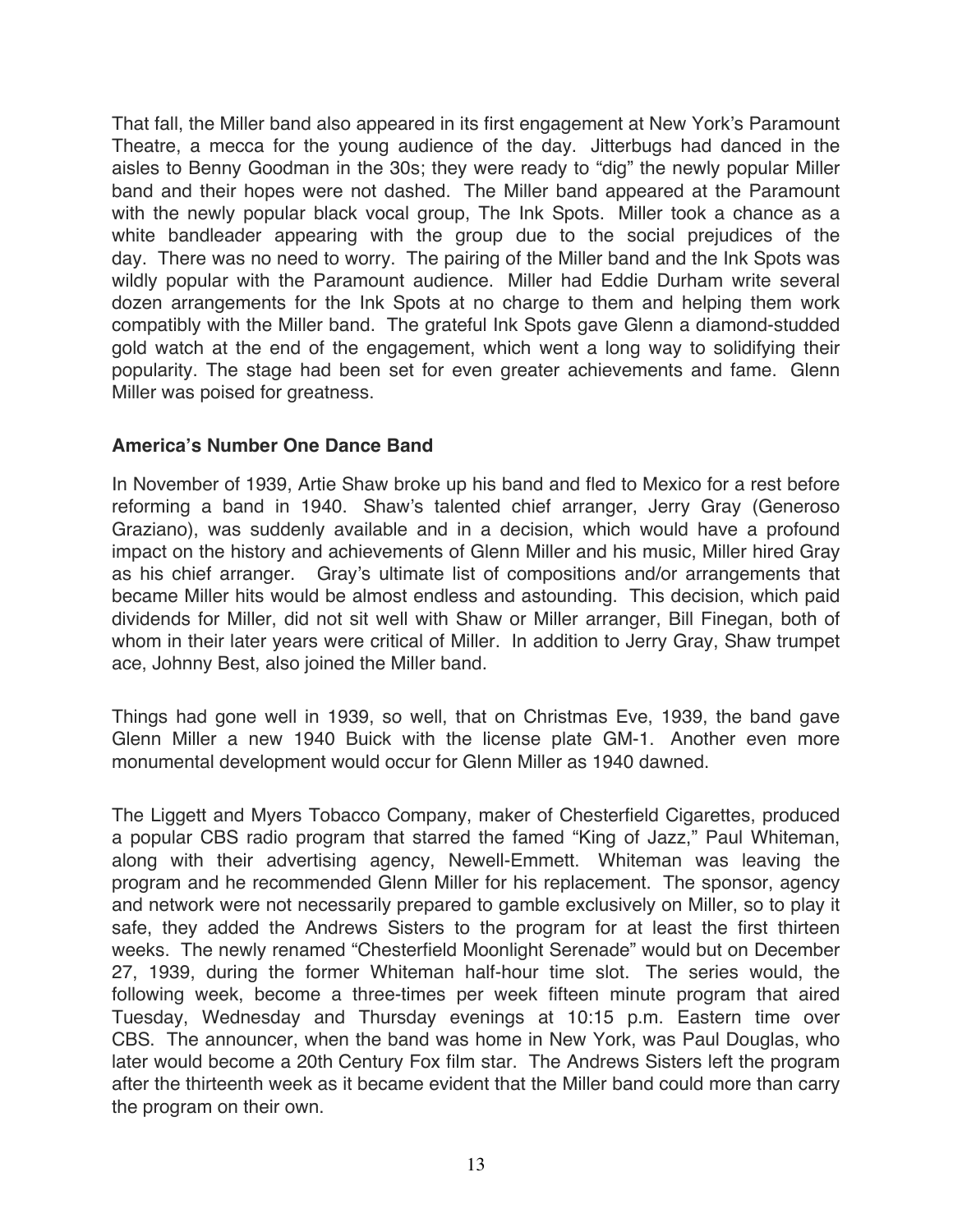Miller would continue on the program until he enlisted in the Army. The final program aired September 24, 1942. Miller had just been renewed for another multi-year contract. The Glenn Miller "Chesterfield Moonlight Serenade" broadcasts were recorded for Glenn Miller by the Harry Smith Company via a direct feed from CBS for Miller's private use. Most of the programs have survived in storage and are the property of the Miller family and responsibility of the GMA.



Glenn Miller and the Andrews Sisters, Rehearsal at CBS, 1940

Another major development for Glenn Miller at the start of 1940 was the first engagement of the band at the Café Rouge of the Hotel Pennsylvania in New York, and another coast-to-coast "sustaining broadcast" radio feed over NBC. By January, 1940, between the three CBS commercial programs and the NBC broadcasts, Glenn Miller could reach American homes up to six and seven times per week. Many of the NBC broadcasts as well as a wide cross-section of Miller's NBC output from 1938 to 1942 are preserved by the GMA. They were hosted by a cross-section of NBC announcers including Hugh James, Al Robinson, Bill Abernathy, Lyle Van, Jack Costello, George Hicks, Ed Herlihy and many more.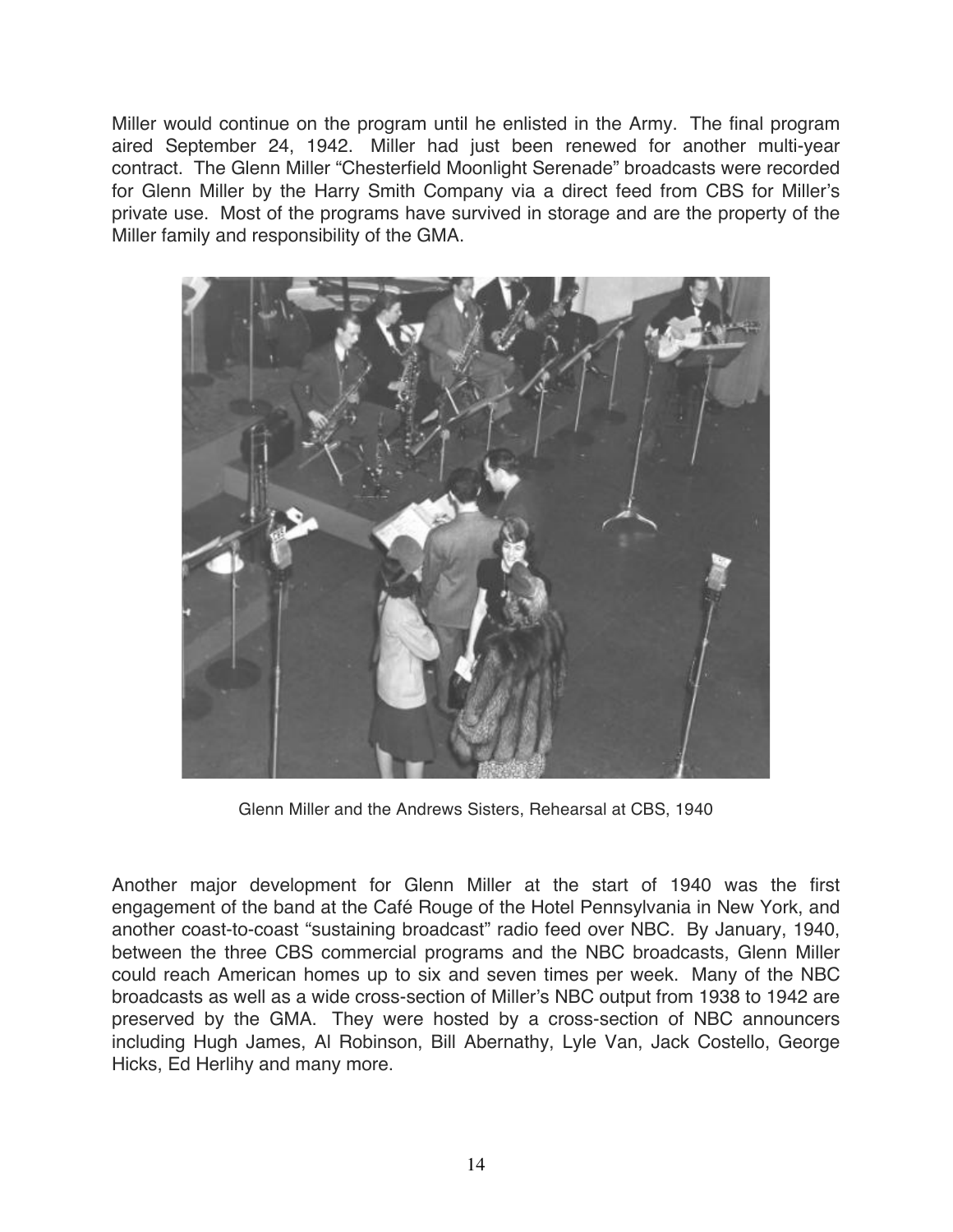Miller worked hard to format the Chesterfield programs to squeeze as much music and as little talk into the format as possible. To this end, he introduced a medley format he called "Something Old, Something New, Something Borrowed, Something Blue" which would become famous. The medleys were featured on Wednesday nights during 1940.

Of great assistance to Glenn Miller was his professional office staff. Helen Miller's closest and most trusted friend was a woman named Polly Davis, who had been married to Claude Thornhill, another close friend of the Millers. Following their amicable divorce, Polly went to California, only to be summoned back by Glenn to open his business office. The importance of Polly Davis to the success and security of Helen and Glenn Miller was tremendous. Her handling of the office and of people was magnificent. She was loved by everyone connected with the Miller band.

For his newfound success, Glenn received a congratulatory letter from Dale Carnegie, the era's #1 success advisor, whose "How to Win Friends and Influence People" had headed the best-seller list for months. Carnegie discovered that he and Glenn had been born in the same part of Iowa. "We still have a souvenir plate with a picture of the Clarinda State Asylum", he wrote, to which Glenn replied, "glad to know you are also a Clarinda, Iowa product." "Hardly know how to interpret your crack regarding the picture of the asylum."

The Miller musical library grew considerably in the first part of 1940. Among the additions was a tune that had been originally written for and performed by Erskine Hawkins and his Orchestra, called "Tuxedo Junction." Miller continued to add to and strengthen his personnel with additions such as Jimmy Priddy (trombone), Ernesto "Ernie" Cacares (sax/clarinet), Ruben "Zeke" Zarchy (trumpet) and Herman "Trigger" Alpert (string bass). Miller would also take on as manger, Donald Haynes, who traveled with Miller, later married Polly Davis, and was Glenn's constant partner at his escape while on the road with his band, golf. Miller was fiercely devoted to his golf game and shot a hole-in-one at the famous Pinehurst, North Carolina course.

During April, 1940, the band moved its base of operation and Chesterfield programs to Washington, DC. The announcer when the band was away from New York was ad agency representative, Larry Bruff. By June, the band moved to Chicago and toured the Midwest. They returned to New York in August. A second Café Rouge stay commenced in October. The band had shattered attendance records everywhere; St. Louis, Kansas City, Columbus, Pittsburgh, Boston, in short, everywhere! At one point, a majority of tunes played in jukeboxes were Glenn Miller records. Miller would have more tunes in the Top 40 at one time in many months between 1940 and 1942 than any other artist in history, even to this day.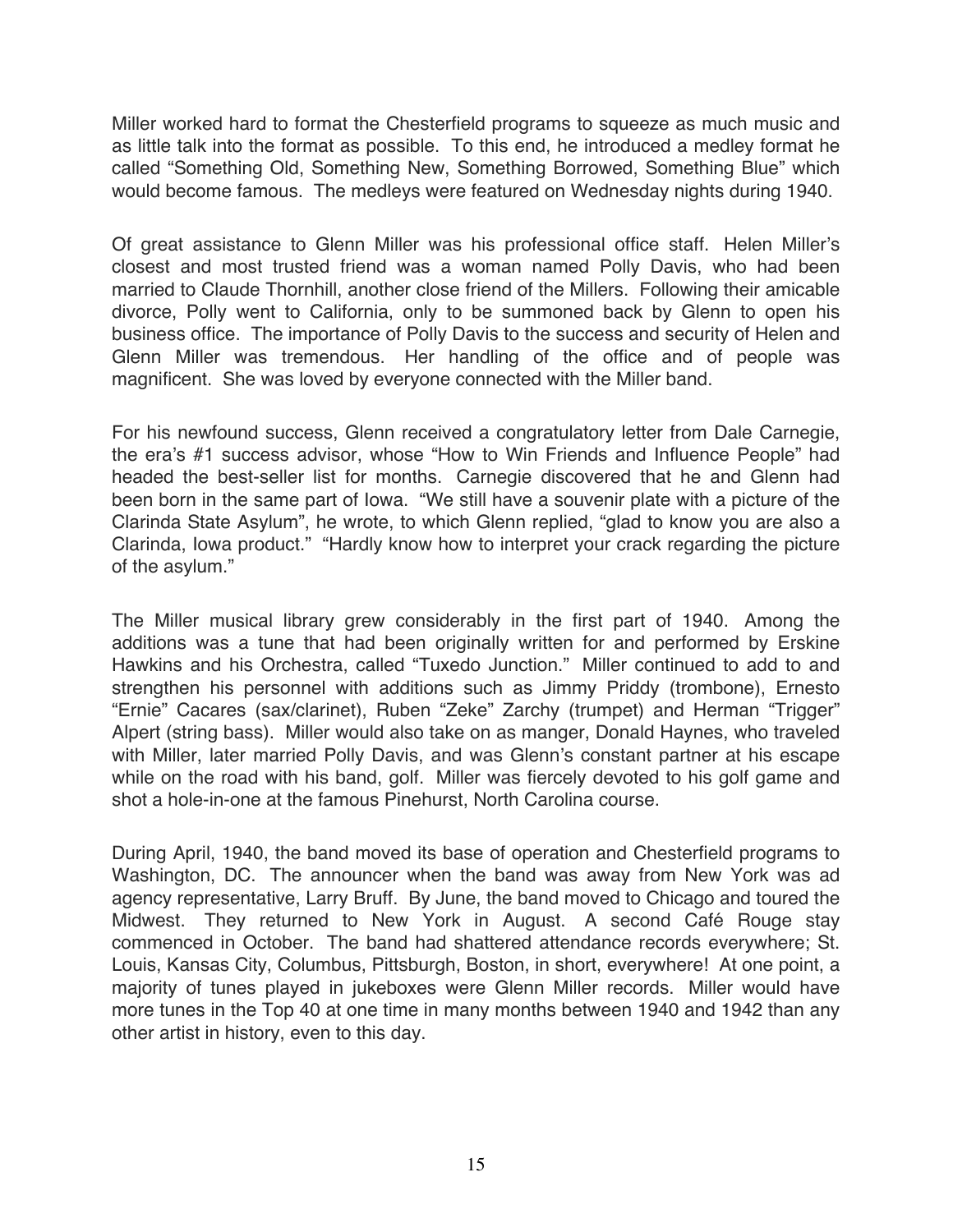The fall of 1940 marked another ultimate milestone for the ever-innovating and evolutionary Miller, who continued to refine and modify his sound and performance quality. He added a trumpet chair, hiring a young player named Ray Anthony and, most importantly, Charlie Barnet arranger and trumpet star, Billy May, who would have a profound effect on the style and substance of the Miller sound. The band immediately loosened up and improved considerably with Billy May present. Both Anthony and May would go on to become successful bandleaders in the 1950s, and May, of course, an important composer and collaborator for many leading singers.

#### **Hollywood Beckons and War Clouds Gather**

America watched during 1940 and into 1941 as World War II progressed in Europe and trouble was brewing in Asia. President Franklin Roosevelt had won an unprecedented third term. The music industry was waging a war of its own. ASCAP and the radio networks had been unable to agree on rates for the use of songs copyrighted by the society's publishers. The networks banned all ASCAP music from their broadcasts effective January 1, 1941, and formed their own music licensing and collection agency, Broadcast Music, Inc. (BMI). Bandleaders had to scramble. Glenn could not play ASCAP-licensed hits such as "In the Mood", "Tuxedo Junction", "Pennsylvania Six-Five Thousand", and even his own theme, "Moonlight Serenade", so he used a new theme, "Slumber Song", written by "Mac" MacGregor and assigned to Glenn's own BMI publishing firm, Mutual Music, Inc.

The year 1941 also opened with the announcement that Glenn Miller and his Orchestra would be traveling to California to star in a motion picture for 20thCentury Fox. The film would be "Sun Valley Serenade," co-starring John Payne and ice skating star, Sonja Henie. Bands were generally included in films for musical segments only and with minimal relevance to the plot. Miller insisted upon and got a more integral role for him and the band in the film. Work on the film would start in March and finish in May.

The band started the year with two major personnel changes. Marion Hutton had married and become pregnant. She would go on leave and be replaced by Dorothy "Dot" Claire, of Bobby Byrne's band. Claire appeared to be the ideal replacement, a pert, vivacious and extroverted blonde. The problem was that Claire never quite hit it off with the band, and Byrne had not wanted to let her go. He had sued Miller and they eventually settled, with Claire returning to Byrne.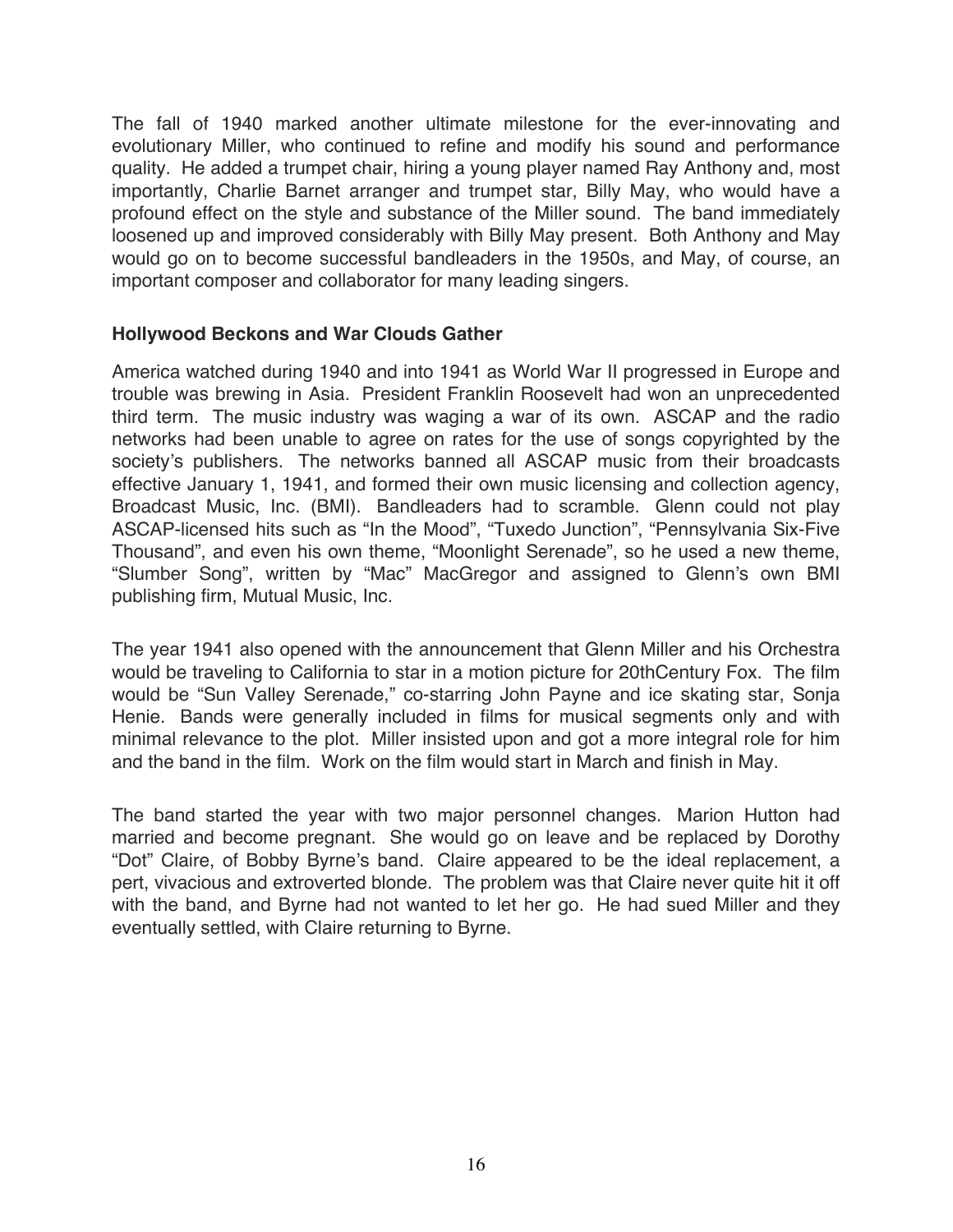

Helen Miller and beloved Boston Terrier "Popps", 1941

On a more permanent note, Glenn added the vocal group the Modernaires which included Hal Dickenson, Bill Conway, Ralph Brewster and Chuck Goldstein. They had recorded the theme of influential WNEW disc jockey, Martin Block, "Make Believe Ballroom Time" with Glenn in the fall of 1940. The group had been part of Paul Whiteman's orchestra and Whiteman was ready to give up his band and move to California. Once again, "Pops" Whiteman gave his blessing to a move that would greatly benefit Glenn Miller. The Modernaires were a very innovative and "hip" group for their day and immediately made a strong impact as a key element of the Miller band. Miller worked hard to integrate the Modernaires with the sound of his musicians. Hal Dickenson's wife, Paula Kelly, replaced Dorothy Claire as female vocalist before the band arrived in California to make "Sun Valley Serenade." She had been singing with Al Donahue's band. Along with the evolution of his musical style, the addition of the Modernaires greatly added to the depth and sophistication of the Miller musical product.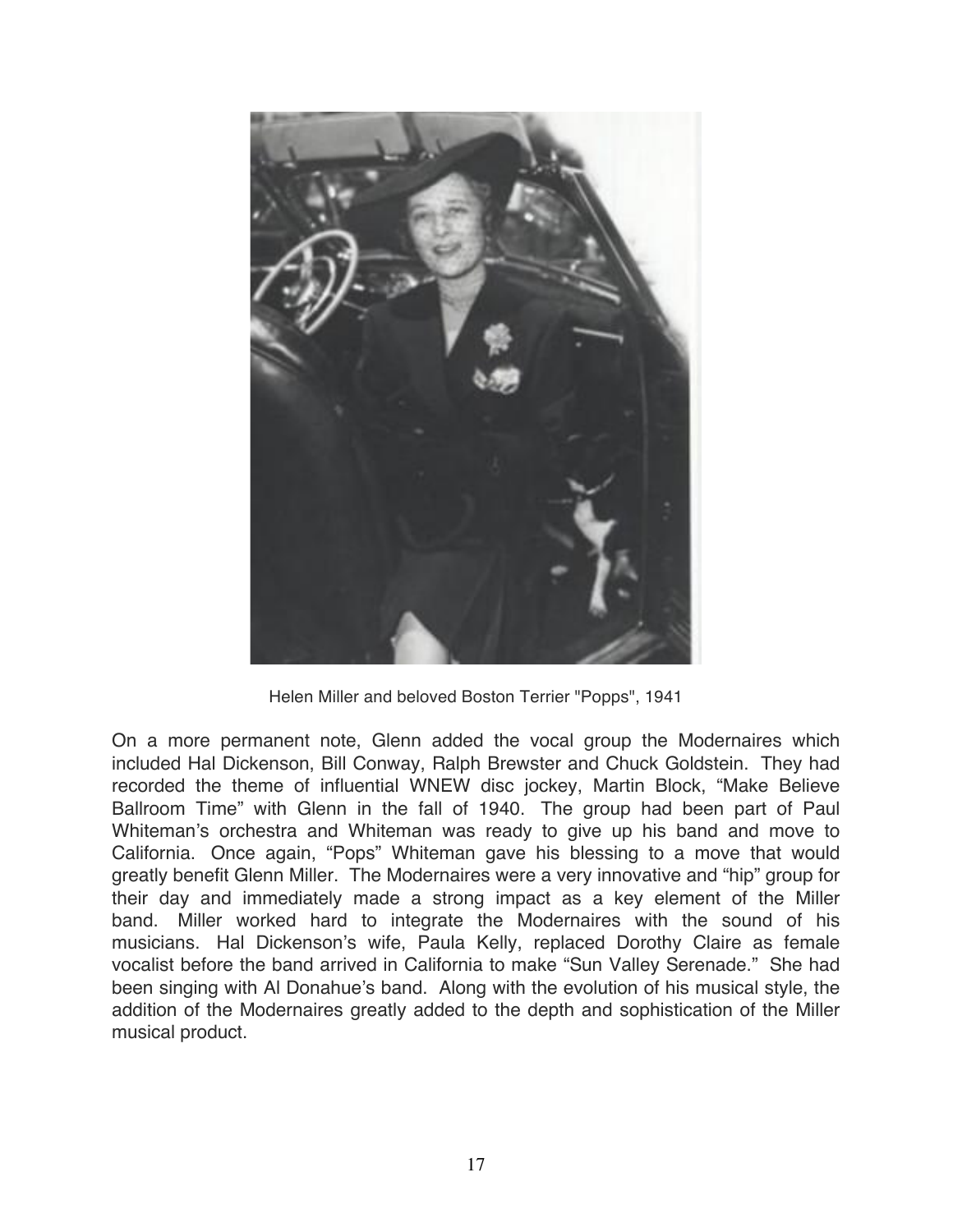

Sun Valley Serenade, 1941

The cast of "Sun Valley Serenade" included, along with Payne and Henie, co-stars Lynn Bari, Milton Berle, Joan Davis, Dorothy Dandridge and the astounding dancers, the Nicholas Brothers. Hollywood legends Harry Warren (composer) and Mack Gordon (lyrics) wrote an outstanding musical score which would include the Miller hit "Chattanooga Choo Choo." In August, Marion Hutton returned to the band, which had returned to New York after it toured back and forth across the continent during their tour to and from the West Coast. While in California, they set attendance records at the Hollywood Palladium and the Pacific Square in San Diego.

As 1941 unfolded, the new military draft began to make inroads into the dance bands. Only Glenn and Mac were over draft age. The first to be drafted was Trigger Alpert, who was replaced by bassist, Doc Goldberg. Mindful that many young men were now going into the service and away at bases throughout the country, Glenn had been dedicating tunes on his commercial radio program to military installations. He went one step further in August, convincing NBC to air a one-hour Saturday afternoon matinee at 5:00 p.m. Eastern time called "Glenn Miller's Sunset Serenade." The program would feature a contest involving five service installations. Each would pick their favorite tune. The general public was invited to write in during the following week and vote for its favorite of the five tunes. The winning base would win a new RCA radio-phonograph console and 50 recordings by America's favorite artists. Glenn paid for the prizes out of his own pocket. "Down Beat" magazine figured that each show cost Glenn \$1,000.00.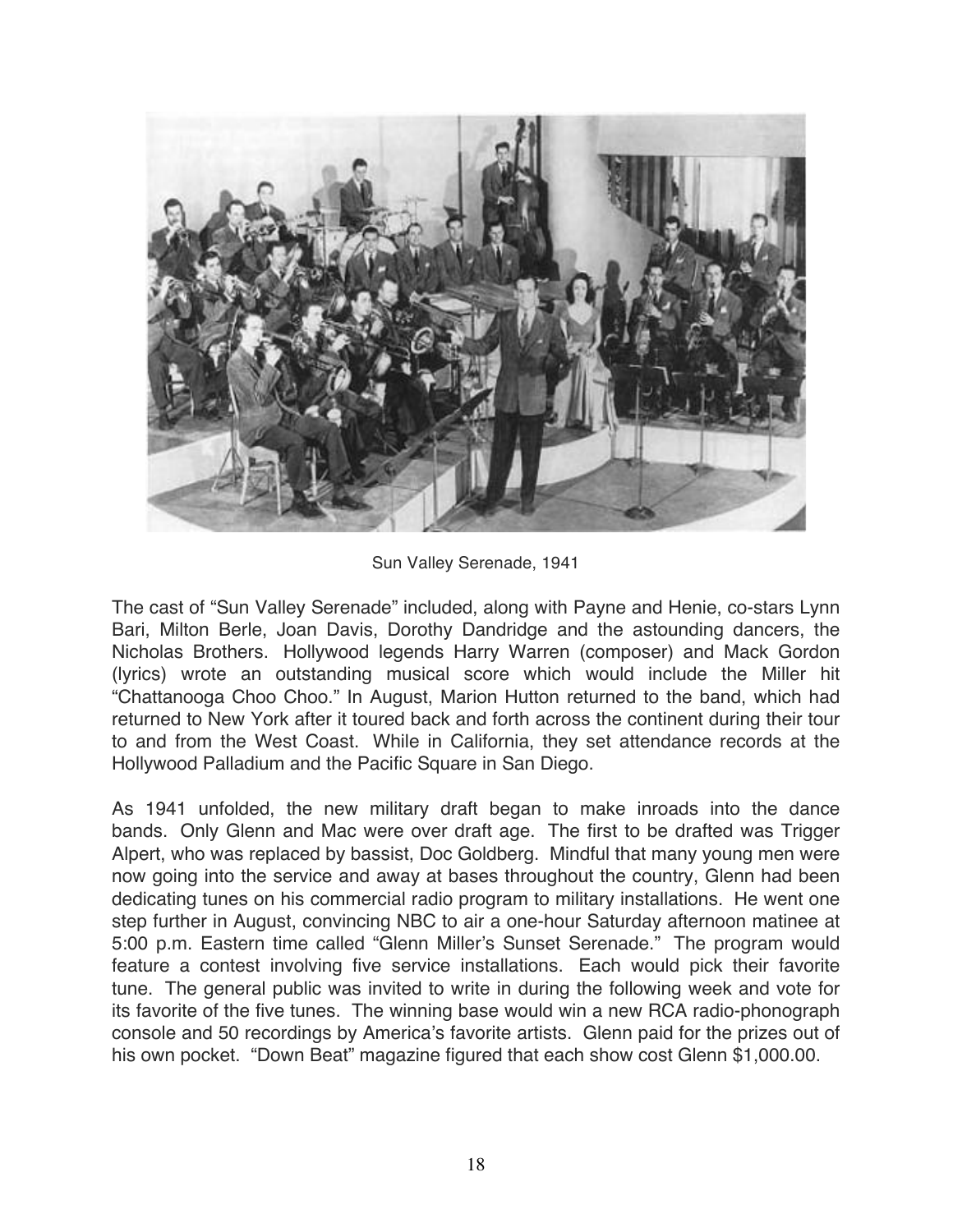

CBS "Chesterfield Moonlight Serenade," Pacific Square Ballroom, San Diego, California, 1941

During 1941, Glenn financially backed three of his friends and associates with new bands that were managed from the Miller business office. Charlie Spivak, Claude Thornhill and Hal McIntyre were launched with Glenn's blessing and complete support. These bands and Miller's Mutual Music, Inc. greatly expanded the scope of his business interests.

While living in California during the 1941 film work, Glenn and Helen purchased property east of Los Angeles in Monrovia, Rancho Duarte, which consisted of a ranch and citrus groves. This would be where the couple planned to build their ultimate permanent residence. With film commitments and the lure of good weather, many bandleaders and musicians were contemplating permanently locating on the west coast.

The Miller band opened their third engagement at the Café Rouge in October, 1941 and Glenn featured a new addition to the band, legendary coronet virtuoso, Bobby Hackett, who would be soon featured on the famous Jerry Gray composition "A String of Pearls", which was recorded for RCA on November 3, 1941. Hackett felt that Miller's trumpet section was brilliant and did not need him. However, he admired the "intelligence and good writing" of the band, and contributed greatly to many top recordings with the intimate sound of his playing that Miller generously featured and admired.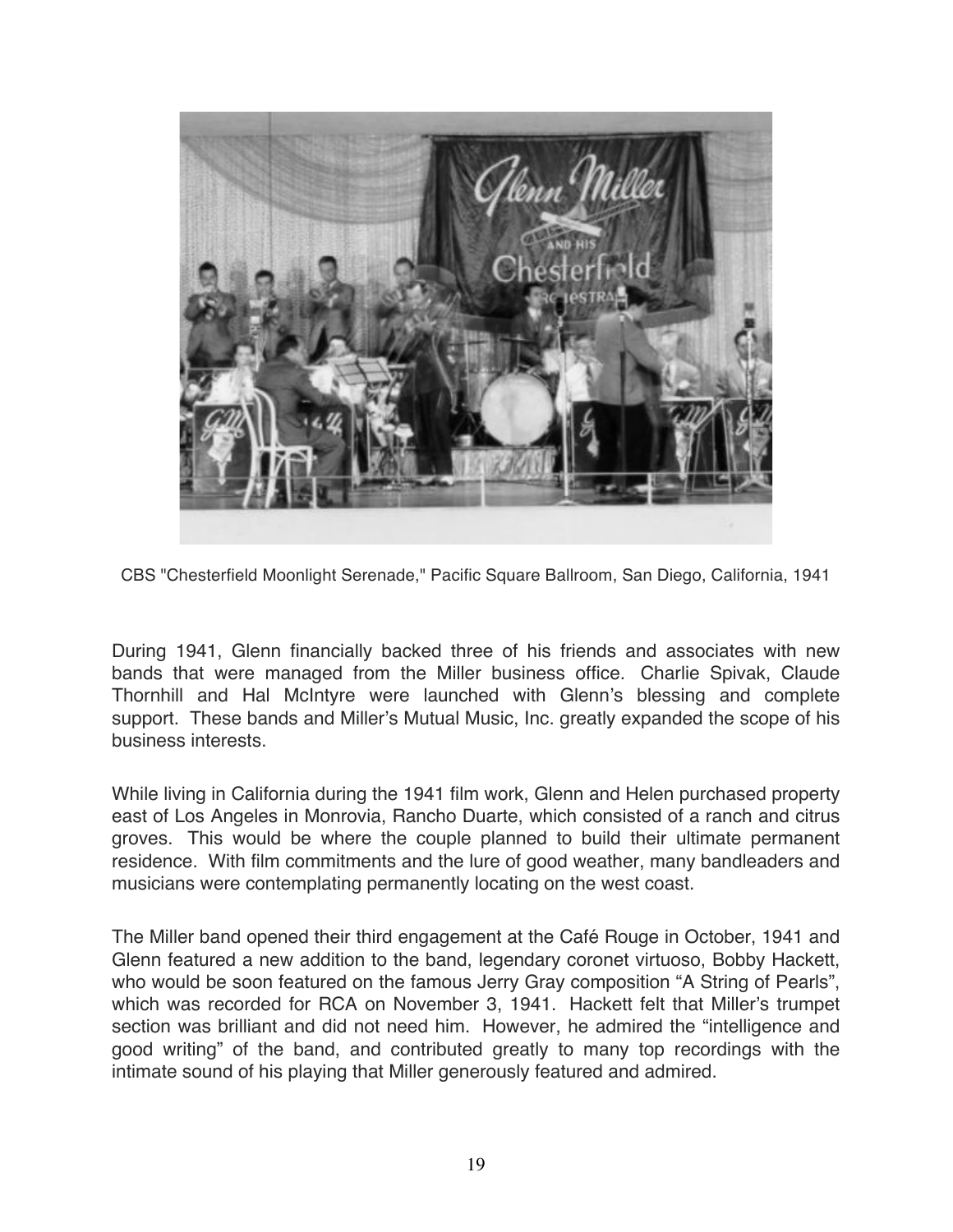In late October, 1941, ASCAP and the radio networks settled their differences. For the first time, the band could play "Chattanooga Choo Choo" on the air. On one "Sunset Serenade", all five bases picked it as their favorite and Glenn was stuck for five radiophonographs. The tune became the first million-selling record since Gene Austin's "My Blue Heaven" in 1927. To commemorate Glenn's feat, RCA awarded him a gold record in February, 1942, live on a Chesterfield program. Later, the Recording Industry Association of America (RIAA) began awarding official gold records to artists who had sold a million copies of a recording.

At the Café Rouge, Miller would earn \$41,750 for the 14-week engagement. Several years earlier, Glenn would gladly have worked the room at a loss just to get the valuable air-time.

Sunday, December 7, 1941, America would forever be changed by the Japanese attack on the military and naval installations at Pearl Harbor and the island of Oahu, Territory of Hawaii, Midway, Wake, Guam and the Commonwealth of the Philippines, as the nation was formally plunged into the war.

## **A Surprise Decision**

The day after Pearl Harbor, the Miller band found themselves at the RCA studios in New York for a scheduled recording session as President Roosevelt went before a Joint Session of Congress to ask for and receive a Declaration of War against Japan. The band produced several successful records including the best-selling "Moonlight Cocktail<sup>"</sup>

Wrapping up at the Café Rouge and following another successful stay at the Paramount Theatre in New York in early 1942, the Miller band would head west to make another Fox feature film to follow their popular "Sun Valley Serenade." The film would eventually be titled "Orchestra Wives." Glenn Miller's popularity continued undiminished but with America's entry into the war he was becoming visibly restless. Another arranger was added, George Williams. Miller's Chesterfield program was briefly rescheduled for Wednesday, Thursday and Friday nights, but it would be put back to Tuesday, Wednesday and Thursday by April with the time changed to 7:15 p. m. (Eastern) and a second program to be broadcast for the west coast, in a move calculated to attract even more of the younger audience.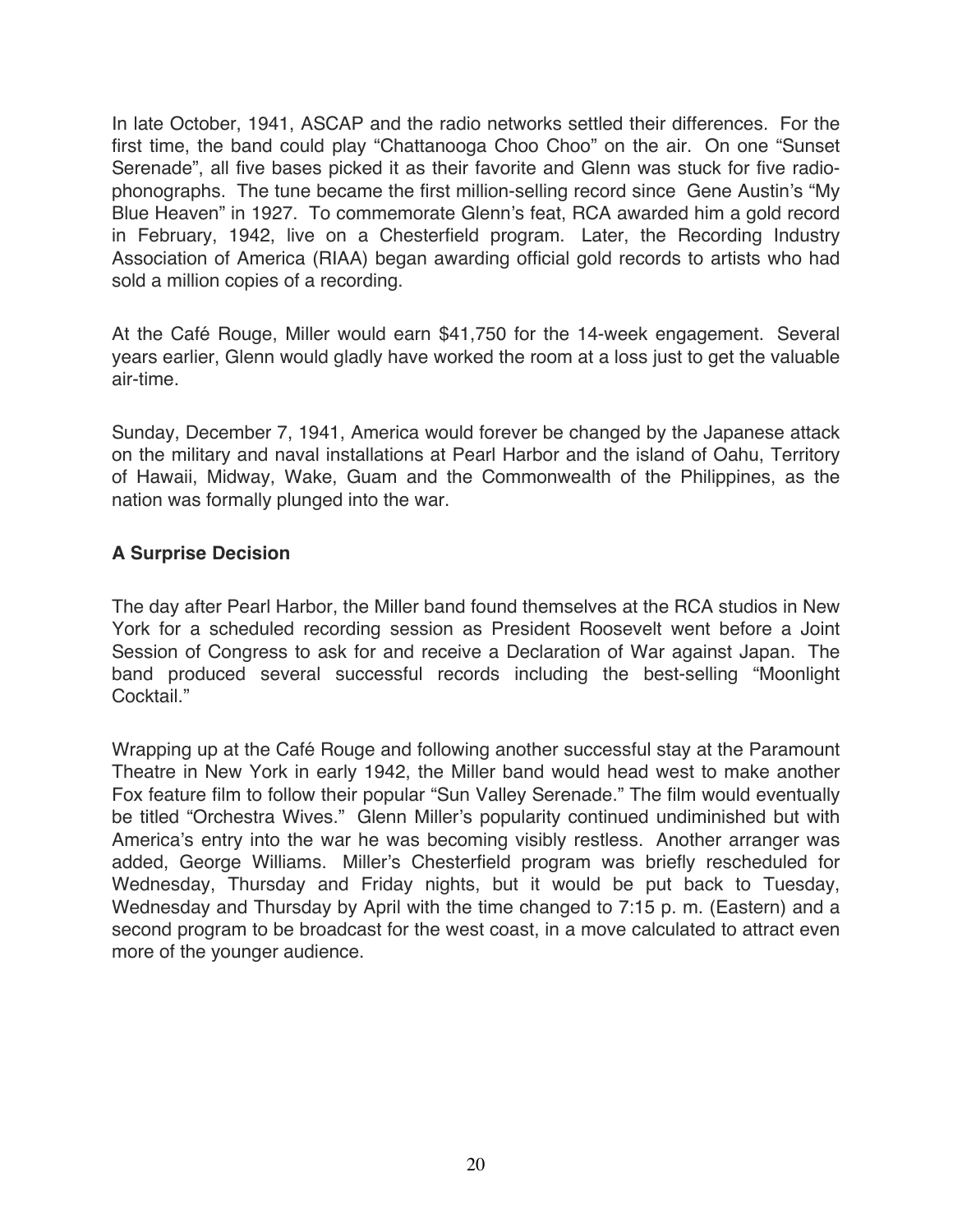

Glenn Miller is awarded the first "gold record" by W. Wallace Early of RCA Victor for "Chattanooga Choo Choo," as announcer Paul Douglas looks on, Chesterfield "Moonlight Serenade", February 1942

The band arrived in Hollywood on March 17. The new film dwelt on band musicians and their wives. George Montgomery would play the male lead and Ann Rutherford the female lead, supported by Cesar Romero, Lynn Bari, Carole Landis and Jackie Gleason. The Nicholas Brothers were back with their awesome routines. Harry Warren and Mack Gordon again provided a memorable musical score that included the huge Miller hits "At Last", "Serenade in Blue", and "I've Got A Gal in Kalamazoo."

While in California, Glenn and Helen welcomed the opportunity to start working on their 55-acre ranch in Monrovia.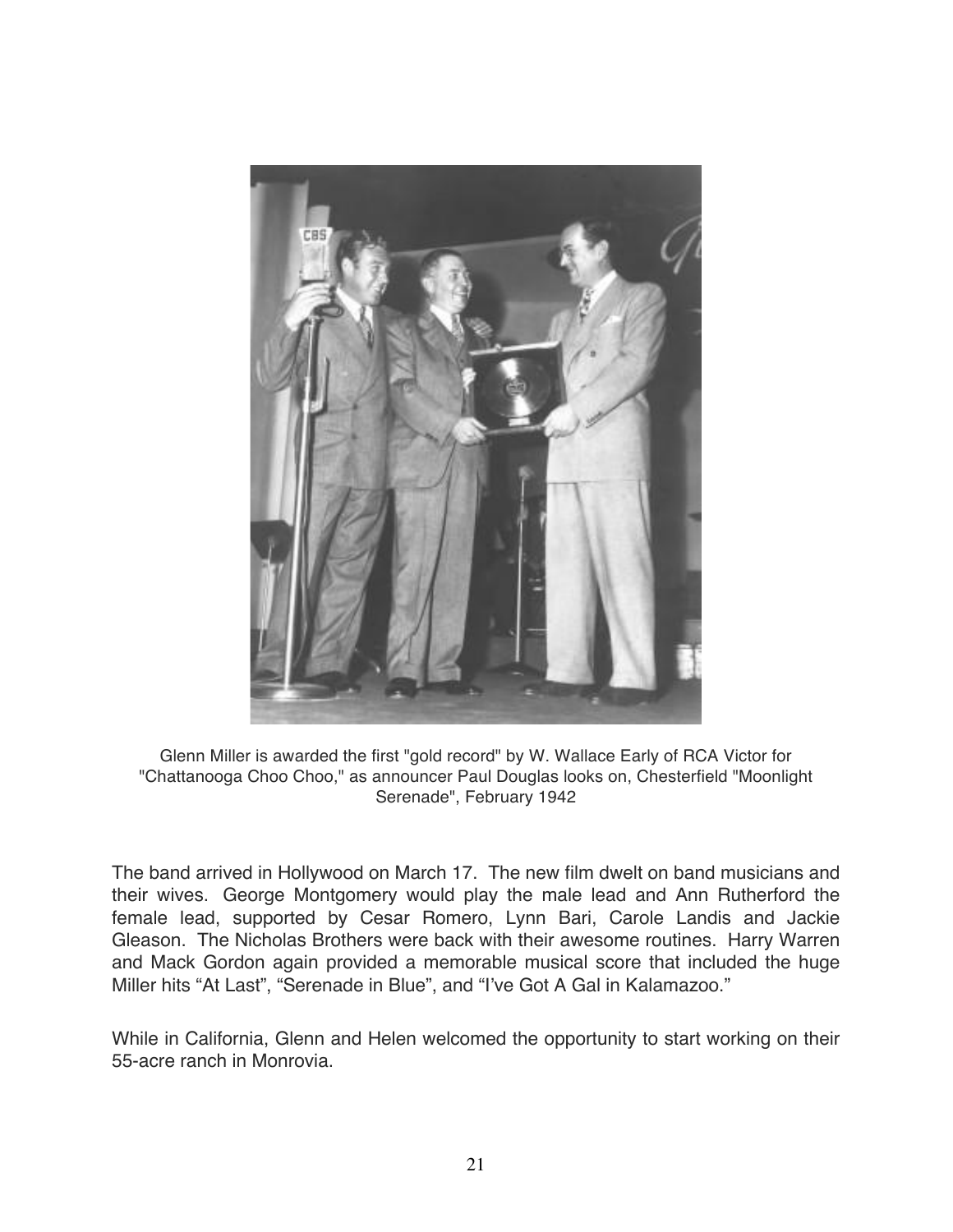Patriotic themes became an ever-increasing part of the Miller recordings and broadcast programs. On April 2, they waxed the creative "American Patrol" at RCA studios in Hollywood. The Miller band had been upgraded from the RCA Bluebird label to the higher-priced RCA Victor label.

Glenn was becoming more convinced that he could do more for the war effort by offering his services to the government, as some in the entertainment industry management and performers had already volunteered. Music, radio and film were important to the United States in the dissemination of domestic and international information, and for entertaining service personnel who would be scattered all over the globe.

The band would wrap up its work in Hollywood on May 24 and travel east, playing at many service installations. In June and July, activity centered around Chicago. Ray Eberle departed from the band and was replaced by Skip Nelson (Scipione Mirabella).

It was a big secret. On June 20, 1942, Glenn Miller submitted an application for a commission in the United States Naval Reserve. One of the recommendations was from Bing Crosby (see foreword). He had become among the wealthiest entertainers and had many business obligations to consider, including contracts with personnel, a new Fox movie deal for at least three more films for 1943, 1944 and 1945; a Chesterfield radio renewal for three more years and a new, long-term RCA recording agreement. Glenn Miller was a very secure and successful man who did not need to suspend his career and lifestyle for the duration of the war.

The bands were rushing to make records before August 1, when the musician's union and their chief, James Cesar Petrillo, embarked on what would become a twenty-eight month ban against Victor and Columbia records. The Miller band waxed thirteen sides in three days, July 14-16, in Chicago, including their top-selling version of Johnny Mercer's classic "That Old Black Magic." The band had recorded a top-selling version of Mercer's equally popular "Skylark" earlier in the year. Another hit recorded before the recording ban was the popular "Juke Box Saturday Night." Among the final recordings before the ban was Bill Finegan's gorgeous arrangement of a portion of George Gershwin's "Rhapsody in Blue", which Ira Gerswhin had given Glenn exclusive permission to record.

On August 1, the Navy rejected Glenn Miller's application for a commission, in part, as follows: "you have not established to the satisfaction of the Navy Department that your particular qualifications fit you for a mobilization billet in the Naval Reserve." It was a decision that the Navy was soon to regret even more than the deeply disappointed Glenn.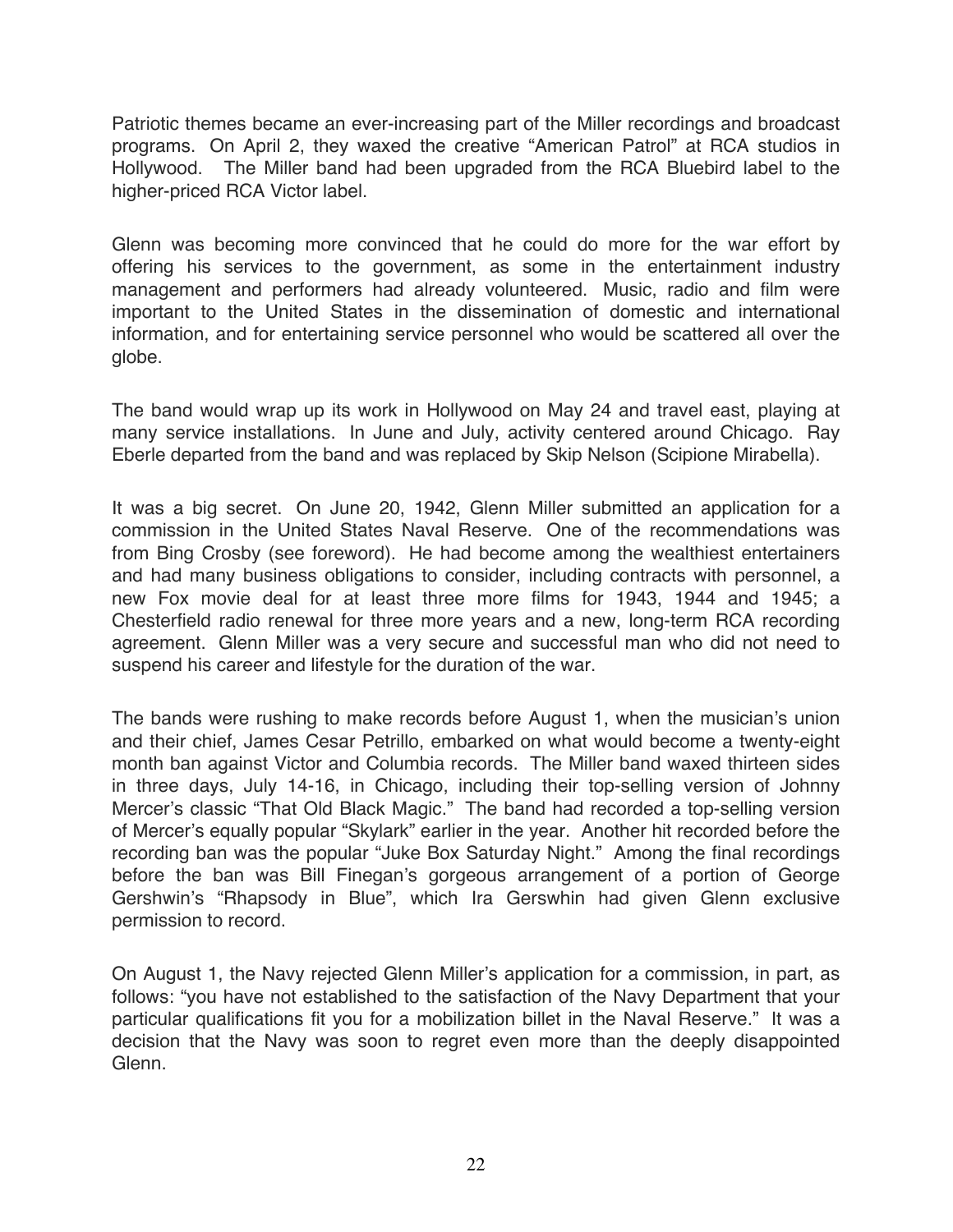On August 12, Glenn sent a detailed letter, offer of his services and outline proposal to General Charles D. Young of the United States Army, who returned a prompt and encouraging reply, citing Glenn's "willingness to make personal and patriotic sacrifice for the duration of the war." Miller was summoned to Washington where he was interviewed and filed an official application. In Washington, he met officials who would later play a key role in his future activities, including Lt. Col. Edward Kirby, a broadcasting executive who was organizing armed forces radio activities, and officers of the Army Air Forces. Miller took his physical examination on August 24. Meanwhile, he continued his regular activities without comment. On September 10, an official telegram arrived at Glenn's office at Room 3001, RKO Building, 1270 Sixth Avenue, New York: "Capt. Glenn Miller, your appointment announced, reporting date October Seven, full details reach you with orders, congratulations and good wishes, Howard C. Bronson, Music Officer."

During a Chesterfield rehearsal, Glenn ordered everyone out of the studio except the band and made his announcement. The band's final Chesterfield program aired September 24. Due to a prior booking, the final performance by the band was September 26 at the Central Theatre in Passaic, New Jersey. The band appeared on a "Coca Cola Spotlight Bands" program as its final actual broadcast from the stage in New Jersey.

By mid-1942, Harry James and his Music Makers had moved into a virtual popularity tie with Glenn Miller as number one band in the land. During Miller's final Chesterfield program, the audience was surprised during the final tune, "Juke Box Saturday Night", by hearing Harry James actually playing the imitation of Harry James that was included in the tune. Glenn told his radio listeners that Harry James would be his successor as he was joining the Army. Harry James remained grateful for the rest of his life that Glenn recommended him as his replacement. Glenn had recommended his top competitor over the three bands that he owned.

And thus, Glenn Miller and his Orchestra passed into history, but the best may have been yet to come.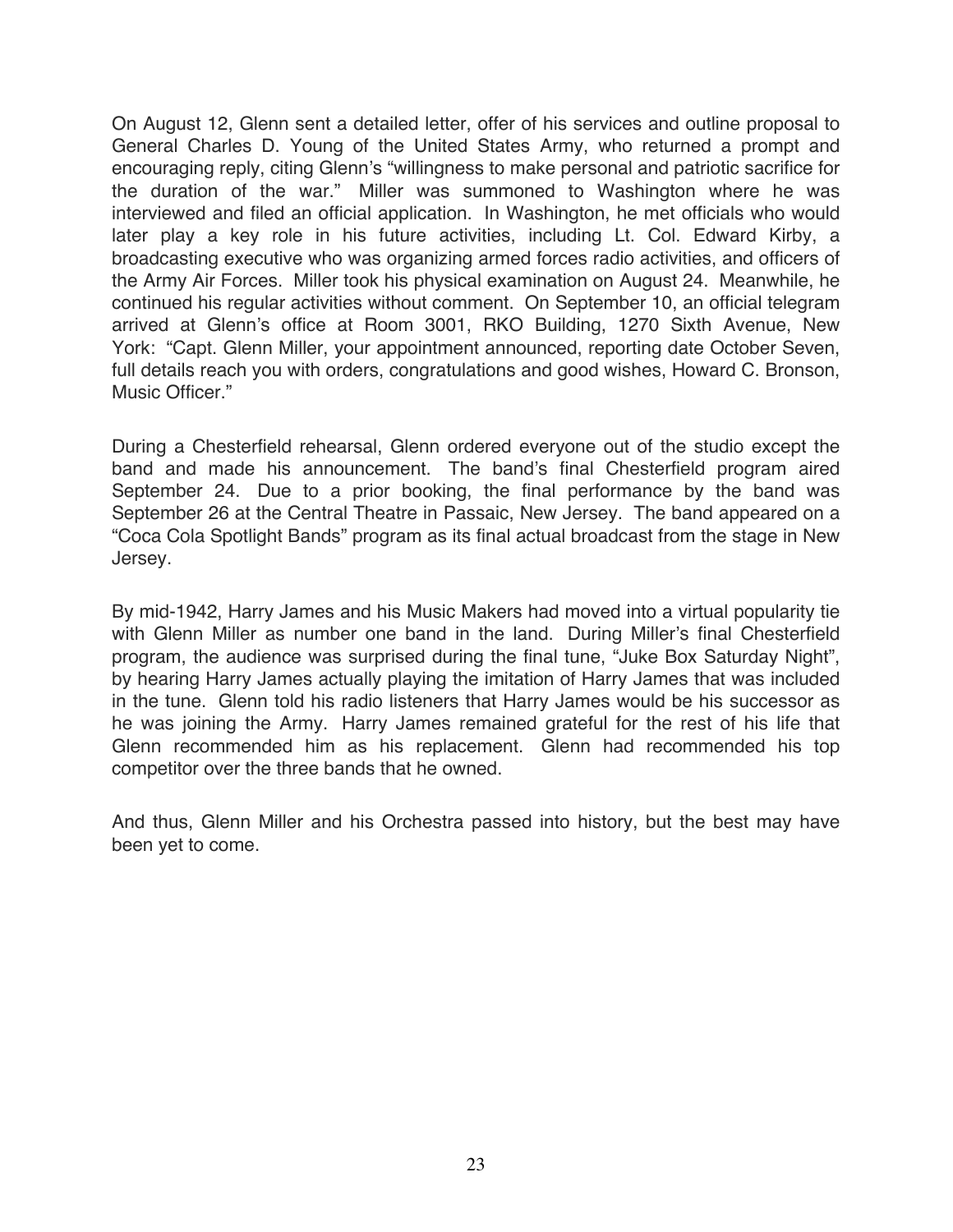

Glenn Miller Enlists, September 1942



Captain Glenn Miller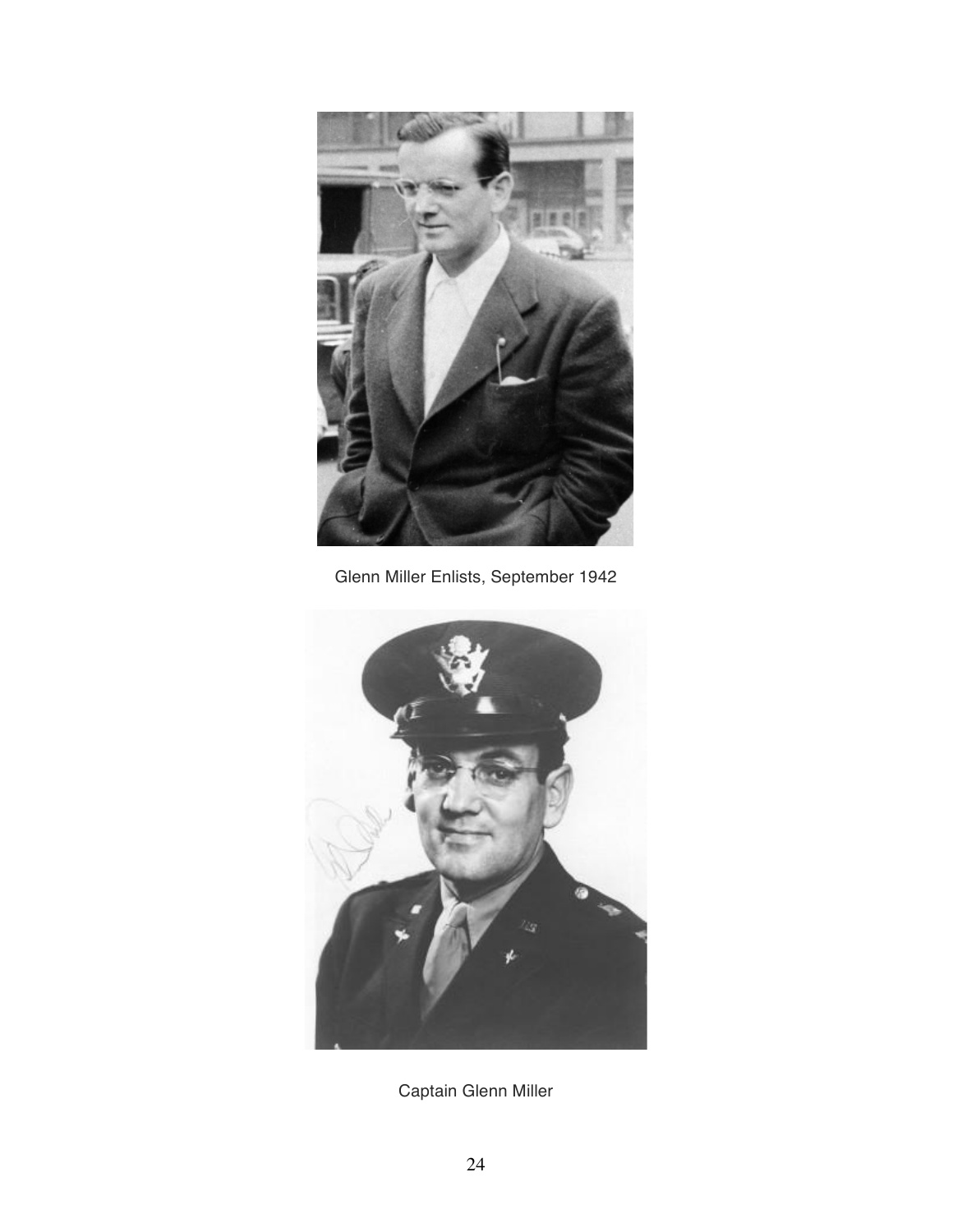Glenn Miller was assigned to the Army Specialist Corps after being inducted October 7, 1942. He reported for duty at the 7th Service Command in Omaha, Nebraska and was immediately transferred to Fort Meade, Maryland for officer training. On November 23, Glenn received a formal commission as a Captain in the regular Army of the United States, replacing his appointment to the Specialist Corps. Most newly-minted officers right out of civilian life were commissioned as reserve officers. Glenn was also immediately assigned to the Army Air Forces and ordered to report to Maxwell Field, Alabama. It has often been believed that the Army Air Forces were able to secure Miller due to a clerical oversight with regard to his first name, Alton. However, the Army Air Forces knew exactly who Miller was all along and had a specific role in mind for him from the day he had interviewed in Washington.

Glenn remained at Maxwell Field until early 1943 when he was assigned to the Army Air Forces Technical Training Command at Knollwood Field, North Carolina. His plans were to organize a group of outstanding AAF bands to boost morale. Each would contain musicians especially selected from the draft. Each would be trained to play both inspiring marching music and outstanding dance band music. He envisioned himself as a morale and band builder. While working to achieve his objectives, Miller encountered frustrating opposition from some officers within the military bureaucracy. He did, however, have powerful allies in Washington, who helped him to circumvent red tape. Gen. Charles Yount gave Miller carte-blanche permission to use his name and authority to transfer personnel. Gen. H. H. Arnold, the Commanding General of the AAF, was keenly interested in communicating to the public the purpose and needs of the Army Air Forces and to recruit young people into the aviation service. In early 1943, an entity the size and scope of the Army Air Forces, and its requirements, was a completely new and immense concept. Capt. Glenn Miller would play an important role in the ability of the AAF to communicate with the American people as well as to build morale.

Miller was appointed Director of Bands, Training, for the AAF Technical Training Command. He assigned himself to duty at Atlantic City, New Jersey, an induction station where many musicians from the New York area were being inducted. During his travels emanating from Maxwell Field and Knollwood Field, he had been able to ascertain the top talent already serving in the AAF from bases in Florida to Texas and everywhere in between. He gave instructions to musicians yet to be drafted on how to get themselves assigned to him, as he did with men already inducted or serving. Miller was able to get a hold of some key men who had worked with him in civilian life, such as Jerry Gray, Trigger Alpert, Zeke Zarchy and Jimmy Priddy. He could essentially get almost anyone he wanted to form both a 'super" band to be based in New York and other AAF bands which would staff key radio performance units in other locations.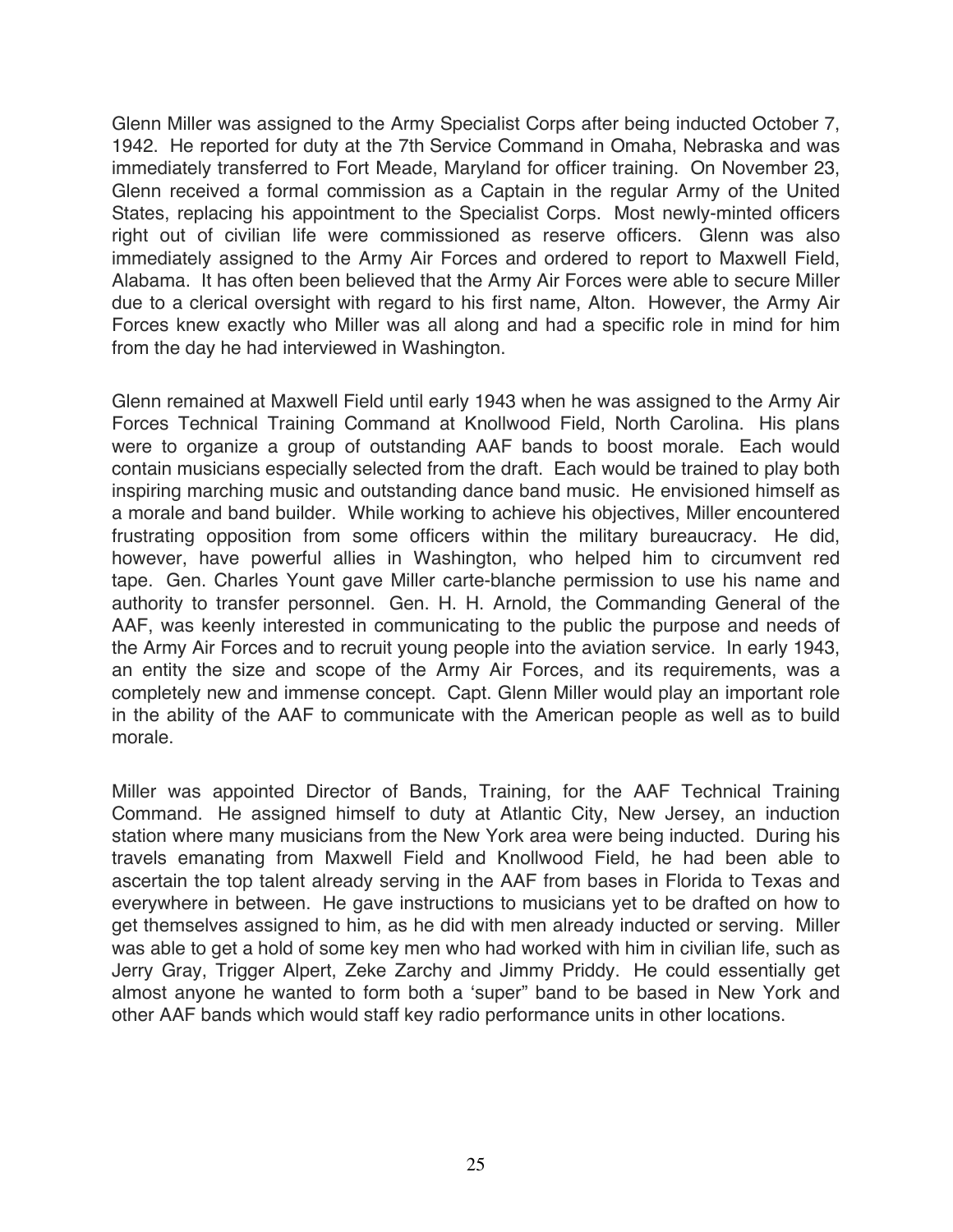The procedure was simple. A draftee would send a letter to Glenn, giving him all the details about his induction, whereupon Glenn would request, through channels, his assignment to his command. These men would eventually report to Atlantic City for their basic training. Frank Sinatra, who would be classified 4-F, was among the musicians and singers who were in contact with Glenn. If Frank Sinatra had been drafted, he would have been assigned to Miller.

Some men that were sent to and auditioned at Atlantic City joined the "super" band which would be directed by Miller and others were sent around the country. One future musician and composer sent elsewhere was Henry Mancini. Miller had a wealth of talent available to him.

Not all the musicians and technicians that Miller and his staff were selecting came from the dance band or jazz communities. The AAF bands and Miller's New York-based unit, especially, would include a full concert orchestra staffing, including a complete string section. Miller's band would be stationed at Yale University, New Haven, Connecticut.

# **"I Sustain The Wings"**

Culled from the immense talent available to him, the "Band of the Training Command of the Army Air Forces under the direction of Capt. Glenn Miller" began to take shape. Glenn did not necessarily select the most veteran among the musicians available to him, but, was as his habit, he carefully crafted a mixed veteran and youthful organization. Because of the resources now available to him, he could beef up the sections of his orchestra with extra trumpets, trombones and saxophones, as well as a full string section. The 16/18 piece Miller dance band had become a much larger concert orchestra that had jazz and dance band elements within it, now greatly expanded in scope and intent. This would be a very different and greatly advanced musical entity which delved into jazz, popular music and light classics.

Key personnel included the energetic, imaginative drummer and old Miller friend, Ray McKinley, who had led his own band; "Mac" would lead a 16/18 piece dance band that was embedded within the full orchestra. Sgt. George Voutsas had been the producer of the NBC Symphony Orchestra broadcasts (Arturo Toscanini and Leopold Stokowski) and would be in charge of producing the Miller AAF radio programs. Sgt. George Ockner was master of the string section. His men came from the Cleveland, Philadelphia and other major symphony orchestras. Ace arranger and pianist, Mel Powell, came from Benny Goodman along with Chuck Gentry (sax) and Steve Steck (trumpet). Bernie Privin (trumpet) and Hank Freeman (sax) came from Artie Shaw. Jack Ferrier and Gabe Gelinas (saxes) came from Jan Savitt. Carmen Mastren (guitar) came from Tommy Dorsey. Perry Burgett (arranger), Jack Steele (trumpet) and Jim Harwood (trombone) came from Ray McKinley. Michael "Peanuts" Hucko came from Will Bradley. Bobby Nichols (trumpet) came from Vaughn Monroe.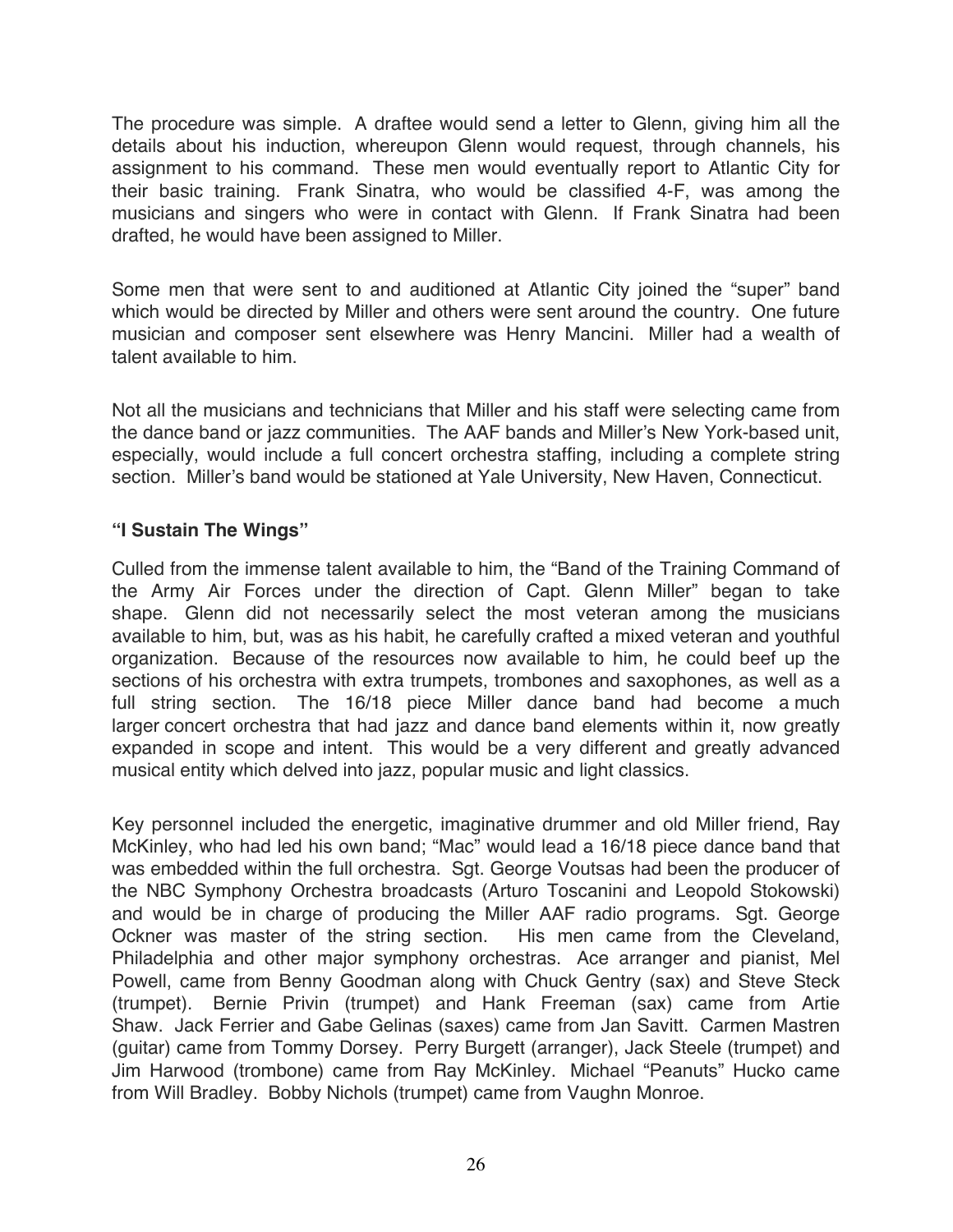Of course, there were the Miller alumni. and so on. Joining Jerry Gray as arrangers were Ralph Wilkinson, from the CBS Andre Kostelanetz "Pause That Refreshes on the Air" program and, in 1944, Norman Leyden from the "Winged Victory" AAF Broadway production and motion picture.

Stationed at New Haven, the band first focused on pulling together its format and makeup for their eventual radio broadcasting and recording activities, which would be centered in New York at NBC. Meanwhile, a marching band from within the unit was formed to perform at official activities in New Haven. The marching band became legendary with jazz-oriented marching versions of popular tunes such as "St. Louis Blues", "Blues in the Night", "Jersey Bounce" and "Buckle Down Winsocki." A famous, if exaggerated, story soon circulated wherein a military official scolded Miller for ruining traditional Army marching music, saying that Sousa marches were as perfectly fine in 1943 as they had been in 1917, to wit Miller reportedly replied, "Tell me, Major, are we still flying the same airplanes that we did in 1917?" Time Magazine would even run an article about the incident and Miller's activities called "Afro-Saxon in the Woodpile." In this article, John Philip Sousa's successor Edwin Franco Goldman lambasted Miller. The "March of Time" newsreel would run a feature including the marching band performing on the New Haven Green. The newsreel showed off what was called the "jeep band." That is, the marching band's big drum sets and drummers that were carried aboard jeeps and driven alongside the musicians as they marched on the Green or at the Yale Bowl. The AAF apparently thought Miller was doing the right thing because he simply kept on doing it, much to the delight of the young people in the services who were marching and listening to Miller's "updated military music." Today, Miller is considered by the United States Department of Defense to be "the father of modern military music."

Perhaps the best looking soldier of the men originally selected for the AAF band was singer, Tony Martin, who had already achieved fame as a film, radio and record star. The men in the band and Glenn were all very fond of Tony. When Martin had the opportunity to apply for there AAF Officer Candidate School at Miami Beach, Florida, Miller wholeheartedly approved. Martin left the Miller unit in September 1943. He was replaced in October by singer Pvt. Johnny Desmond, who had come into the service after working for Gene Krupa.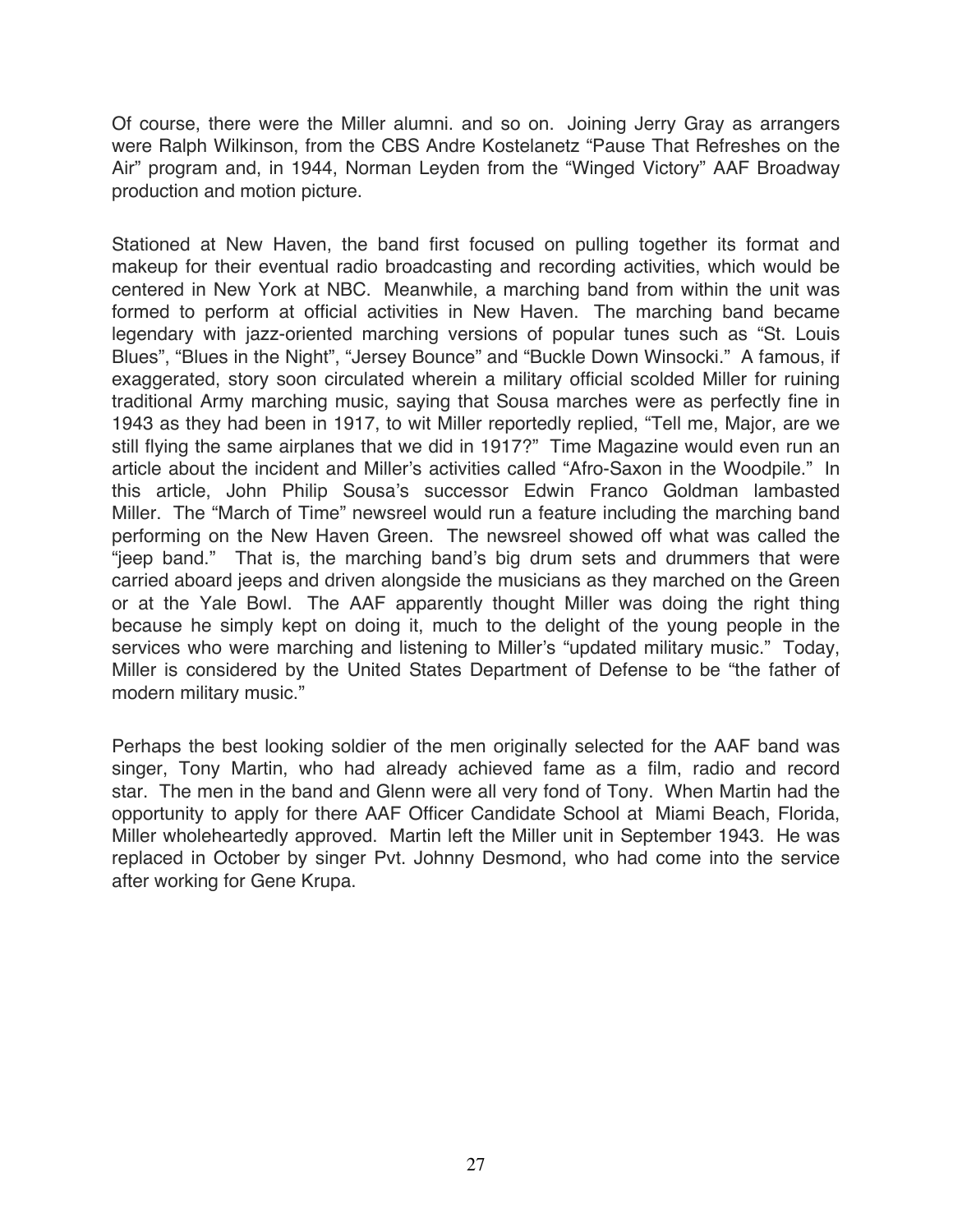

The "Jeep Band," Yale University, New Haven, 1943 (GMA)

Once transferred to the Miller unit from another AAF band, Johnny Desmond thought that he was doing just fine. So when Glenn told him after his third weekly radio program that he wanted to talk with him, Johnny was filled with confidence. Then the ax fell! "Tell me, Desmond", Glenn said. "Whom are you going to sing like next week?" Johnny didn't know what Glenn was driving at, so Glenn explained. "Look, first you sounded like Bing Crosby. Next it was Tony Martin and last week you sounded like Frank Sinatra. Now if I wanted Tony that much I would have kept him. If I wanted Bing, I'd have kept Bob Houston (one of the original singers assigned to the band), who sounds just like him. And if I want Sinatra, I can get him because I understand he is about to be drafted (Sinatra was rejected because of a perforated eardrum). Your trouble is that you are not singing like Johnny Desmond. I sent for you because I want you, not a carbon copy of somebody else. Remember this, as long as the real thing is around, people will never buy an imitation." From then on, Johnny Desmond sang like Johnny Desmond.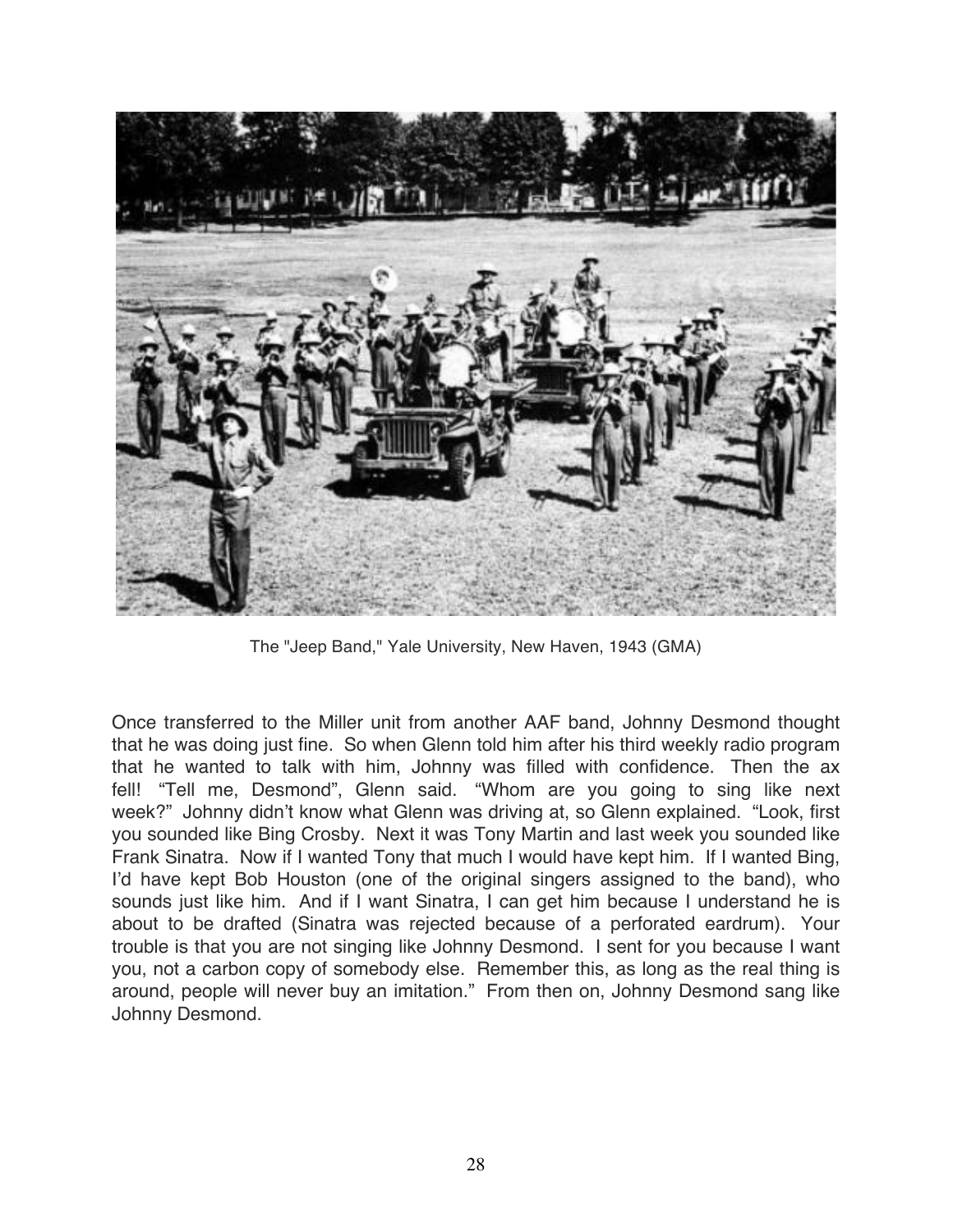In June 1943, Miller and his AAFTC Orchestra tested a series of programs from Yale and broadcast over the Boston CBS station WEEI called "I Sustain the Wings." The program combined the music of the full orchestra with dramatic sketches describing the role of various AAF units, jobs and activities to the public. The purpose was to inform the public and to entice volunteers into that branch of the service. By mid-July, the program was broadcast over the full CBS network on Saturday afternoons. "I Sustain the Wings" would move to the full NBC network on September 18. It would eventually be broadcast at both 6:00 p.m. and 11:30 p.m. Eastern time every Saturday. The program would be a prime showcase for the AAF, who was involved in about a halfdozen network radio programs over several networks, and including several of the bands that Glenn Miller had helped to staff.

The announcers and actors assigned to the Miller unit for "I Sustain the Wings" included Lt. Donald Briggs and Cpl. (later Sgt.) Broderick Crawford. Briggs was a well known network radio actor and announcer, who would become the Executive Officer of the AAFTC orchestra. Crawford was an established Hollywood film actor (and character). Later, when the Miller unit was sent overseas and replaced on "I Sustain the Wings" by the AAFTC Orchestra directed by Sgt. Harry Bluestone, the announcing role was assumed by Lt. William Holden. The "I Sustain the Wings" broadcasts are preserved by the GMA.

Having been associated with many of the world's leading conductors of serious music, Sgts. George Voutsas, George Ockner, arranger Ralph Wilkinson and the assorted "fiddle players" assigned to Glenn Miller, had every right to be skeptical of Glenn's conducting ability and grasp of the classics. But once they saw Glenn in action, their collective skepticisms turned to admiration. Voutsas would later remark, "I would put Glenn on a par with the great symphony conductors of our times." "He had a tremendous ability to get the most out of his men and the arrangements. In his conducting, he was especially good at producing just the right shadings. He would study every score very carefully until he knew just what he wanted from it and then he would go out and get it. Even the arrangers themselves, who wrote the scores, could not come close to him."

Of course, Glenn had a magnificent group under him. The strings contained top symphony musicians. The brass section was powerful, clean and accurate, with very experienced section leaders. The sax section was equally strong, and the entire orchestra was carried forward by the propulsive drive of a "dream" rhythm section including Ray McKinley (drums), Mel Powell (piano), Trigger Alpert (bass) and Carmen Mastren (guitar). In addition, the unit had a brilliant French horn player named Addison S. Collins, Jr., and a fine vocal quartet called the Crew Chiefs.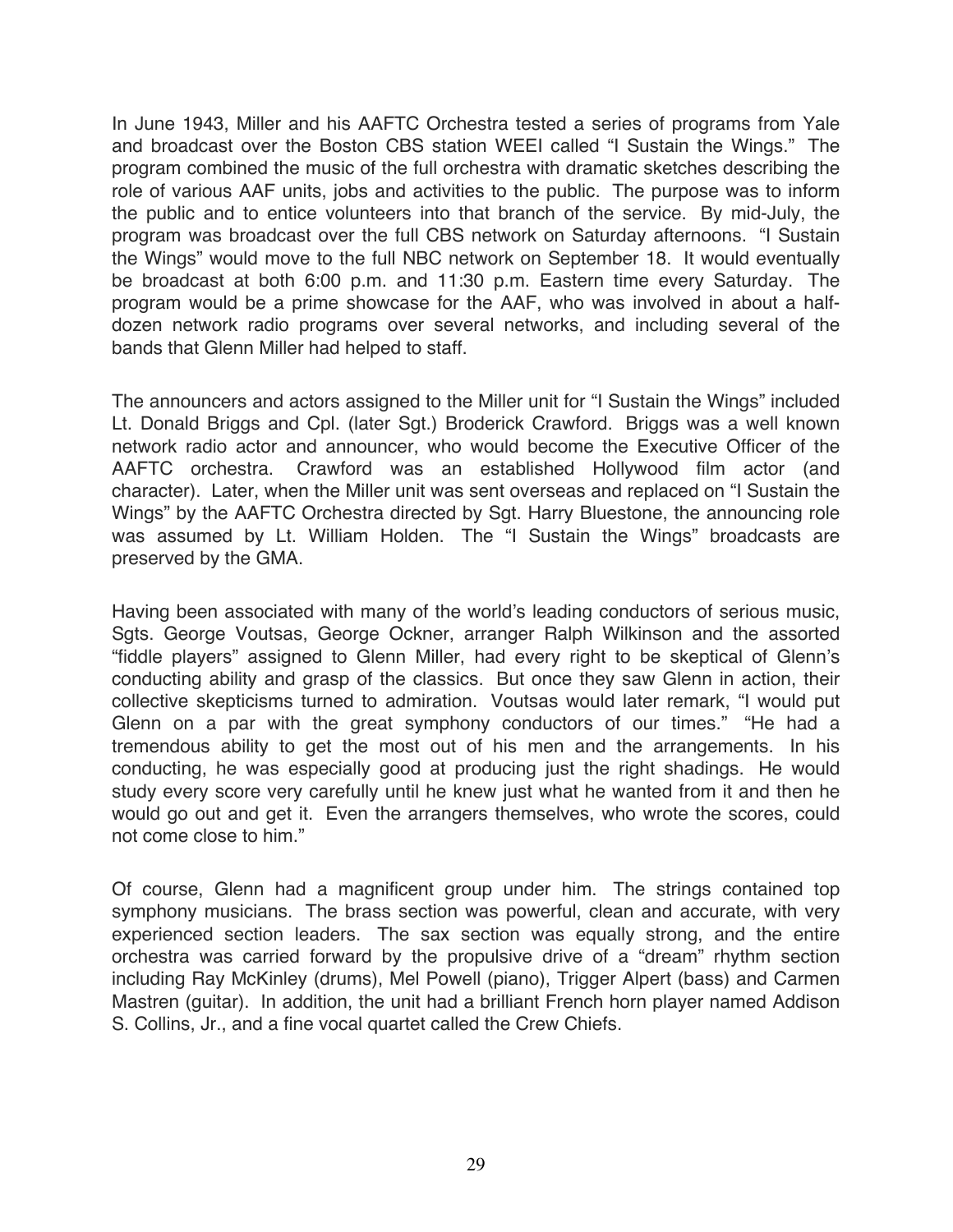

"I Sustain the Wings" Broadcast, 1944, NBC, Vanderbilt Theatre, New York (Time-Life Photo, GMA)

The orchestra would travel weekly from New Haven to New York for the purpose of broadcasting their network radio program. Once they moved to NBC, "I Sustain the Wings" was broadcast from the NBC Vanderbilt Theatre studio. In addition to their network program, the orchestra also had other important recording responsibilities.

Starting in October, 1943 and continuing until January, 1944, they recorded "V-Discs" at RCA Victor studios. V-Discs were recordings made by the Army and distributed to military personnel around the world. Since the musicians' recording ban had continued with Victor and Columbia, the V-Discs were a special exception made by the musicians and the industry in order to get current recordings to the forces. After January, 1944, the V-Disc program opted to take recordings directly from the Miller unit's broadcasts to put on V-Discs. The AAFTC Orchestra would be one of the most-issued artists that appeared on V-Discs, along with Bing Crosby, Frank Sinatra, the NBC Symphony and Andre Kostelanetz. The GMA preserves several complete sets of the Glenn Miller V-Discs.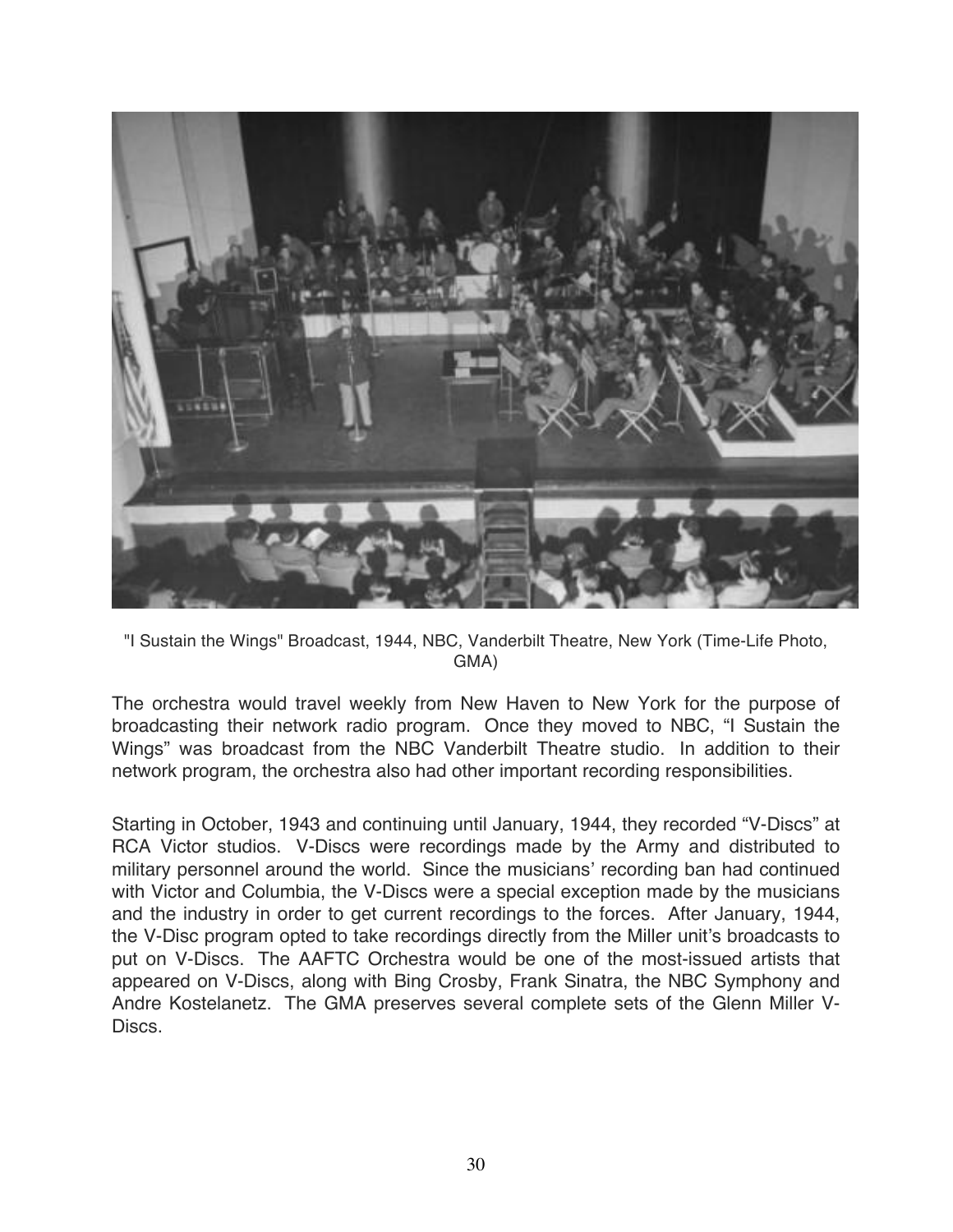During World War II the United States Office of War Information (OWI) was responsible for government communications with both the foreign and domestic audience. Among its duties was international broadcasting, and the infant "Voice of America", which operated stations around the world, including ABSIE, in London (the American Broadcasting Station in Europe). The OWI broadcast both in English and numerous languages. The Miller AAF unit was a major contributor to OWI programming. Every Saturday before their NBC network broadcast, the orchestra recorded a weekly 15 minute OWI musical program at NBC called "Uncle Sam Presents." It was broadcast in English with Lt. Briggs announcing and Capt. Miller hosting. The program was formatted for allied service personnel worldwide and answered their requests for favorite tunes. The Miller unit also recorded a series of programs for OWI at NBC on Friday afternoons after being bused from New Haven to New York. This was "Music from America", which was aimed at foreign audiences. The programs were recorded without announcements so that OWI local announcers could introduce the tunes in various languages. OWI "Uncle Sam Presents" and "Music from America" recordings are preserved at the GMA along with the NBC "I Sustain the Wings" programs.

The United States Treasury Department aired various programs for the American public that were syndicated to local radio stations for the purpose of selling defense bonds to finance the war. Almost every popular artist participated. Several major bandleaders including Tommy Dorsey and Duke Ellington hosted their own Treasury programs. A major department program that featured different artists was the "Treasury Star Parade." The Miller AAF unit recorded for a number of these syndicated programs, which are preserved at the GMA.

Other programs involving the full orchestra or groups culled from the Orchestra included "Wings for Tomorrow" (Ray McKinley and a dance band), "Strings with Wings" (the string section with light classics), "Home Base" (the full orchestra), "Partners in Victory" (for women considering enlistment) and other appearances. The orchestra was also featured on the Armed Forces Radio Service programs "Command Performance", "G. I. Journal", "G. I. Jive" and many more. Examples of these radio and recording appearances are also preserved at the GMA. The AAFTC, under the direction of Capt. Glenn Miller, had set a new and exciting musical standard during its history. The orchestra was a very different organization than the Miller civilian dance band. It is often misunderstood that in the AAF, Miller simply played his civilian music library, although some of the Miller favorites were carried over to the AAF orchestra with great effect. Not one to stand still, Miller had, at government expense, taken advantage of the situation to greatly expand his musical horizons and quality. The AAF orchestra played current top 40 tunes during 1943 and 1944 on all their broadcasts. Their programs kept Miller very much in the public consciousness.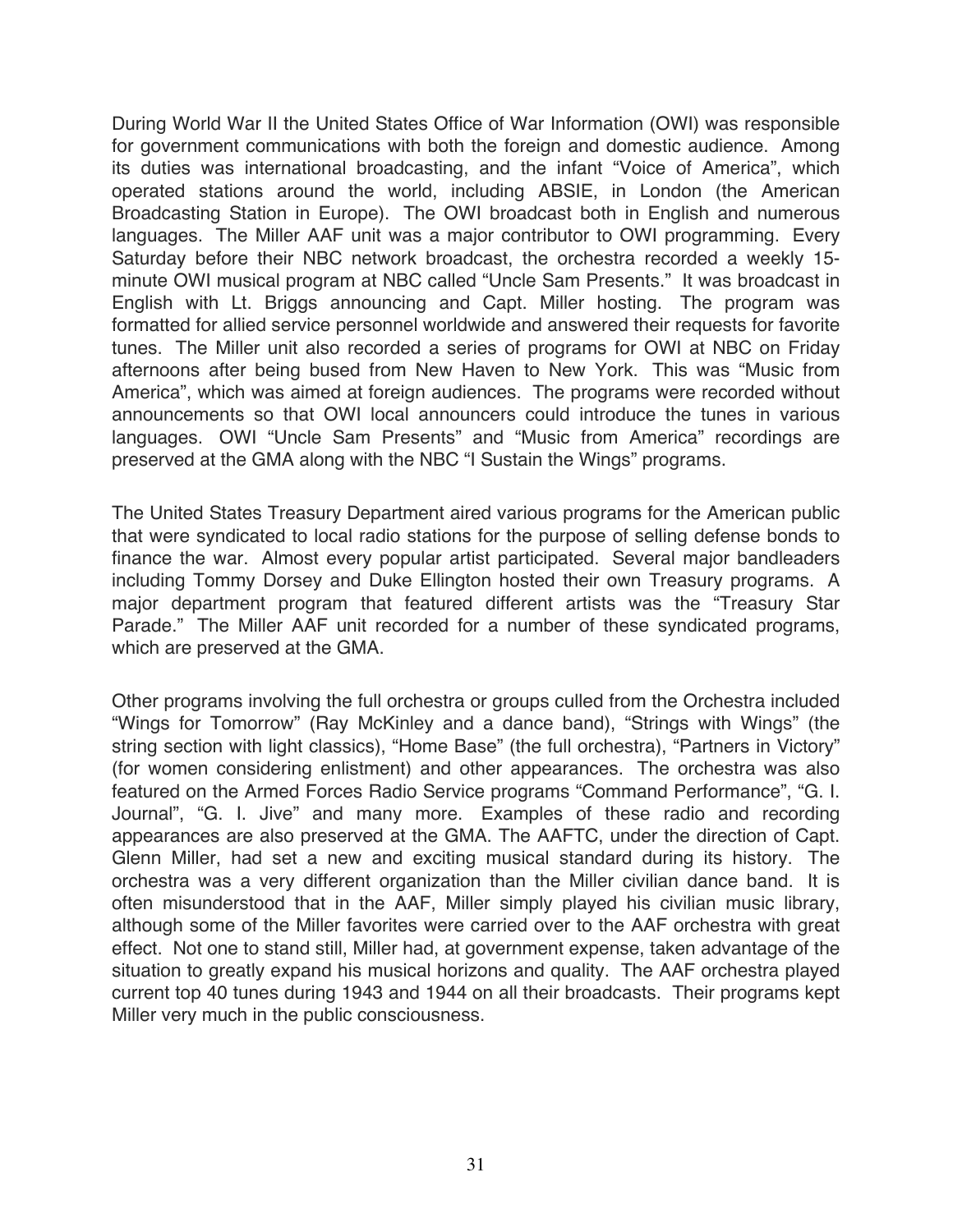

T/Sgt. Ray McKinley "at the drums"1944 (GMA)

The jazz output of the orchestra was arguably far superior to anything Miller had offered before enlisting. The full string section provided a lush backdrop for the traditionally popular Miller romantic arrangements. Miller's AAF orchestra delved into light classics with great success. The Miller music library greatly expanded with charts written by Jerry Gray, Mel Powell, Ralph Wilkinson and Norman Leyden, including what are now considered evocative or exciting classics, such as "Mission to Moscow", "Flying Home", "920 Special", "Anvil Chorus", "Jeep Jockey Jump", "Stealin' Apples", "Star Dust", "Holiday for Strings", "Poinciana", "Long Ago and Far Away", "My Heart Tells Me", "I Love You", "Speak Low", "Now I Know", "Time Alone Will Tell", "A Lovely Way to Spend an Evening", "Beautiful Blue Danube", "Stormy Weather", "Smoke Gets In Your Eyes", "Summertime", "Rhapsody in Blue", "Body and Soul" and many other tunes now firmly established in the American songbook.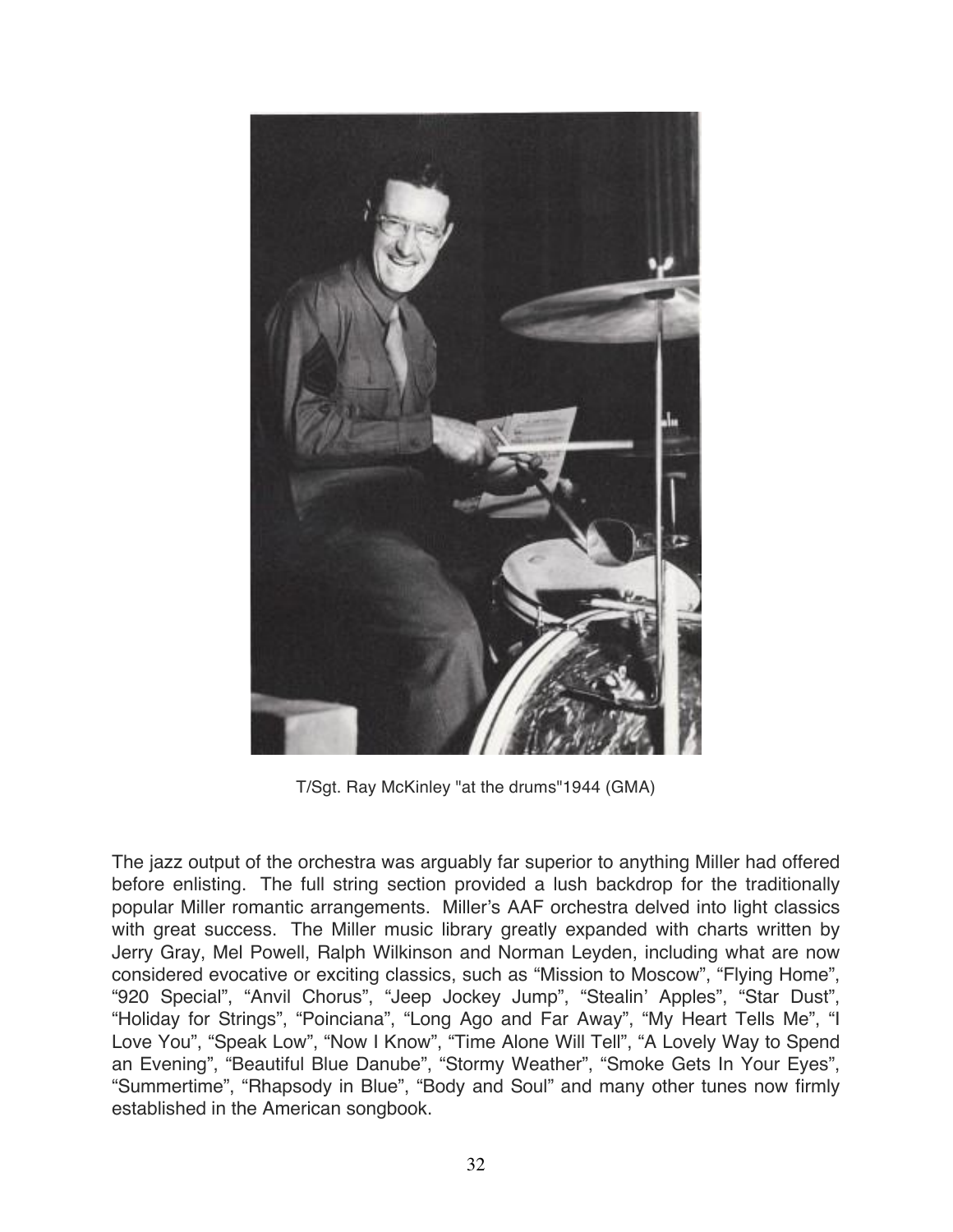

Capt. Glenn Miller and arranger Sgt. Jerry Gray (Time-Life Photo, GMA)

Glenn Miller was totally immersed in the war effort. He wanted to do more. Specifically, he wanted to take his orchestra overseas. However, he had become invaluable to the AAF as a fund raiser and a morale booster. His bond tour appearances were exceedingly impressive, raising \$4 million in pledges per night at rallies in cities including St. Louis and Chicago. As much as he wanted to play in person for the troops overseas, Glenn had reservations and new family responsibilities. After years of trying to have children of their own and then hoping to adopt, in 1943, Helen and Glenn were able to bring to their home in Tenafly, New Jersey their new son, Steven. Their affection and deep love for their new son was obvious to all. By the time Steve reached his first birthday, Helen and Glenn had started the process of bringing home a sister for Steve.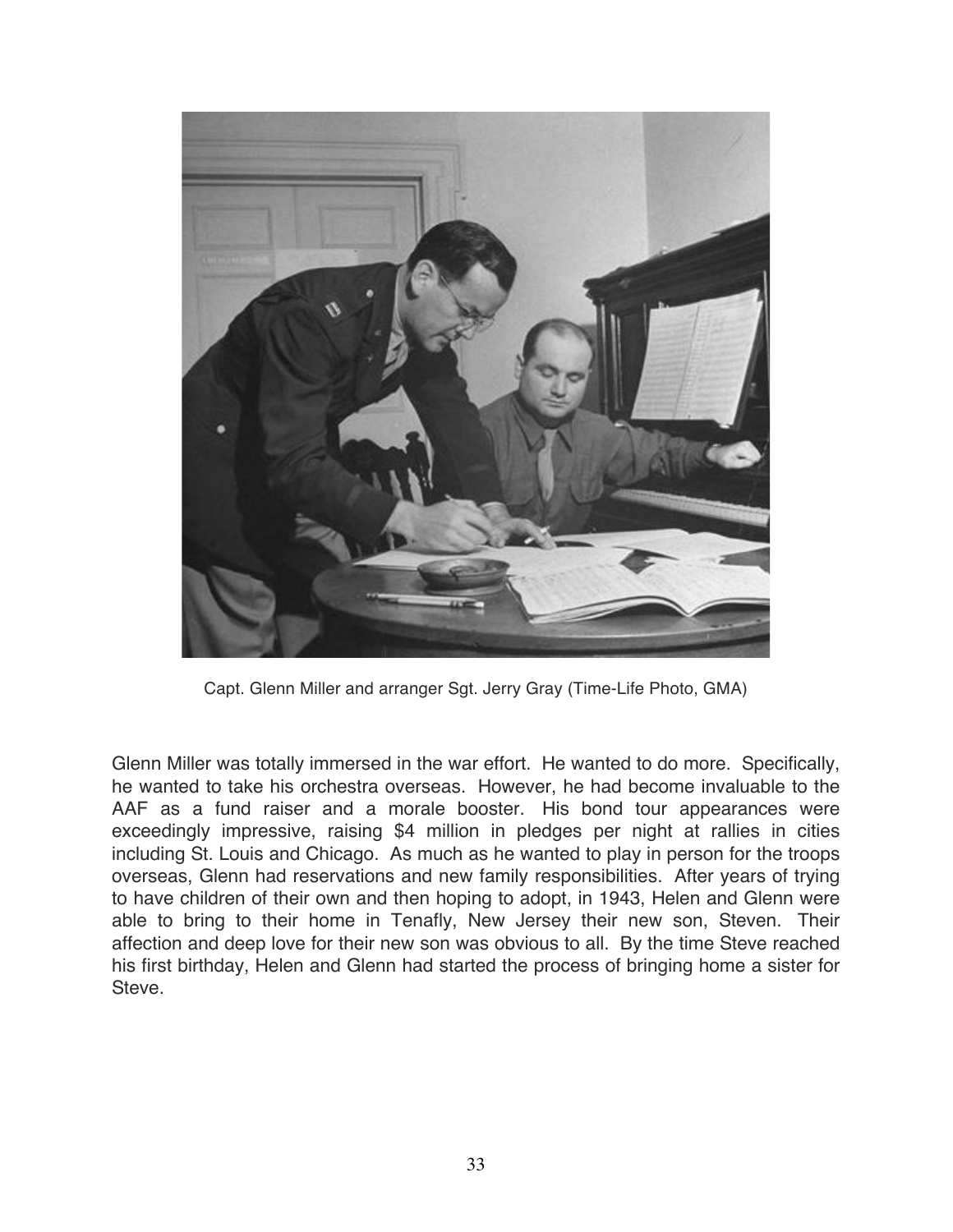

Two Loving and Adoring Parents with their son Steven (GMA Miller Family Collection)

# **The American Band of the AEF**

In the spring of 1944, Gen. Dwight D. Eisenhower ordered Gen. Raymond F. Barker, Deputy Commander of SHAEF in England (Supreme Headquarters, Allied Expeditionary Force) to begin discussions with the British Broadcasting Corporation (BBC) in London and the Armed Forces Radio Service (AFRS) in Los Angeles toward his plan to create a new, fully-integrated SHAEF Broadcasting Service for allied personnel that would incorporate American, British and Canadian programming. The plan was resisted by both sides, who wanted to maintain their independent programming, although the AFRS English-based service, American Forces Network-Europe (AFN) was dependent upon BBC engineers for transmission facilities. Eventually the AFRS chief Col. Tom Lewis would fly to London and give his reluctant approval for the service. The BBC remained adamant in their opposition. Eisenhower asked Prime Minister Winston Churchill to intervene. A compromise was reached with the BBC. The new radio service would be called the Allied Expeditionary Forces Programme of the BBC (AEFP). It would report to Gen. Barker but would be run by a prominent BBC executive, Mr. Maurice Gorham. He, in turn, was assisted by BBC producer, Cecil Madden, and Lt. Col. David Niven, the actor who had been serving in a combat unit and recently removed for radio duties. An American deputy was chosen for Mr. Gorham in the person of Lt. Col. Edward Montague Kirby, the head of Army broadcasting in Washington who had been instrumental in creating the "Army Hour" and "Command Performance" programs.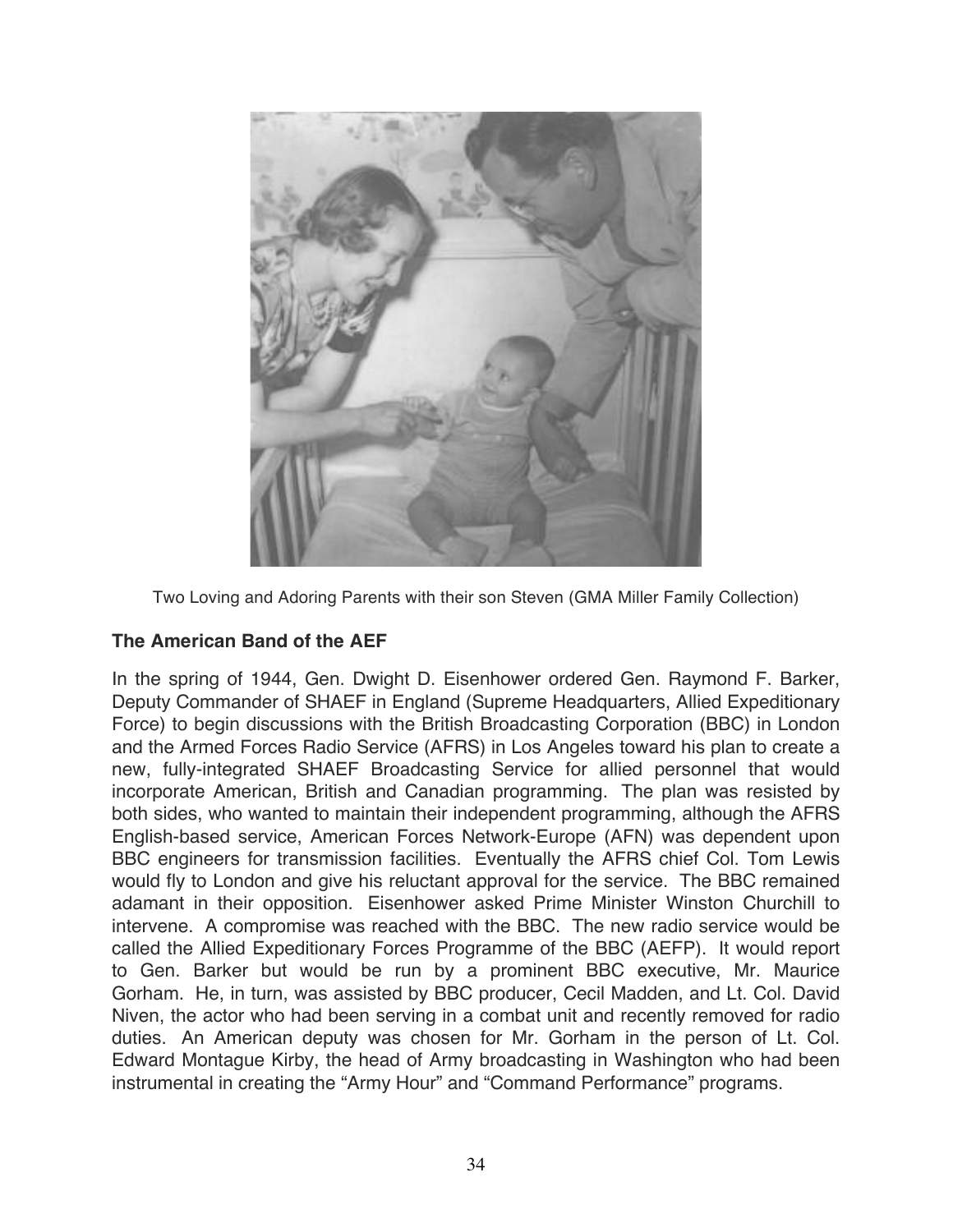In organizing AEFP, the staff made several determinations. First, that programming would reflect the relative size of each nation's troop component or 50% American, 35% British and 15% Canadian. Announcers would be representatives of all three. News programming would come from the BBC. Entertainment programming was heavily dependent upon AFRS transcriptions of American network radio programs which were flown on a priority basis by the AAF Air Transport Command from California to London. Programs could be put on the air over AEFP within a week of being recorded. However, the new service sought live programming to fill their schedule. Cecil Madden recalled that he could get any entertainer who was traveling to Europe for USO shows and other tours, but that was not enough. The idea was presented that AEFP would be staffed with full orchestras and singers from each country. Thus, the British Band of the AEF was conceived, and would be directed by RSM George Melachrino. The Canadian Band of the AEF would be sent over and consist of the Canadian Army band and signers then touring west to Vancouver and directed by Capt. Bob Farnon. Kirby did not have to think too hard to imagine who he and SHAEF would want as the American Band of the AEF.

Gen. Eisenhower of SHAEF sent a letter to Gen. "Hap" Arnold of the AAF requesting Capt. Glenn Miller and the AAFTC Orchestra be transferred to England to become the American Band of the AEF (the title was originally the American Band of the Supreme Allied Command). The AEFP would be going live and "on the air" D-Day +1, June 7, 1944. The AAF reluctantly granted their permission, under the condition that they retained "ownership" of the orchestra and that their star attraction would be returned to them following their assignment overseas.

In late May 1944, word reached New Haven that at least 62 members of the AAFTC orchestra and staff would soon be heading for England. Administrative Officer Lt. Don Haynes, Miller's former civilian manager, began to make preparations. The orchestra itself was on a war bond tour in the Midwest. Their final "I Sustain the Wings" broadcasts would be aired from Chicago on Saturday, June 10, 1944. Glenn Miller departed New York by air for England accompanied by Sgt. Paul Dudley on June 18. The Air Transport Command C-54 arrived at Prestwick, Scotland following intermediate stops at Gander, Newfoundland and Reykjavik, Iceland. Upon arrival, Miller and Dudley traveled directly to London to meet the AEFP management and staff.

The band followed by sea June 19, aboard the troop transport and former ocean liner "Queen Elizabeth." Following a rough six-day crossing, the members of the orchestra arrived at Scotland's Firth of Clyde and were met by Miller. They proceeded by rail south to London. Glenn filled the men in on where they were going and that London was currently experiencing a terrible blitzing from the frightening German V-1 "doodle bug" or "buzz bomb" flying bomb attacks. The initial quarters for the band were located at 25 Sloane Court. Many V-1 flights came over this location and were dropping into surrounding neighborhoods when their engines cut out, causing serious damage and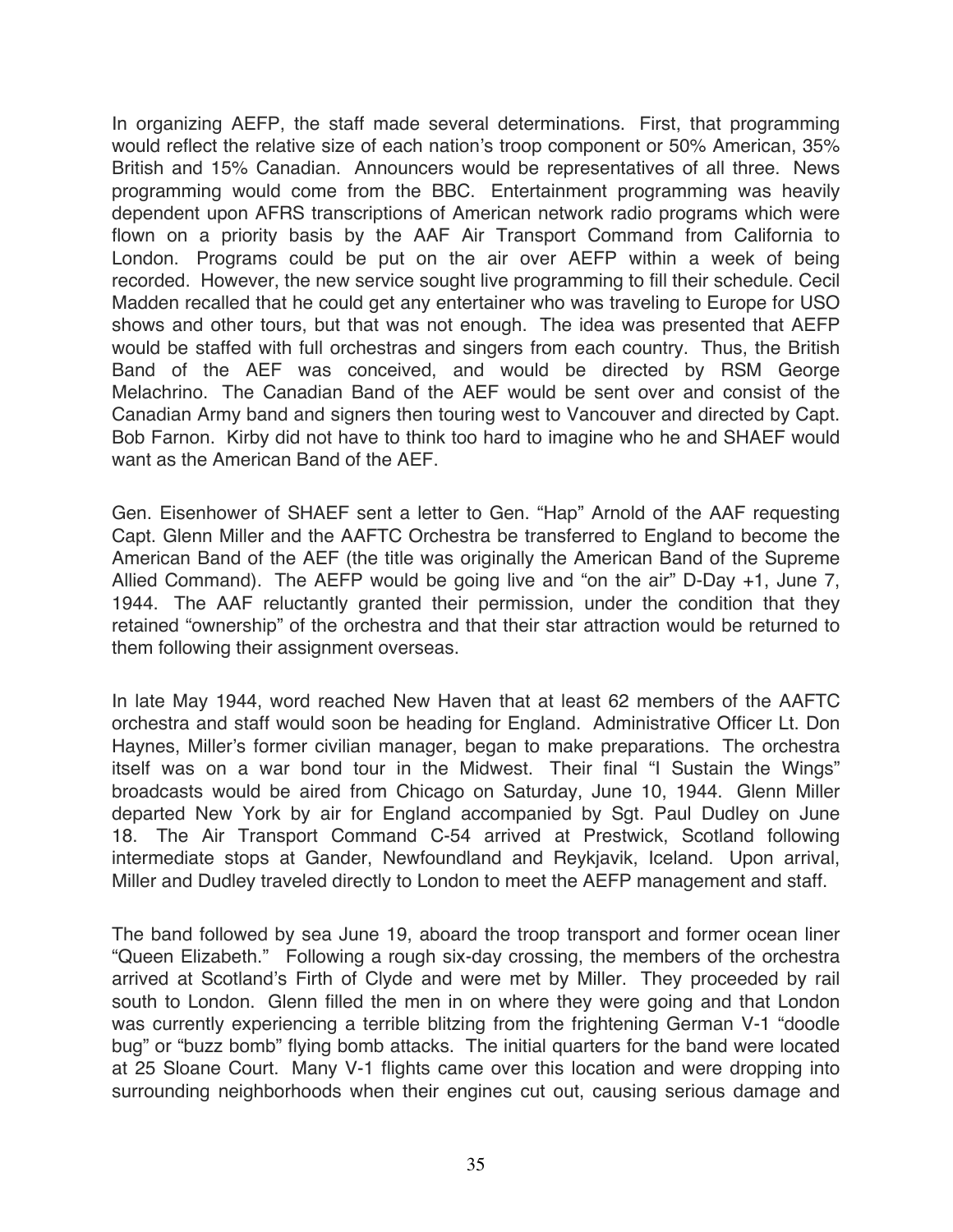casualties. This greatly worried Glenn. On Saturday, July 1, Miller was able to relocate his unit 50 miles north of London to the town of Bedford. Many of the BBC broadcasting activities had been moved up to Bedfordshire during the war, including Sir Adrian Boult and the BBC Symphony. Miller, accompanied by David Niven, had gone up and made arrangements for the move, including setting up broadcasting facilities. On Sunday, July 2, one day after the Miller unit moved out, a V-1 landed and exploded a few feet in front of 25 Sloane Court, killing almost 100 people. It had been a very close call! Glenn was shocked and relieved. For some time he had come to believe in what he called "the Miller luck." The Sloane Court escape fortified Glenn's optimism.

With their broadcasting facilities completed, the band would begin its schedule over AEFP as well as the BBC. With his commercial sense and organizational ability, Glenn created a series of programs to showcase his talent and to fill AEFP air time. The schedule included broadcasts by the full orchestra, "The American Band of the AEF" or "Moonlight Serenade", hosted by Miller. Sgt. Ray McKinley directed the dance band embedded within the full orchestra on "The Swing Shift" or "American Dance Band", Sgt. George Ockner and the strings performed on "Strings with Wings", Sgt. Mel Powell and a jazz combo held forth on "The Uptown Hall" or "Swing Sextette" and Sgt. Johnny Desmond had his own program along with some of the strings, Jack Russin on piano and Addison Collins' French horn, "A Soldier and a Song," or "Songs by Sgt. Johnny Desmond."

All of the programs immediately caught the attention of not only service personnel but the British public. The AEFP transmitters and frequencies blanketed southern England as well as the Continent. The British public was tired of the war and starving for celebrity entertainment. They immediately embraced and fell in love with Glenn Miller and his AEF orchestra. Admirers included colleagues such as Sir Adrian Boult, who would conduct "Strings with Wings" in a special appearance and also was a frequent visitor to their broadcasts and rehearsals.

Within weeks after the Miller organization went on the air, Maurice Gorham summoned Miller to a meeting. BBC engineers were upset with the volume changes in the Miller music; they said that they could only hear the louder passages and not the softer music. They requested that Miller have his men play at a constant volume. Miller declined. The BBC pulled Miller's programs and was deluged by a listener revolt. Newspaper and magazine editorials condemned the decision. Miller's programs, which had remained on AEFP, were quietly resumed over the BBC.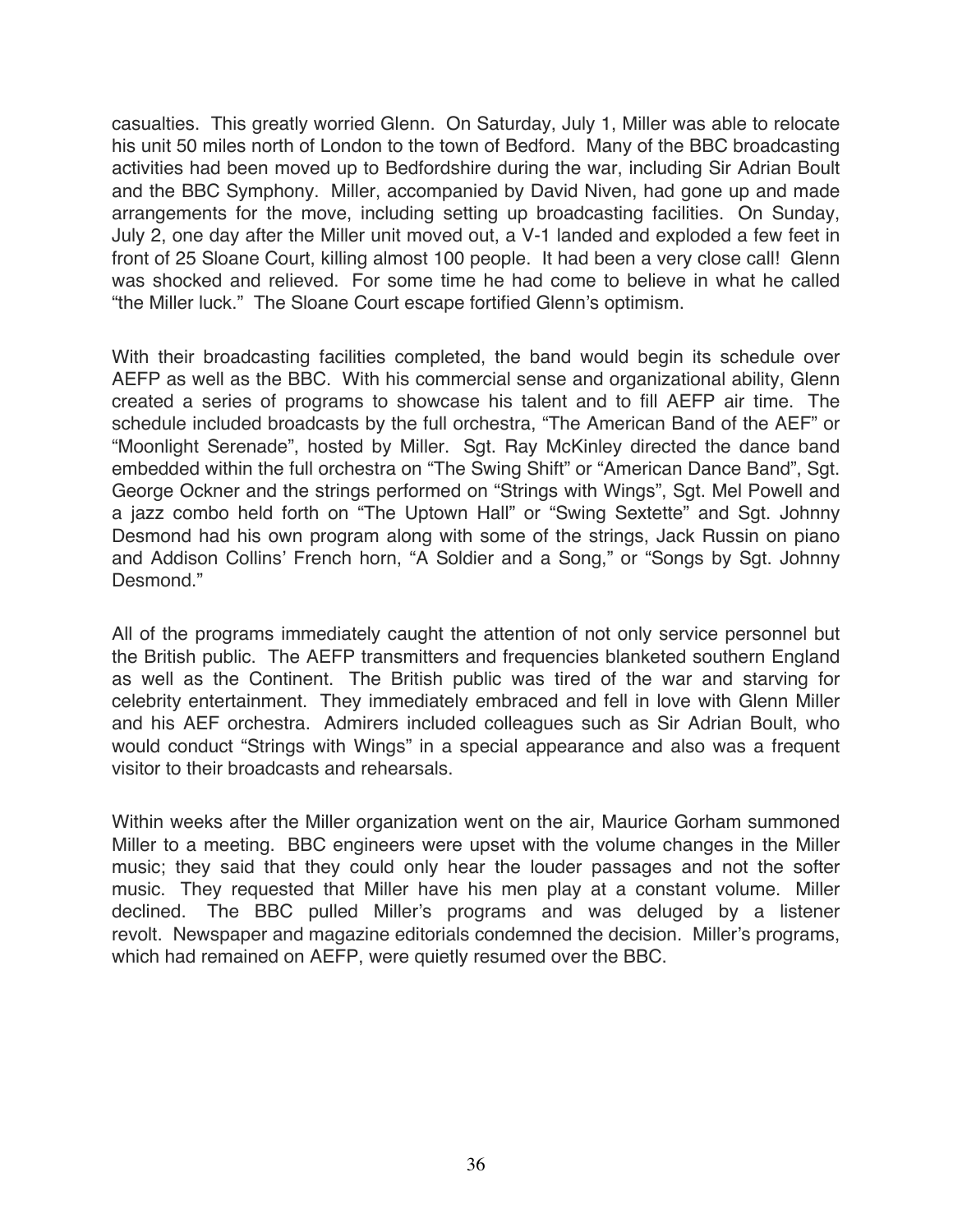Soon after arriving in England, the orchestra began a series of in-person concerts at air bases throughout the United Kingdom. This focus was natural as this was still an AAF unit. The group often appeared on a flat bed truck provided by the AAF. If possible, the men were motored to their concerts in buses. For longer trips, they were flown in either C-47 transport aircraft, which could operate into RAF Twinwood Farm, a training field just north of Bedford, or, aboard B-17 and B-24 aircraft which operated from AAF Thurleigh, which was several miles further up the road. On one trip, the aircraft Miller and Don Haynes were aboard almost collided with a bomber returning from a mission. Once again, the "Miller luck" held true.



Concert, USAAF Podington (Station 109), August 25, 1944 (U. S. Air Force)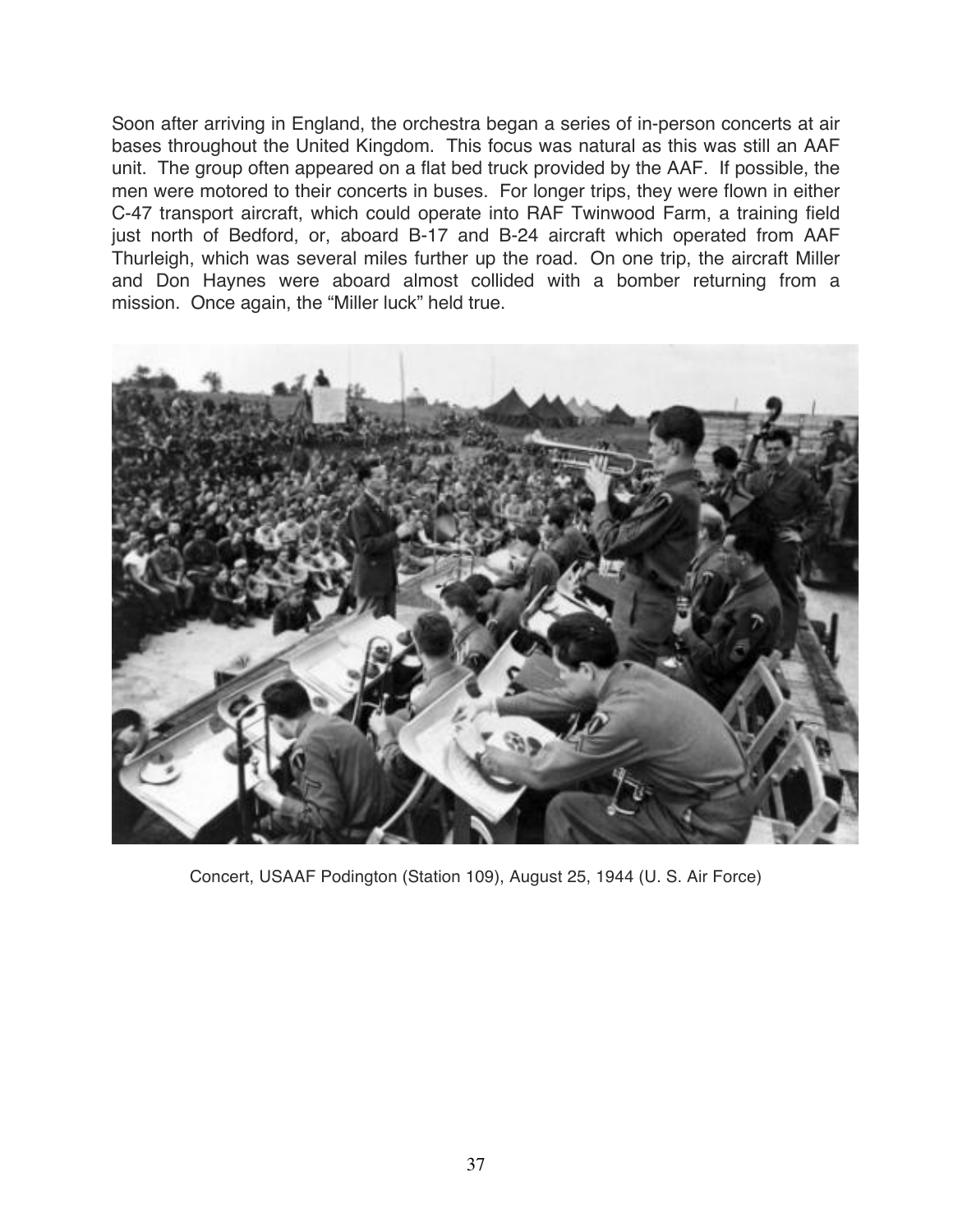# **A Touch Of Home**

"Next to a letter from home, Capt. Miller, your organization is the greatest morale booster in the ETO," 8th Air Force commander Lt. Gen. James "Jimmy" Doolittle told Glenn at the end of a July 31, 1944 concert at Wycombe Abbey. Everywhere the orchestra went, it was greeted with immense enthusiasm. Service personnel reacted to their appearances with just the sort of wild cheering and yelling that Glenn had expected. Starved for real live music and "a touch of home", they were awesome audiences, often in huge aircraft hangers. Especially touching were appearances not only for AAF and RAF aircrew, many of whom the men realized might be killed or wounded on combat missions over Europe, but also appearances at hospitals and before troops recently back from combat. The orchestra appeared for airborne (paratroop) units of the 82nd and 101st Airborne between their June 1944 drops in Normandy and September 1944 drops in Holland. One day in Bedford, Don Haynes was introduced to Her Majesty, Queen Elizabeth, who had been visiting the local American Red Cross Club. The Queen extended her right hand, shook hands warmly, and, smiling, said, "Let me commend you and Captain Miller, and the members of your fine organization for the wonderful morale work you are doing. The Princesses Elizabeth and Margaret are avid Glenn Miller fans and listen to your nightly wireless broadcasts regularly." Another big fan turned out to be Gen. Eisenhower. The one time Miller and his men met "Ike" was at a concert for his headquarters staff. Following the concert, the Supreme Commander made a point of going over to Glenn and personally thanking him for the orchestra's important contribution to the morale of his troops. In August 1944, confirmation arrived of Glenn Miller's promotion to Major. The longer the orchestra remained in England, the greater its popularity grew and the demands on its time and energy. The men maintained a constant and backbreaking schedule. As the weather turned from summer to a fall chill, they often played in hangers wearing winter gloves and overcoats. By the end of October 1944, they had to suspend such major concerts. When the orchestra went to England, announcer and administrative officer Lt. Don Briggs had remained behind. Sgt. Paul Dudley, former producer of the "Coca Cola Spotlight Bands" radio series joined Glenn's group along with Cpl. Paul Dubov who came along as announcer. Over AEFP, well known British announcers were assigned to the Miller broadcasts and British singers were guest stars on his broadcasts. As the band traveled around the United Kingdom, Glenn often commented on the condition of the aircraft that they were flying aboard. He felt that his men were important and should be flown aboard aircraft in good condition and not necessarily ones that had been pulled out of combat service. Glenn also became homesick. Carl Swanson and Steve Steck from the orchestra helped Glenn build a model of the ranch home that he planned to build in Monrovia after the war. Glenn spoke often of his postwar plans and his desire to offer any member of the AAF Orchestra a job with him in California. A new tune, written by Glenn and singer, Artie Malvin, of the Crew Chiefs, and published by Mutual Music back in the United States, was being performed by the dance band and sung by Ray McKinley, "I'm Headin' for California."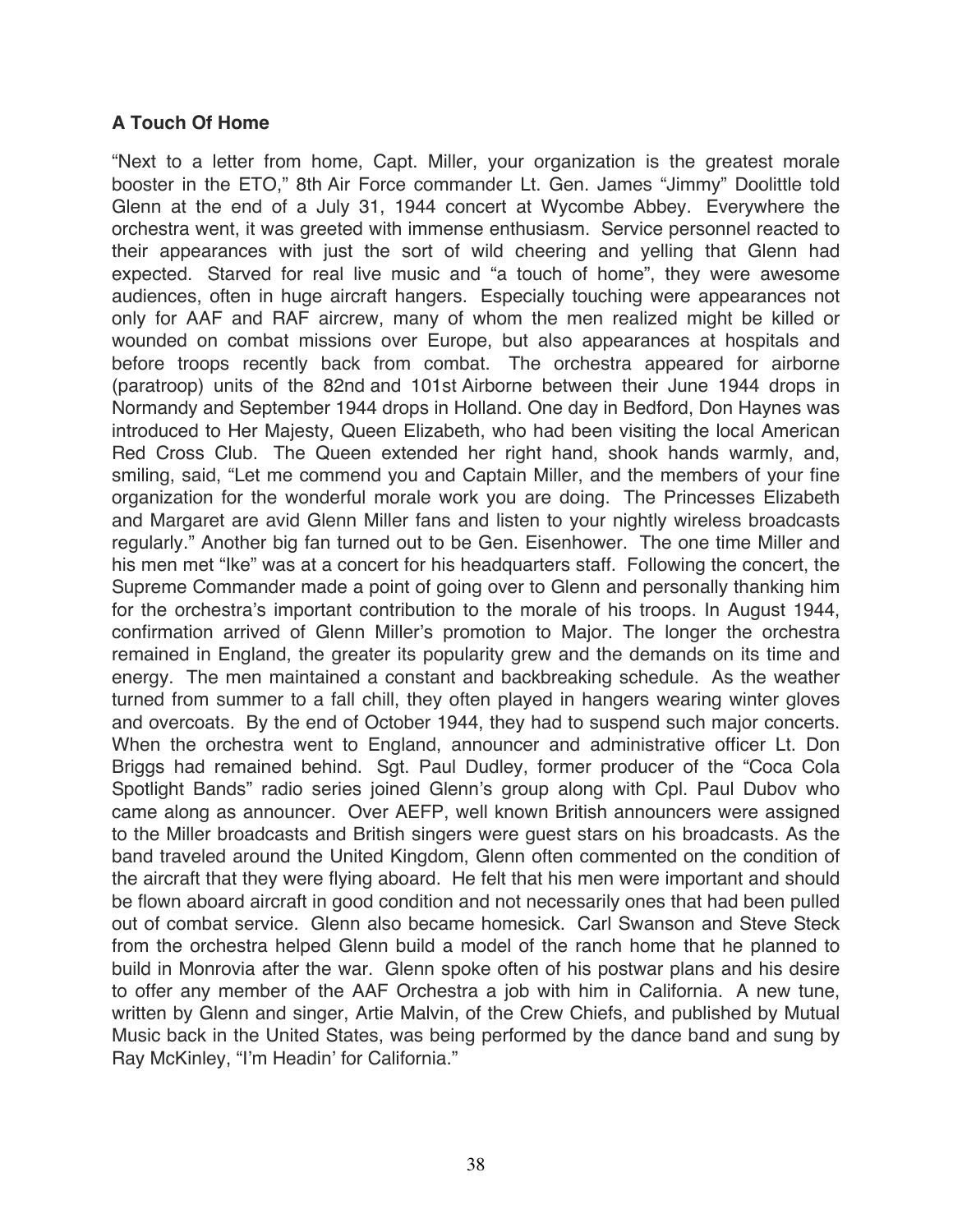Two major American stars came to visit England on USO tours in August and September, 1944, Bing Crosby and Dinah Shore. Bing Crosby was completely knocked out by the ABAEF. The fond memories of the men for Bing matched those that he held for Glenn. Crosby was a major hit on his own in Britain but was greatly interested in his broadcasts and appearances with the Miller AEF orchestra. Several recordings survive to document their historic collaboration. Dinah Shore also broadcast and recorded with the orchestra. More recorded examples of their appearances together exist, including outtakes recently located in the EMI vaults by the GMA. A war relief fundraising recording session was arranged at the HMV Abbey Road Studio and the recordings of Shore performing with the orchestra are elegant. The Abbey Road Studio would later become famous as the recording studio for the Beatles.

The full orchestra started traveling into London weekly to broadcast their program, although the sub-units continued to broadcast from Bedford. The location for the London performances was the Queensberry All-Services Club, where the orchestra could appear before a live audience of allied service personnel. Around the corner from the club was Kettner's Restaurant, which Glenn (and Bing) greatly enjoyed. Miller kept a billet at the Mount Royal Hotel for his business in London along with his quarters in Bedford. The sub-units of the band appeared on Cecil Madden's "An American Eagle in Britain" program, which was broadcast both in Britain and transmitted to the United States from the American Red Cross Club in Dunker's Den, Picadilly. Another transatlantic program broadcast weekly during the war was "Atlantic Spotlight", which included announcers and performers both in the United States and the United Kingdom. Glenn Miller and the AEF orchestra appeared from London; ironically, they had appeared as the AAFTC orchestra from New York months earlier.

Another assignment for Maj. Glenn Miller and the ABAEF would come from the OWI and their ABSIE operation in London. Among their multi-lingual broadcasts, ABSIE beamed a program to the German armed forces called "The Wehrmacht Hour." The host for the program was a German-speaking female announcer identified as "Ilse Weinberger" (most ABSIE announcers used pseudonyms and not their actual names). Artists visiting London were guests on the program. Bing Crosby, Dinah Shore and even Spike Jones appeared. There is no record of the German audience reaction to Spike Jones. Marlene Dietrich was a guest and did not have any problem communicating in the German language. Maj. Miller would record up to nine "Wehrmacht Hour" programs for ABSIE in October and November of 1944. Glenn's struggle with phonetic German is most apparent. The orchestra recorded these programs at Abbey Road Studios, as they had the Dinah Shore war relief session. There is documented evidence and testimony from former German military personnel that these programs were definitely heard and enjoyed by the German forces. The ABSIE programs are preserved by the GMA.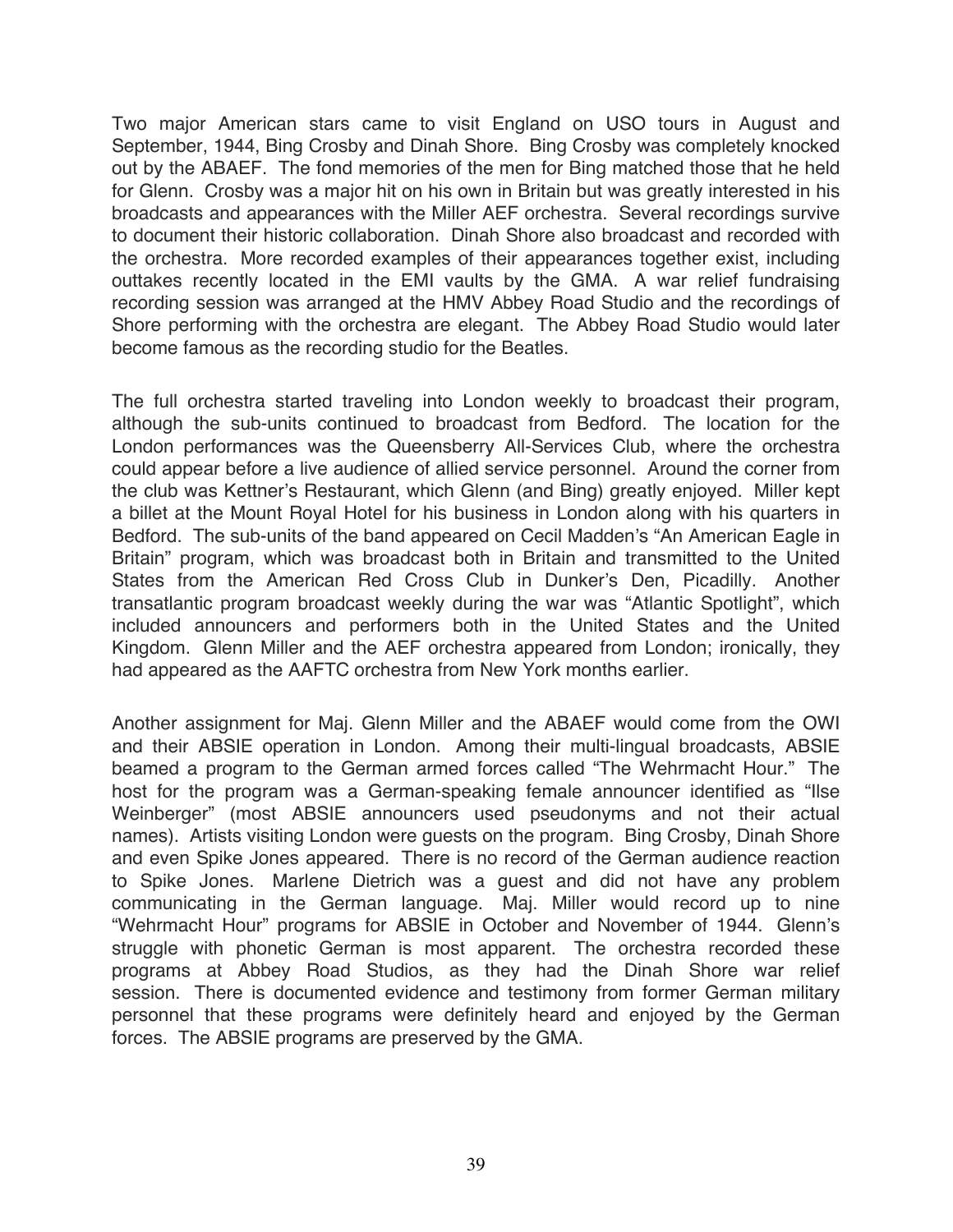

"Jazz Jamboree," London, October 1944 (GMA)

In early November, the Marquis of Queensberry gave a party for the orchestra at Kettner's. It was a gala affair. Among the guests was A. V. Alexander, First Lord of the Admiralty. During October, the orchestra had been a smash hit at a Jazz Jamboree held at the Stall Theatre in Kingsway, London. This was in response to many requests for a public concert because the orchestra had only been appearing in person before service audiences. On November 13, Glenn flew aboard the Air Transport Command European Division flight from London (Bovingdon) to Paris (Orly) for meetings at SHAEF headquarters at Versailles. He would return to England on November 18. During this trip, Glenn had one short but legendary meeting and several longer and more involved meetings. On November 14, he was summoned before Gen. Walter Bedell Smith, Eisenhower's chief of staff. General George C. Marshall, Chairman of the Joint Chiefs in Washington, was aware of the success of the Miller organization. He wanted to add prestige to the United States Army Band, and ordered Smith to contact Miller. Glenn did not know why he was being summoned. When Miller entered Smith's office, the chief of staff asked him "How would you like to direct the U. S. Army band?" Miller replied "I would not, sir." Smith said "why not?" Miller answered, "I do not understand that type of music, sir." The interview ended with Smith saying "Thank you, that's all, Miller." Later, Smith reportedly said "at least that son-of-a-bitch Miller knows what he wants." Amazing what an accurate impression Glenn made in just fifteen seconds.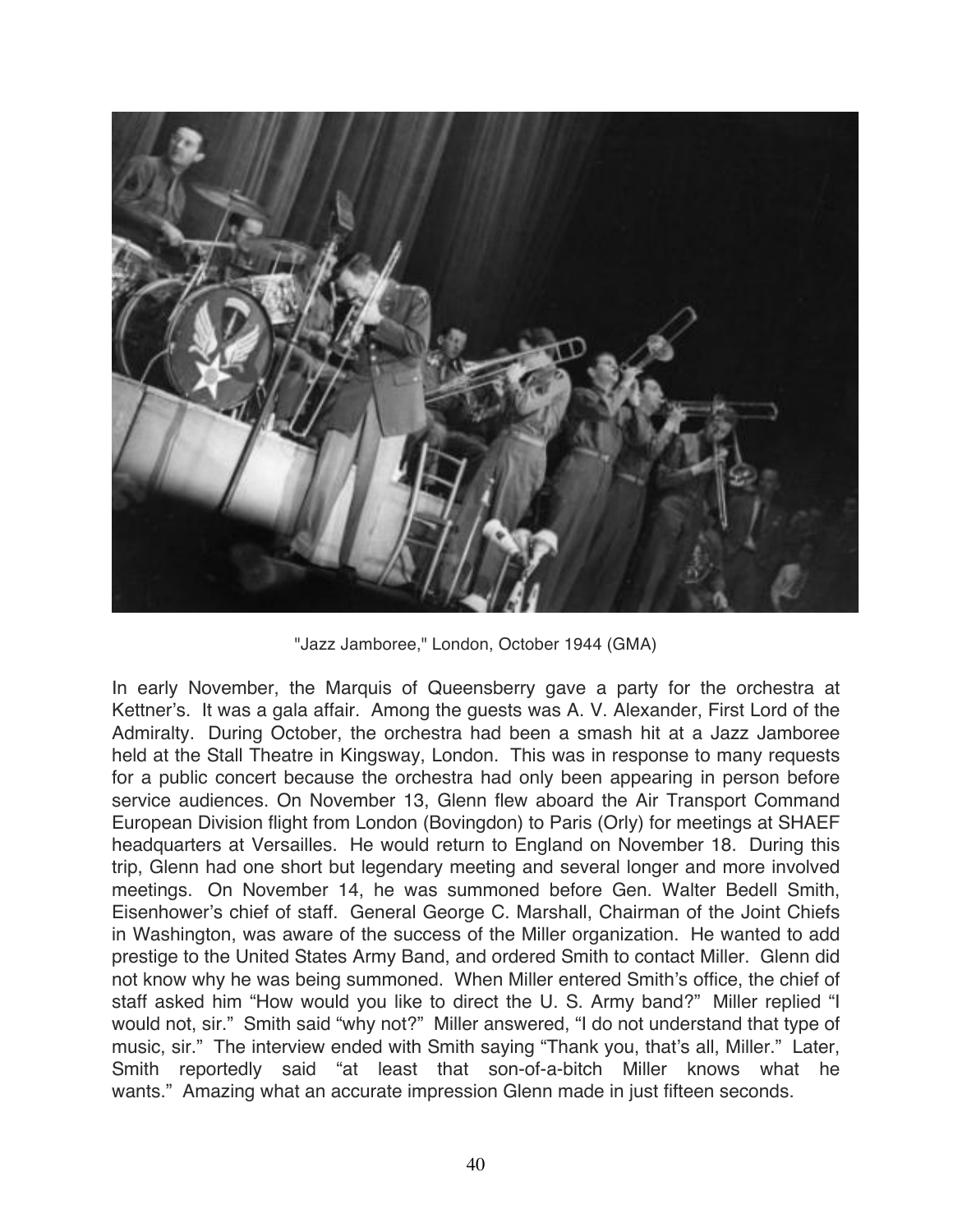Glenn's other business was very important. Gen. Barker had long agreed with Miller that the orchestra ought to visit France and get closer to the front-line troops. They could hold concerts in Paris for troops on leave; Glenn was also anxious to get closer to the front lines but this was probably not possible. In fact, AEFP had planned as early as September 1944 and Barker had approved that upon the completion of AEFP broadcasting facilities in Paris that the ABAEF be re-located to the Continent ("Far Shore").



Maj. Glenn Miller and guest Irene Manning, ABSIE "Wehrmacht Hour" recording session, November 1944 (GMA)

While Miller had no problem moving ahead with plans for the move to Paris with Gen. Barker and SHAEF, convincing Mr. Gorham, AEFP and the BBC engineering staff to go ahead with the plan was another matter. Gorham was responsible for the continuity of AEFP programming. As both George Melachrino and Bob Farnon would later confirm, even they, as well as everyone else, realized that Glenn and his unit were AEFP's star attraction. The ABAEF was essential to the AEFP. There were a limited number of telephone transmission lines between England and France over which radio programs could be sent back to the BBC and then sent out over their transmitters. The priority for use of the lines was essential military communications, not radio entertainment programming. In order to secure the approval of the AEFP,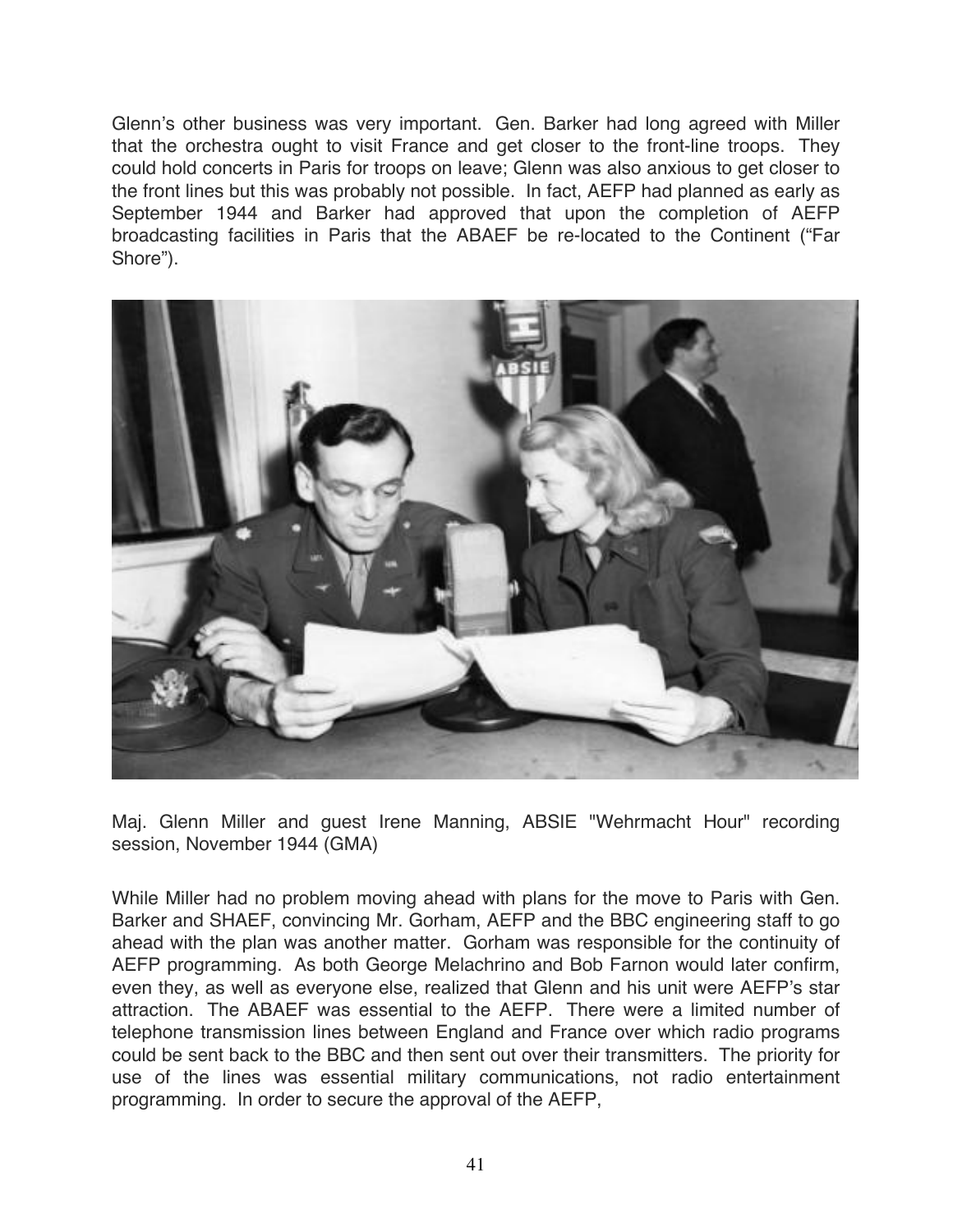Glenn agreed to pre-record six weeks' worth of programming by his full orchestra and their various sub-units. Because this would require a nonstop marathon recording schedule, he put it up to a vote of the men. They wanted to move to France and they voted yes. So between November 20 and December 12, they recorded six weeks' worth of programs while also working their normal AEFP and ABSIE schedule. This took superb training and discipline, and is remarkable compared to latter-day artists, who take weeks to complete one recording let alone an album.

There was one catch! AEFP and the BBC could not assemble enough recording discs to handle the load. The resourceful and focused Miller contacted HMV, the English branch of RCA Victor, and they came up with the extra discs necessary to complete the task. To be safe, AEFP approved the transfer to France as a six-week trial with the orchestra then returning to England if the broadcasting facilities and transmission capabilities for broadcasts proved to be inadequate (in the event, they did not). The war was going so well at that point there was already talk of the orchestra potentially being sent back home in the spring of 1945 and then sent on to the Pacific Theatre. The AEFP announced the ABAEF move to France in the AEF Edition of the BBC Radio Times weekly magazine, which had a circulation of over two million service personnel. The troops knew that Maj. Glenn Miller and the ABAEF were coming over to the Continent from England in mid-December and among their first planned appearances would be a gala Christmas Day broadcast from Paris, which would air along with the other AEFP orchestras from London and also be transmitted back to the United States.

Word had come from Helen that Steve's new sister, Jonnie Dee, would soon be arriving to her home and family. Glenn was delighted and could not wait to get home and meet his daughter.

In late November, Lt. Don Haynes flew to Paris to make arrangements to find suitable quarters for the orchestra. In Paris, Haynes ran into an VIII AAF Service Command staff officer that he and Glenn had become acquainted with at their Milton Ernest Hall dining facility in Bedfordshire. This was Lt. Col. Norman F. Baessell. By November 1944, Baessell was detached from his duties as HQ Commandant at Milton Ernest for VIII AAF Service Command activities on the Continent with the USSTAF (U. S. Strategic and Tactical Air Forces, Europe). A new air depot was being built and Baessell was assigned to this important project. Baessell was a frequent traveler to and from AAF facilities in France and Belgium.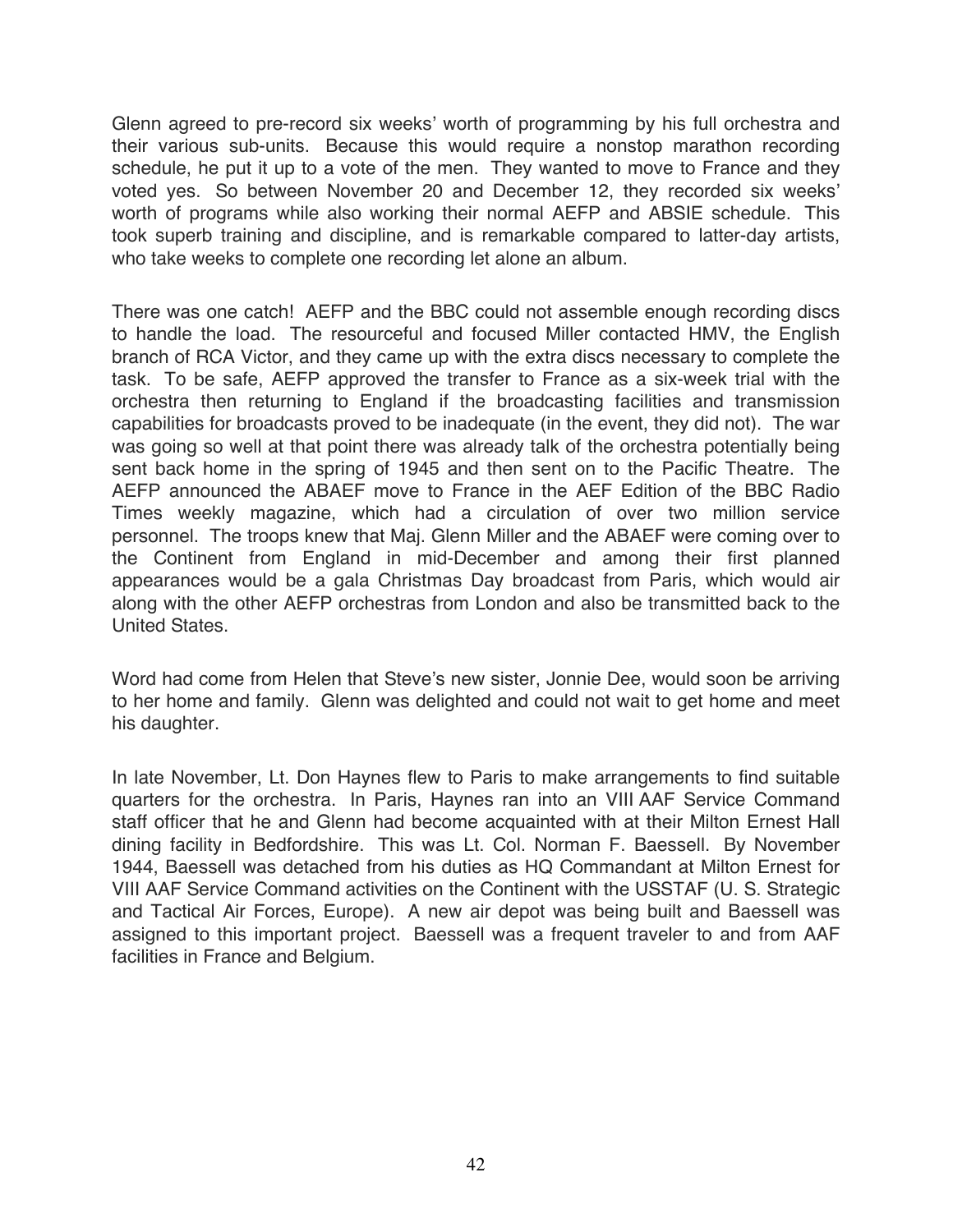# **A Fateful Flight**

The schedule for the orchestra to travel from Bedford to France was set for Saturday, December 16. Don Haynes was scheduled to fly ahead of the orchestra to firm up their billeting plans. Meanwhile, Glenn was trying to arrange for the orchestra's French stay to be extended, and wanted also to confirm further details of radio and concert logistics with SHAEF. He was very frustrated that the billeting plans had not been completed, and apparently was not pleased. He ordered that Haynes' travel orders be changed and that he fly ahead to firm up arrangements and conduct other business instead of Haynes, and that Haynes would accompany the orchestra.

The military had strict regulations for celebrities, in uniform or not. The policy had been necessary in dealing with Maj. Clark Gable, who was assigned to film a combat documentary about aerial gunners in England. Gable had stowed away on several B-17 missions over the Continent. The AAF was terrified that Gable might have been shot down, captured and put on display by the Nazis as a trophy. This meant that all transportation by air for someone like Maj. Glenn Miller had to be formally approved and in no event was he permitted to travel into harm's way.

Glenn's travel orders were cut, calling for him to depart AAF Bovingdon aboard the scheduled SHAEF shuttle on or about Thursday, December 14. The Marquis of Queensberry threw a going away party for the men on the evening of Tuesday, December 12, upon completion of their pre-recordings. Glenn received bon voyage messages from Maurice Gorham, Cecil Madden and the Duke of York, all thanking him for a job well done and looking forward to success for the orchestra on the Continent.

Glenn decided to go ahead if possible the day after the party. However, the weather on Wednesday, December 13 was bad and flights were grounded. At lunch the next day in Bedfordshire, Baessell told Haynes that he planned to fly to Paris on Friday, December 15, and he could take Miller along with him if necessary. Haynes called Glenn, who had been grounded once again on December 14 due to the bad weather. Even if conditions improved the next day, the SHAEF shuttle had been grounded for several days prior, and Miller would be bumped by officers with higher priority who had also been waiting. Glenn accepted Baessell's invitation over the telephone, asked Haynes to drive down to London, pick him up and take him up to Bedford. Haynes fetched Miller. They had dinner that evening with Baessell and several other officers, followed by a game of poker. The next day, Glenn waited with Haynes at Milton Ernest for word from Baessell's pilot, who was flying in from an Air Depot to pick up Baessell and their passenger. After lunch, word came, and the three drove the mile and a half over to the RAF Twinwood Farm aerodrome.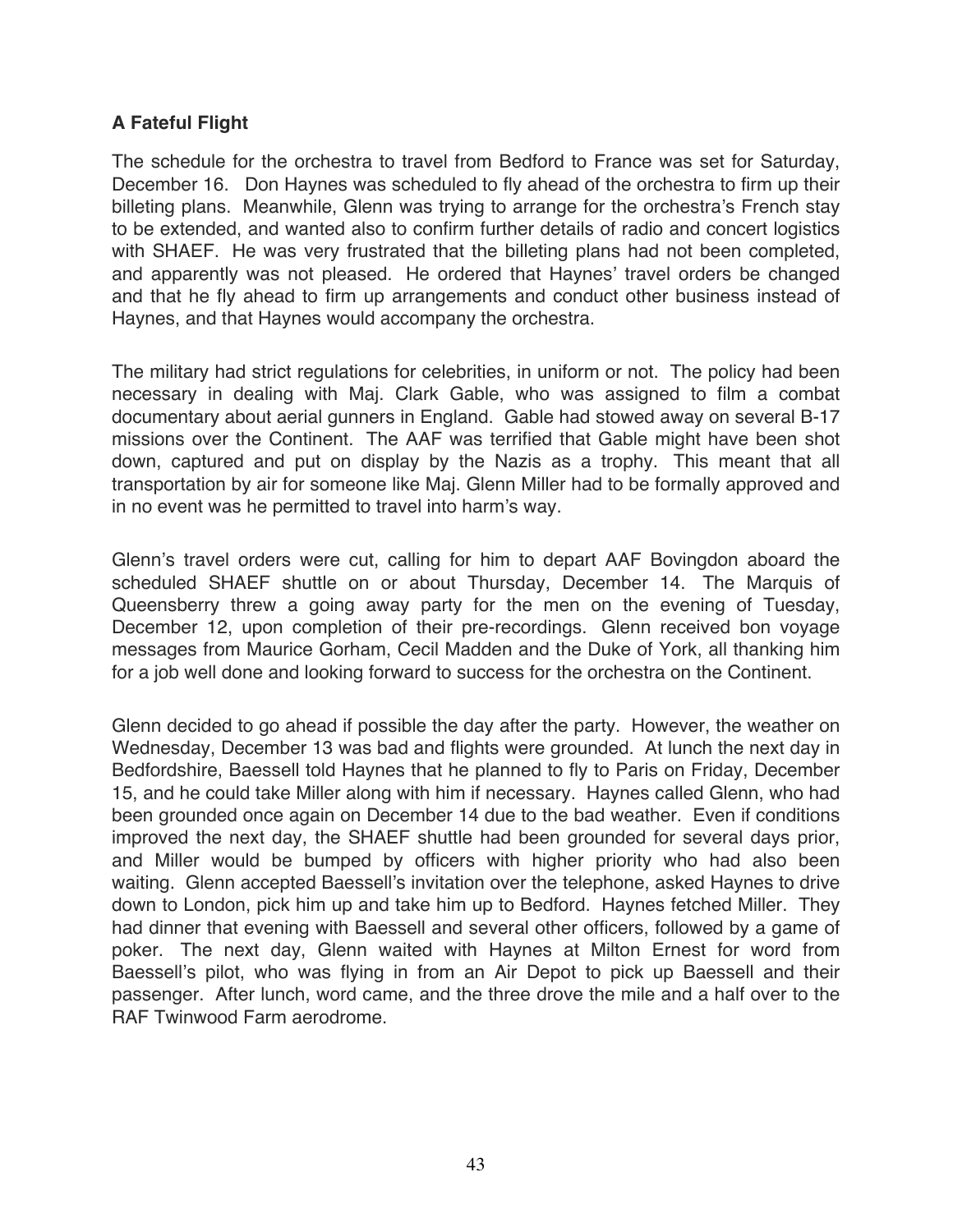

W/O Paul Dudley, Maj. Glenn Miller, Lt. Don Haynes, Queensberry All-Services Club, London, December 5, 1944

The weather was overcast at 2,000 feet with restricted visibility. The aerodrome was not fogged in as later portrayed in the movie"The Glenn Miller Story." The UC-64A aircraft landed routinely and idled its engine. Baessell and Miller got aboard. Miller's chain of command was not aware that he had accepted a ride with Baessell and aboard a single engine aircraft that had recently been serviced for a carburetor part recall. Pilot F/O J. R. Stuart Morgan taxied the aircraft and departed on Runway 27 at 1:55 p.m. British Summer Time. The aircraft and its occupants were never seen again.

For further information about the events of December 15, 1944 will be detailed in the forthcoming book "Resolved."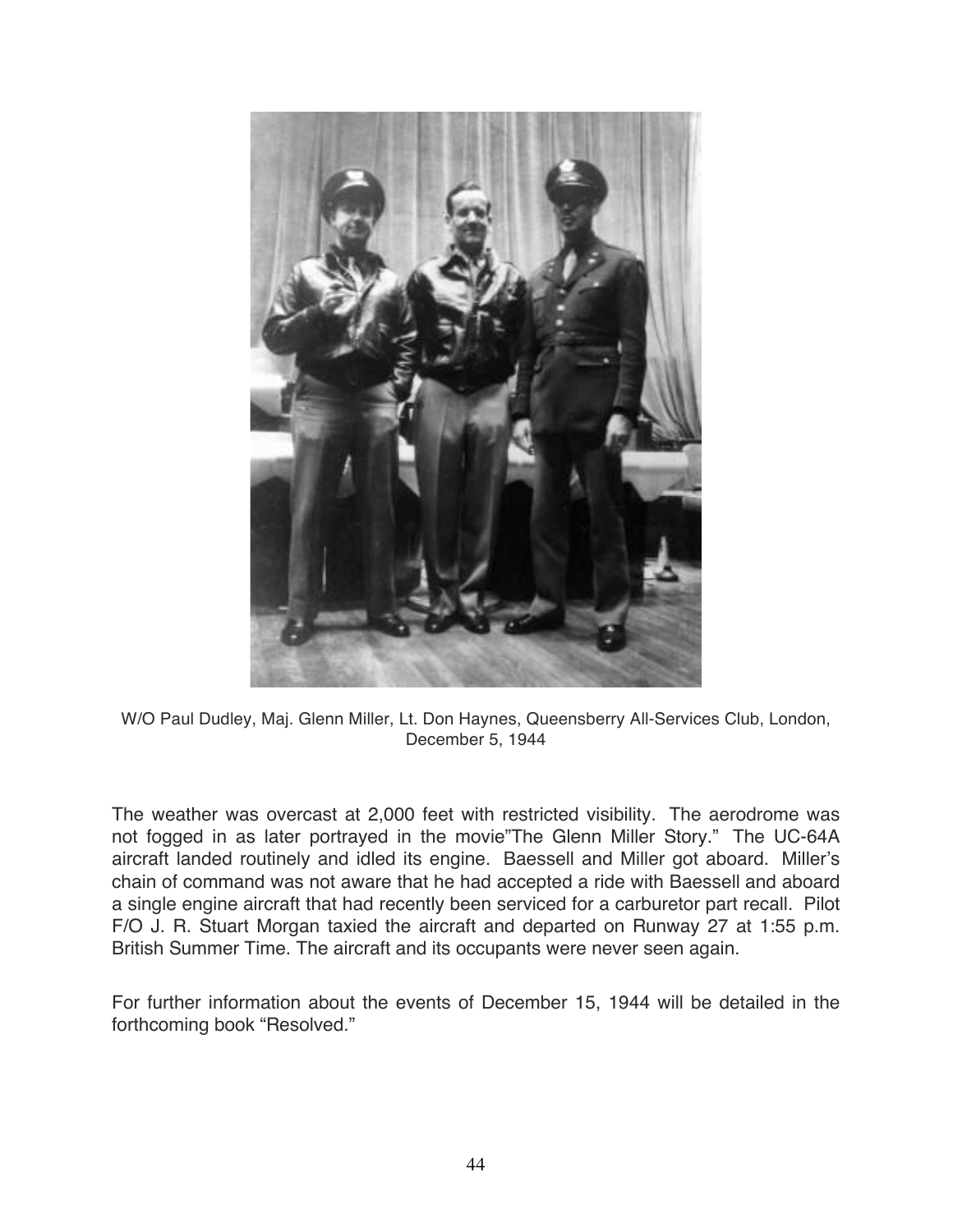# **Aftermath and Legacy**

The orchestra arrived at Orly Field, Paris, on Monday, December 18, following several more days of delays. On Saturday morning, the German army had launched their massive counterattack in the Ardennes which would come to be known as the "Battle of the Bulge." SHAEF and all levels of allied operations had been thrown into a state of confusion. Unknown to SHAEF or the orchestra was a missing aircraft report that had been dutifully filed December 16 by the 35th Depot Repair Squadron at the 2nd Strategic Air Depot, Abbotts Ripton (the air depot was located adjacent to Alconbury air base). They could not locate UC-64A #44-70285 and pilot Morgan. They were as yet unaware of his passengers or whereabouts. Upon arrival, Don Haynes and the men were surprised that Glenn Miller was not at Orly to meet them. After getting the men squared away, Haynes went to SHAEF to locate Glenn. When he arrived looking for Glenn and relating that he'd seen Glenn off, Gen. Barker and his staff went into immediate crisis mode. They checked with airfields to see if the aircraft had made an emergency landing somewhere. They checked with antiaircraft batteries to see if anyone had shot at anything. And, of course, they called the VIII AFSC and the 35th Repair Squadron. Within hours, if not minutes, they came to a horrifying realization that the plane had gone down, probably over the English Channel. The missing aircrew report was amended to add Baessell and Miller as passengers. Gen. Orvil A. Anderson, Deputy Commander of the Eighth Air Force was a distant cousin of Major Miller. He launched a search but had no illusions. The plane and its occupants were lost. In the coming weeks, the Eighth Air Force would conduct an investigation and held an inquiry which met in Bedford on January 20, 1945. They concluded that (a.) Major Glenn Miller essentially boarded the wrong plane on the wrong day without the knowledge or approval of his chain of command; (b.) the aircraft had likely been either flown into the water due to pilot disorientation; or (c.) had experienced an unrecoverable mechanical failure flying at or below 1,500 feet, possibly due to carburetor icing or other another cause; and (d.) with marginal and deteriorating weather conditions a contributing factor in any case.

On December 6, 1944, Glenn had recorded a very touching Christmas greeting for Helen in which he expressed his desire to come home to his family and resume their life together at their future home in California. That message reached Helen after she received a telegram December 23 from Washington and a personal telephone call from Gen. H. H. "Hap" Arnold. She was devastated! Helen would move to California, raise her children, and pass away unexpectedly in 1966. From December 18 until then, SHAEF and the Eighth Air Force were trying to come to grips with how they could have lost Major Glenn Miller. The orchestra was scheduled to broadcast December 25, Christmas Day. Pre-recordings that had been made prior to the French trip had Glenn's voice on them. As it was, he was being heard on the air up to December 24, when SHAEF issued a communiqué announcing his disappearance. The prerecordings were either remade with announcer Sgt. Keith Jameson being dubbed in replacing Miller. The ABSIE German language broadcasts were canceled.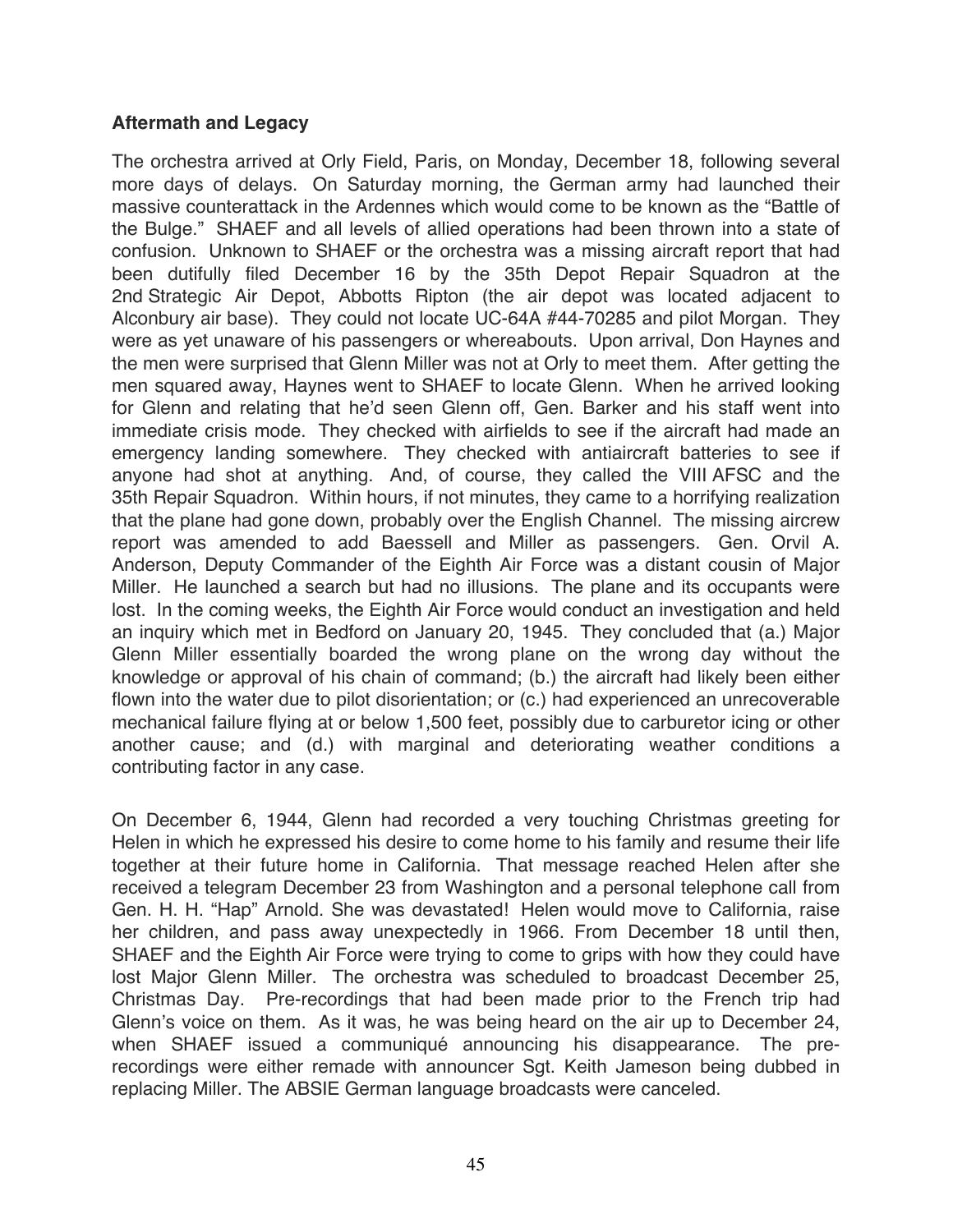The December 25, 1944 Christmas AEFP special went on the air as scheduled. The ABAEF would remain on the Continent on a permanent basis until it returned to the United States in August, 1945. Under the direction of Sgts. Jerry Gray and Ray McKinley, the men would go on to make even more history with their AEFP radio broadcasts and personal appearances. They would travel to the French Riviera, Germany and the Alps. They would play many concerts and events, including a reception for Soviet Marshall Koniev. They performed for over 10,000 American troops at the Nuremburg, Germany stadium where Hitler had made his many rabid speeches in the 1930s.

The orchestra would resume the "I Sustain the Wings" broadcasts in September, 1945, taking over from the Sgt. Felix Slatkin AAF orchestra who had succeeded the Sgt. Harry Bluestone AAF orchestra. On November 17, 1945, at Bolling Field in Washington, D. C., the final "I Sustain the Wings" broadcast was aired over NBC. Later, the orchestra appeared at the National Press Club in Washington before a distinguished gathering, including President Harry Truman, Gen. Eisenhower and Gen. Arnold. Before their performance, Gen. Eisenhower and Gen. Arnold went over to talk to the musicians, tell them that their work was finished and that they were officially getting out of the army. Then, emcee Eddie Cantor said the following words:

"Glenn Miller was a very wonderful man who led a very wonderful band. As a civilian, he led an orchestra that for three and a half years was the number one band in America. Glenn could have stayed here in America. He could have stayed and made himself a lot more money, and then, if he wanted to, he could have retired, an independently wealthy man. But he chose not to. He was an extremely patriotic man and he felt an intense obligation to serve his country that had gone into war. So he disbanded his great orchestra, and he formed an even greater one. Still, he could have remained here in America. But again he chose not to. Instead, he chose to take himself and his orchestra overseas, to where he felt he could do the most good for our fighting men. And what a tremendous morale-building job he and his men did over there. And now this great band is back here with us this evening, but without its most important member, Major Glenn Miller himself. For, as we know all too well, he made the supreme sacrifice for his country. But he will never be forgotten, for always we will have the sound of the great music that he created. And now, it is an extreme honor for me to present to you this evening the Glenn Miller Army Air Forces Band under the direction of Sergeant Ray McKinley."